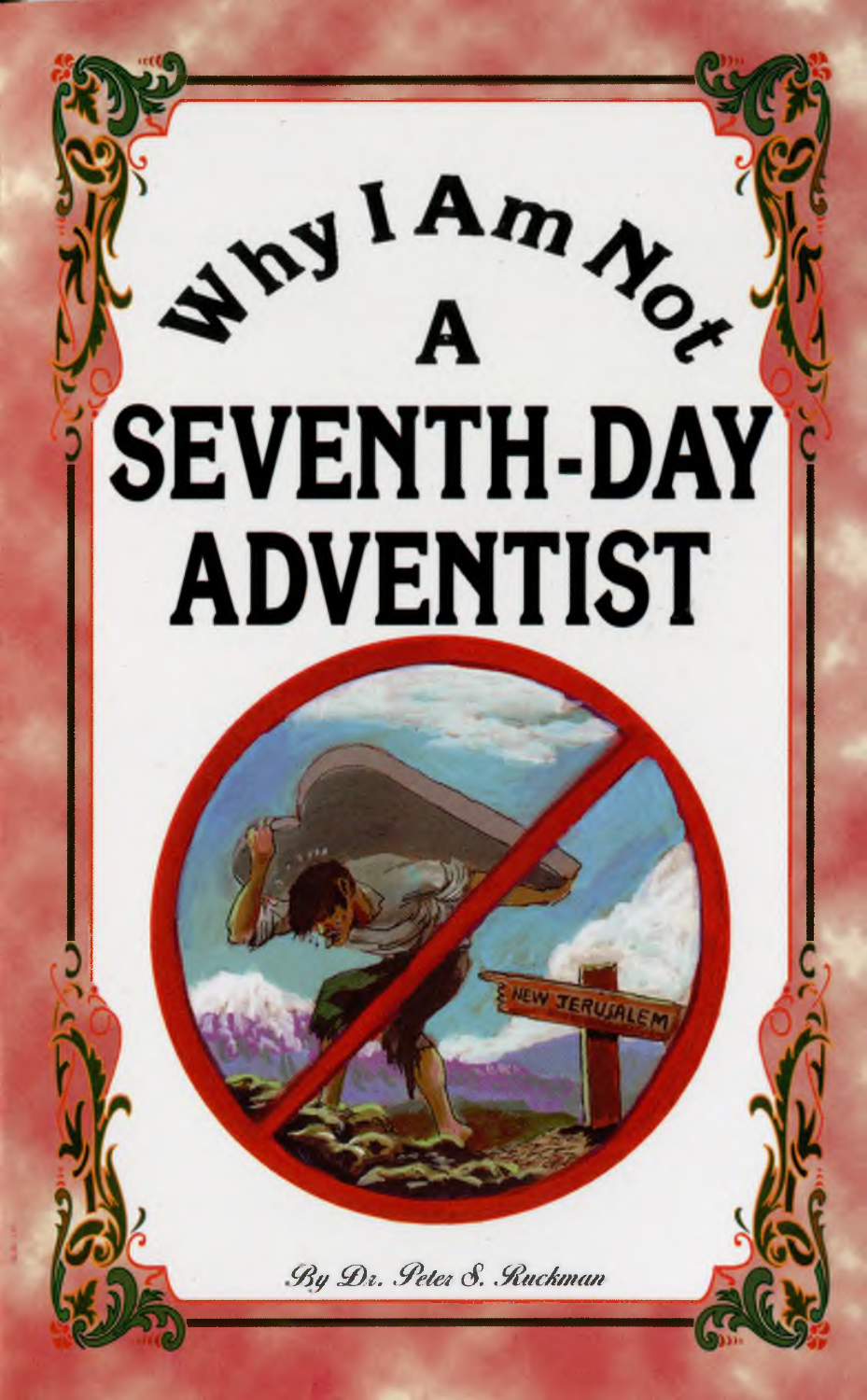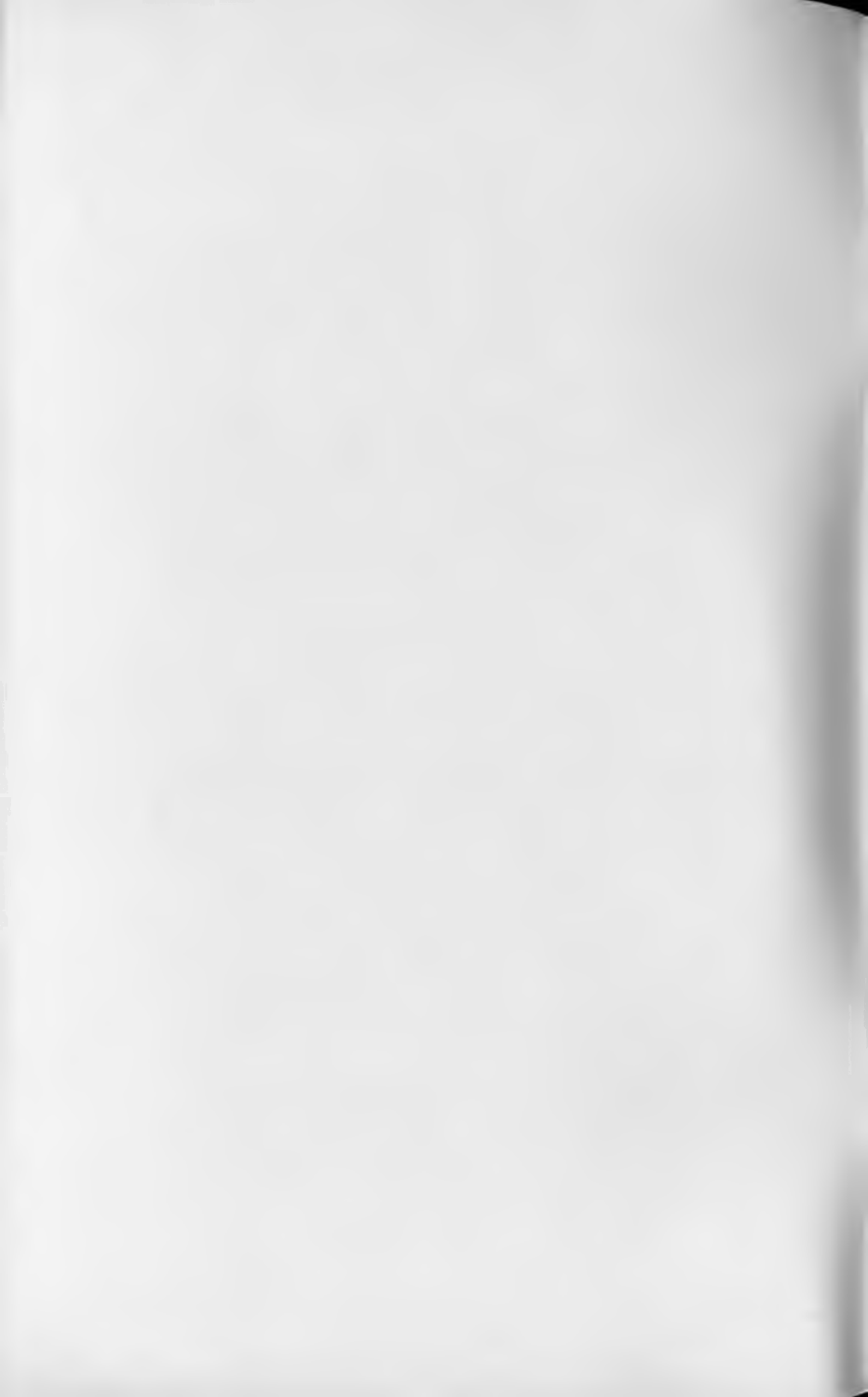### **WHY I AM NOT A SEVENTH-DAY ADVENTIST**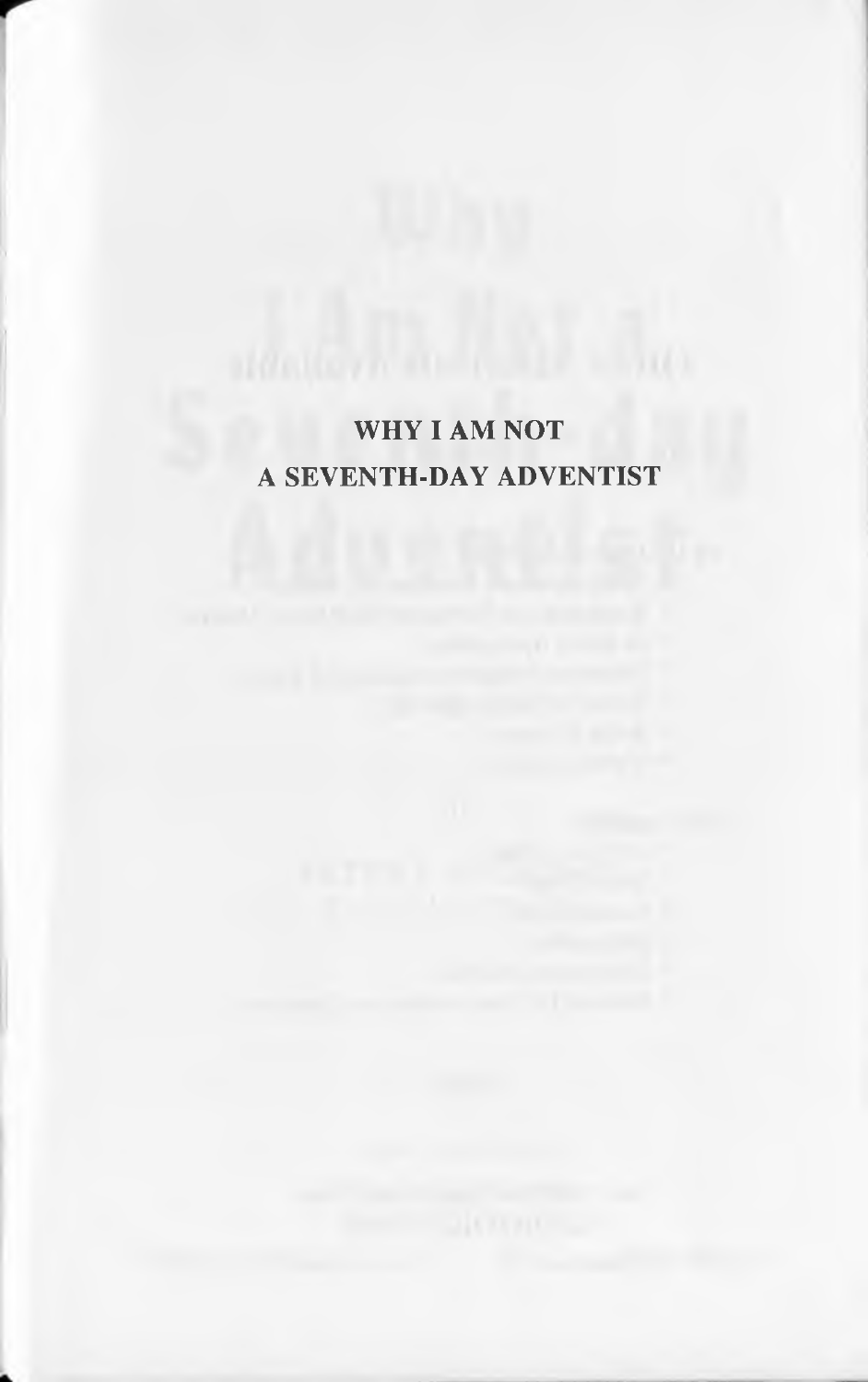#### **Other Materials Available**

#### \*\*\*

#### *By Dr. Peter S. Ruckman:*

- **\* Bible Believer's Commentary Series**
- **\* Beginning and Advanced Bible Study Material**
- **\* In-Depth Apologetics**
- **\* Numerous Pamphlets on Selected Topics**
- **\* Variety of Gospel Tracts**
- **\* Audio Cassettes**
- **\* Video Cassettes**

#### *Also Available:*

- **\* AV 1611 Bibles**
- **\* Study Helps**
- **\* Concordances**
- **\* Biographies**
- **\* Evangelism Material**
- **\* Material by Other Authors and Speakers**

\*\*\*

#### *[www.kjvl611.org](http://www.kjvl611.org)*

*For FREE Current Catalog write:*

#### **BB BOOKSTORE**

1130 Jo Jo Road Pensacola, FL 32514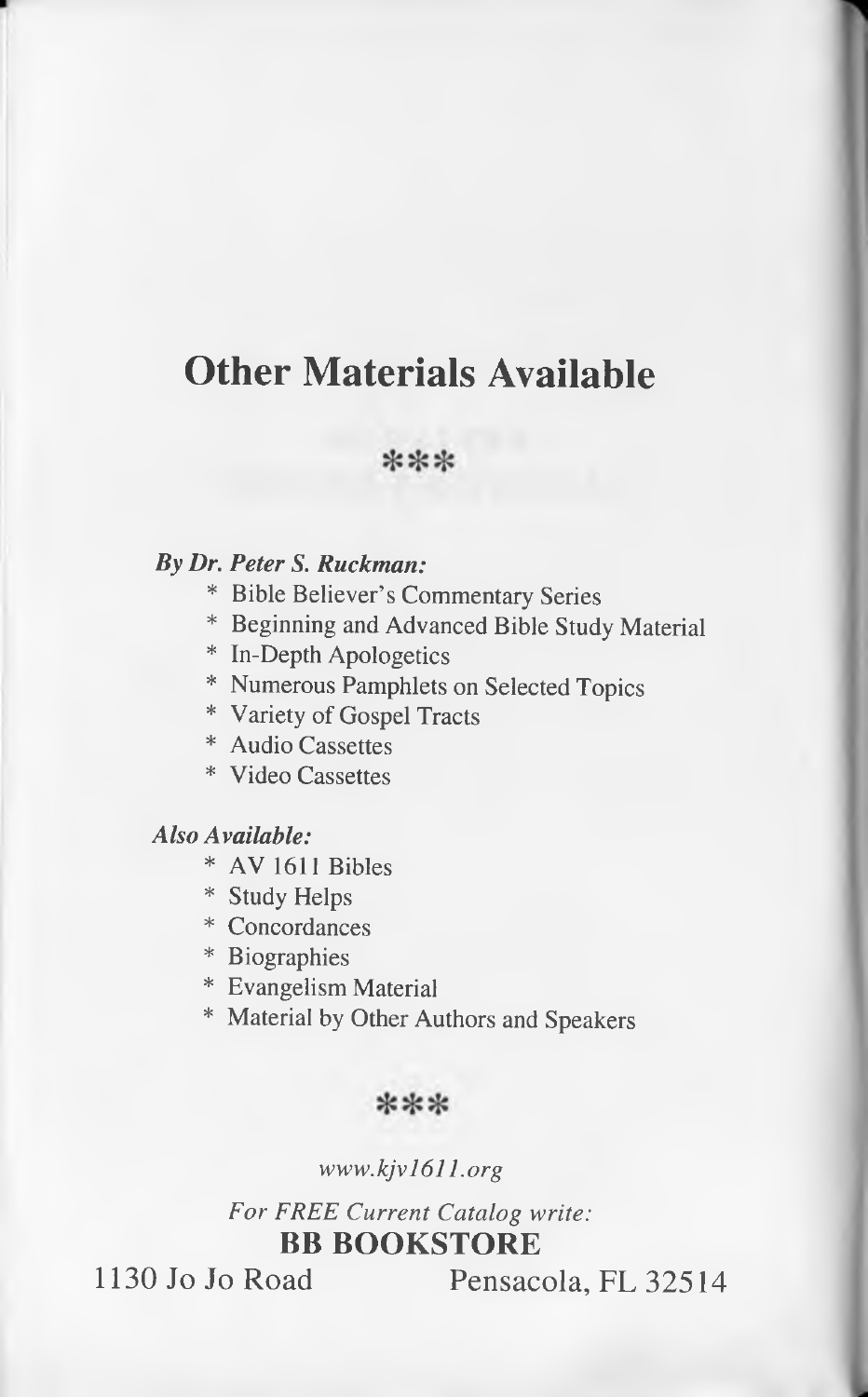# Why I Am Not a Seventh-day Adventist

*BY*

**PETER S. RUCKMAN** *B.A., B.D., M.A., Th.M., Ph.D.*

#### **BB BOOKSTORE**

1130 Jo Jo Road Pensacola, FL 32514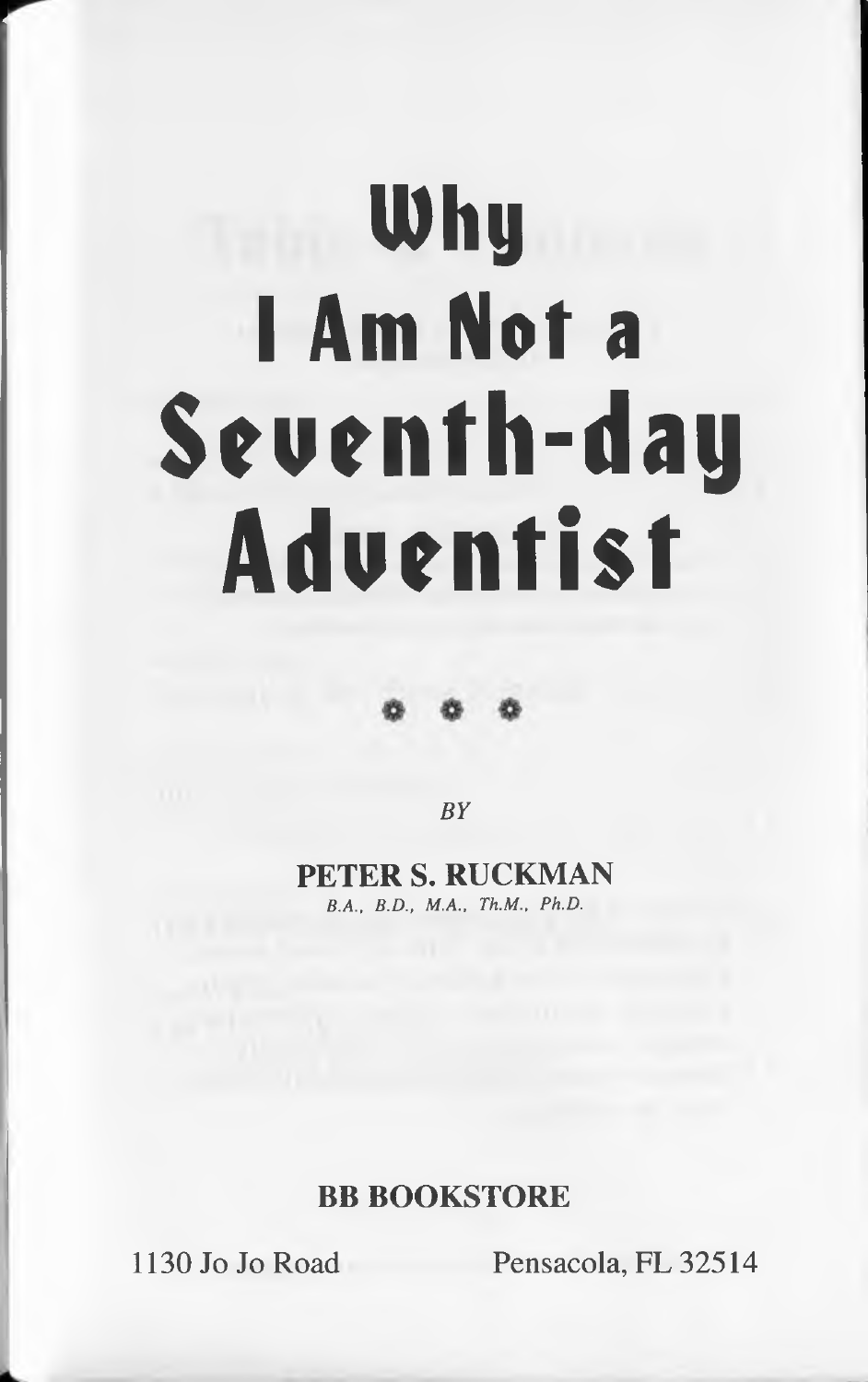#### **Copyright © 1997 by Peter S. Ruckman All rights reserved**

#### **PUBLISHER'S NOTE**

**The Scripture quotations found herein are from the text** of the Authorized King James Version of the Bible. **Any deviations therefrom are not intentional.**

No part of this publication may be reproduced or transmitted in any form or by any means, electronic or mechanical, including photocopying, recording, or any information storage, retrieval system, multimedia, or Internet system, without permission in writing **from the publisher.**

PRINTED IN THE UNITED STATES OF AMERICA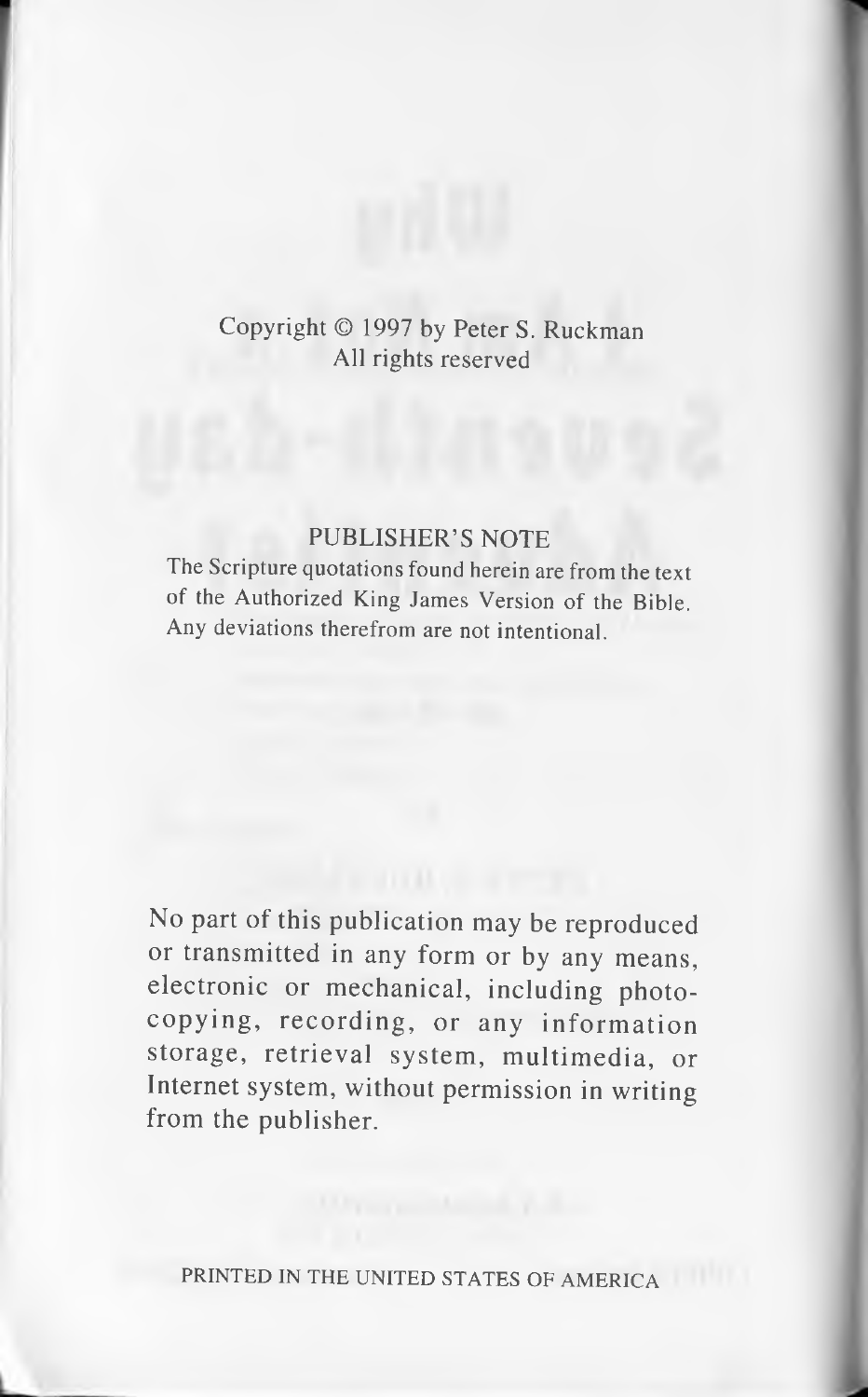# **Table of Contents**

| <b>CHAPTER ONE:</b>                                                               |
|-----------------------------------------------------------------------------------|
| <b>CHAPTER TWO:</b>                                                               |
| <b>CHAPTER THREE:</b><br>The Mark of the "Great Pumpkin"  13                      |
| <b>CHAPTER FOUR:</b><br><b>Born-Again Christians</b><br>Meeting in Synagogues  17 |
| <b>CHAPTER FIVE:</b><br>The Four Sabbaths in Hebrews 3–4 23                       |
| <b>CHAPTER SIX:</b><br>The First Day and the                                      |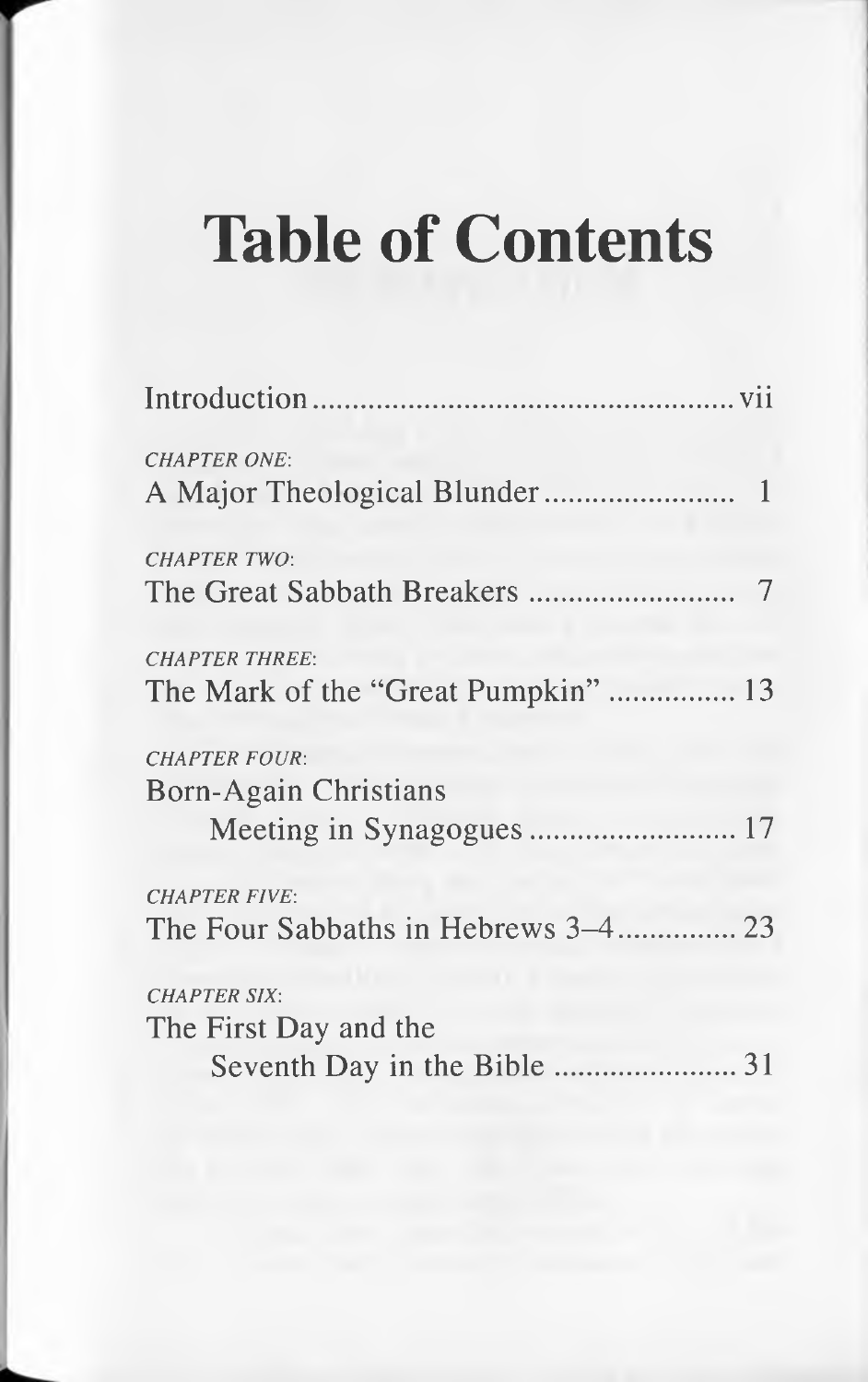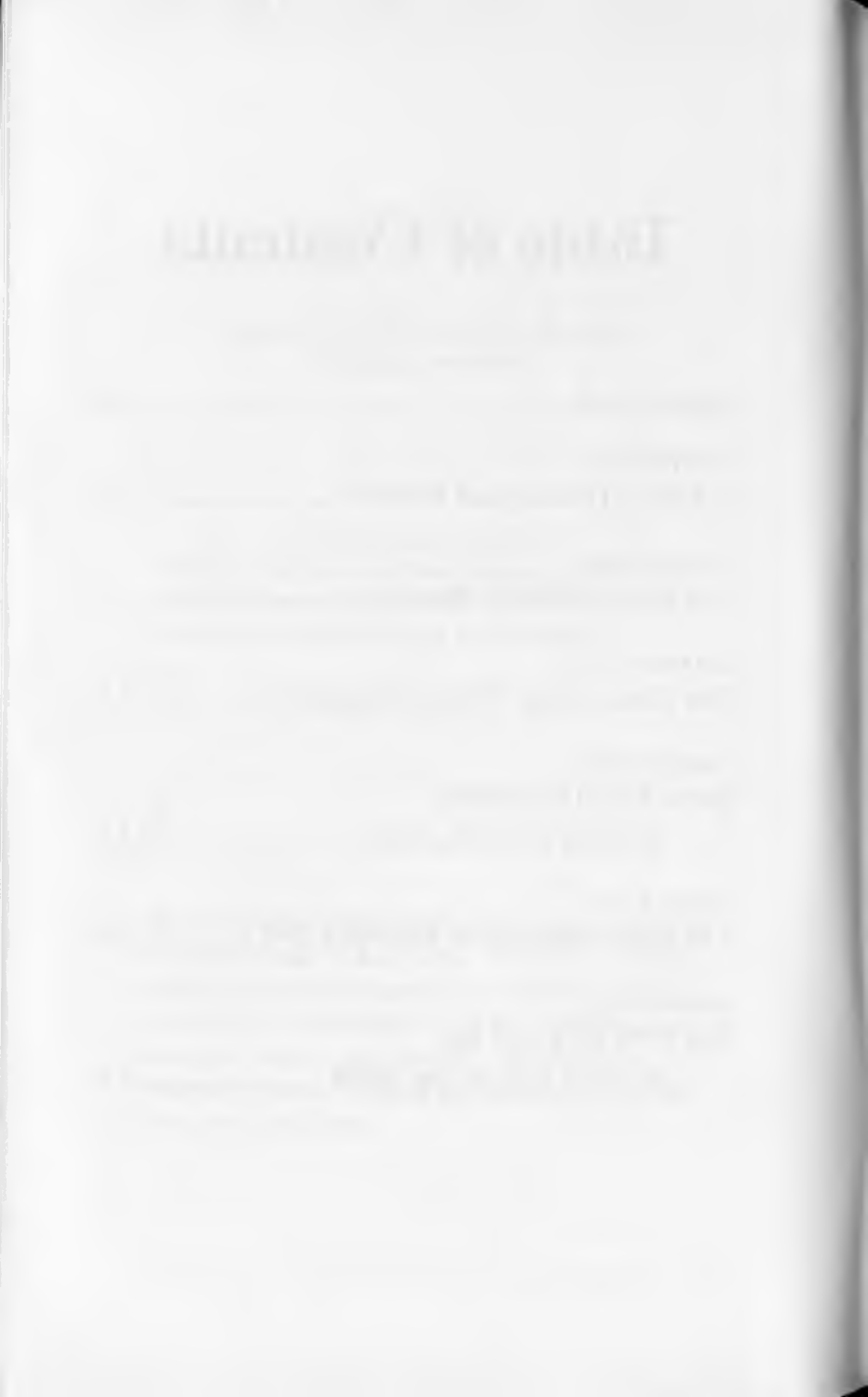#### <span id="page-8-0"></span>**INTRODUCTION**

Many years ago (1950-1953) I noticed a publication distributed widely throughout the Southland called *Bible Readings for the Home*. It was published by some outfit called Herald and Review. Later I found *Sunday School Lessons for the Home* published by an outfit called The Pacific Publishing Company. And a little later I noticed that the pictures I had found in these publications matched the works of a publishing company called simply The Southen Publishing Company.

Two things impressed me at once. The first was that the colored pictures in some of these publications were the airbrush work of a man who painted large billboards for the Coca-Cola company. The second thing was that in the "Bible Readings" I learned that Jesus Christ was never going to get a chance to reign on earth *anywhere* for a thousand years (Rev. 20:1-6). Somehow or another, the writers of Isaiah 2, 11, 65; Amos 9; Zechariah 14; and Revelation 20 had gotten Jesus Christ confused with Satan. *It was Satan who was going to reign 1,000 years on earth (Rev. 20:1-6) during the Millennium.* John had been deceived into thinking that the **"pit"** (Rev. 20:1) was the bottomless pit; *the pit was actually the EARTH.*

I found these books in nine out of ten of the rural homes that I visited in Alabama, South and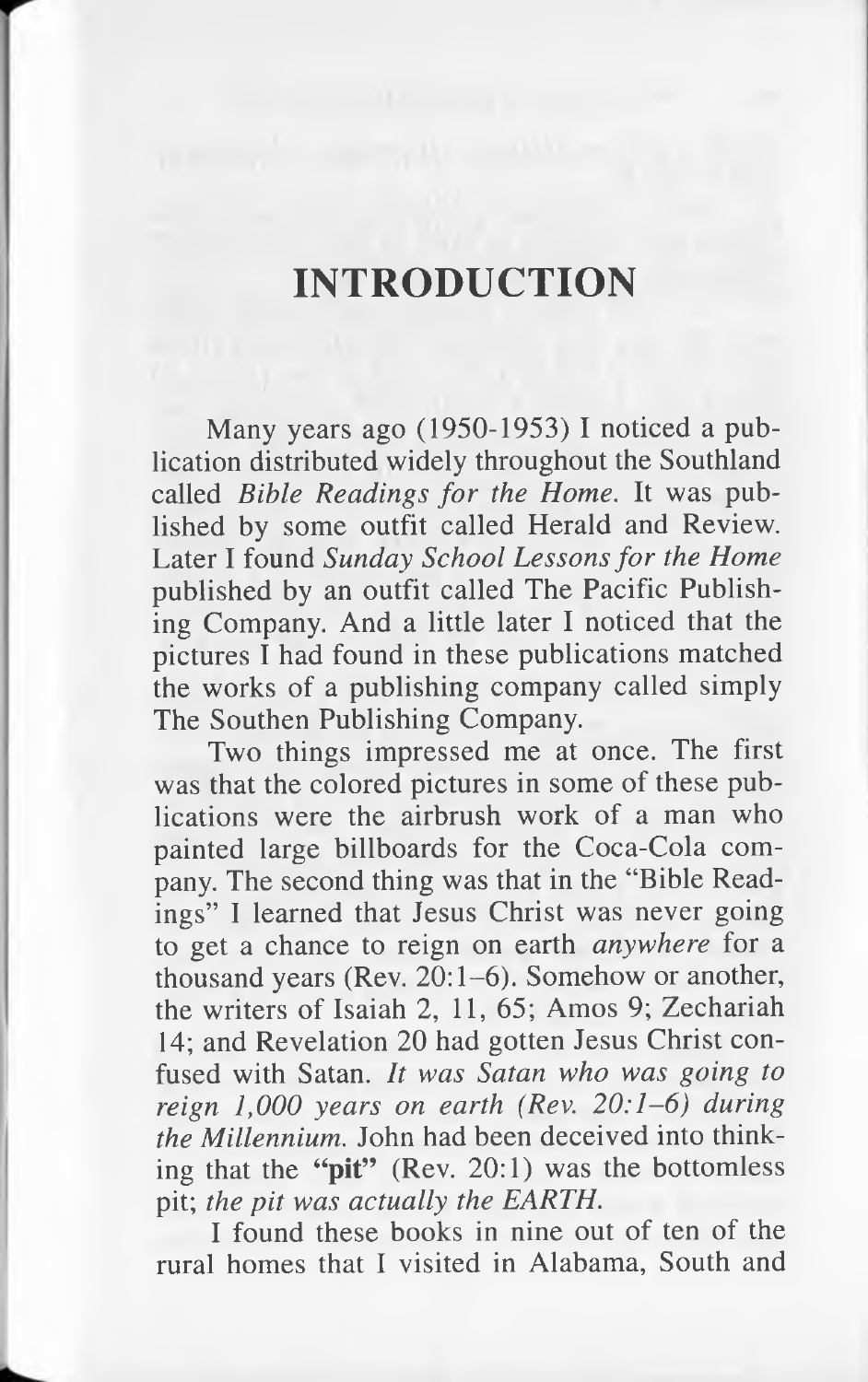North Carolina, Georgia, Tennessee, Mississippi, and Kentucky.

Some "colportage" peddlers had done some remarkable business as door to door "drummers" (American for "salesman": circa 1880).

The next thing I noticed about these books was the fact that whoever was publishing them was afraid to tell you the name of the church to which they belonged. Concurrent with their doctrinal contents (and matching them) was a weekly broadcast called "The Voice of Prophecy" conducted by their church. I found out, later, that it was the Seventh-day Adventist Church, coming from the old "Seventh Day Baptists" of the Cumberland Valley Revival (1800-1850). Their leading light" was Ellen White, a demon-possessed female.

Then, between 1953 and 1963, I gave considerable attention to the doctrinal teaching of these Seventh-day Adventists. I discovered, for example, that Jesus Christ's death did not cover the MORAL commandments written on Moses' tablets (see p. ix). It only covered the *ceremonial* laws that God gave Israel. I then learned that the White Throne Judgment began nearly a century ago, and the **"dead, small and great"** (Rev. 20:11-14) *were NOW being judged there.* It was just being done where nobody could see it!

Things went from bad to worse when I learned that Satan bore my sins (not Jesus Christ), because he was the **"scapegoat"** (Lev. 16), not Jesus Christ. If I had ever had any intention of taking this crew seriously when I began to study their literature, I repented whole heartedly by the time I had read less than one-tenth of it. As young as I was in the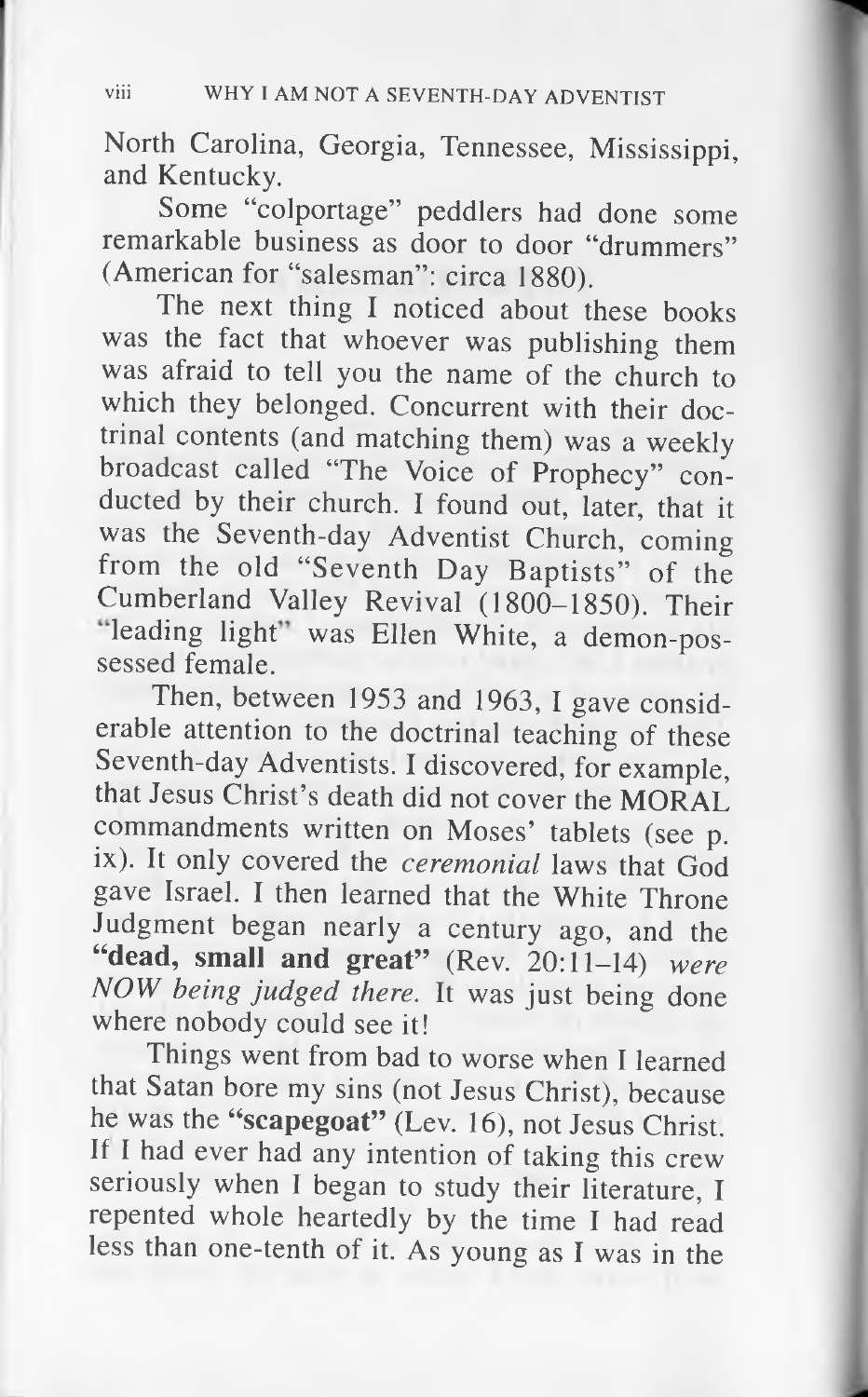Lord (five years old spiritually by the year 1954), I could see that the Jewish Sabbath was a CER-EMONY given as a SIGN to Israel (Ezek. 20:20). It was NOT a "moral" commandment like **"Thou shalt not kill," "Thou shalt not steal," "Thou shalt not commit adultery,"** etc.

I also observed that God not only placed a ceremonial command in the midst of some moral commandments but placed moral commandments in the midst of ceremonial commandments (Lev. 19:29-32). Paul said a believer was justified **"from all things"** that he **"could not be justified by the law of Moses"** (Acts 13:39-40). That means **"all things."** A distinction between "ceremonies" and "moral conduct" was not made. Christ **"redeemed us from the CURSE of the LAW"** (Gal. 3:13), not just ten commandments on stone or some set of ceremonial observances.

And of course I could see (as anyone else could, with an IQ of 70) that the White Throne Judgment was no more taking place now than the Marriage of the Lamb. So here I will show you why I remained a Bible-believing Baptist instead of becoming a "Seventh-day Adventist."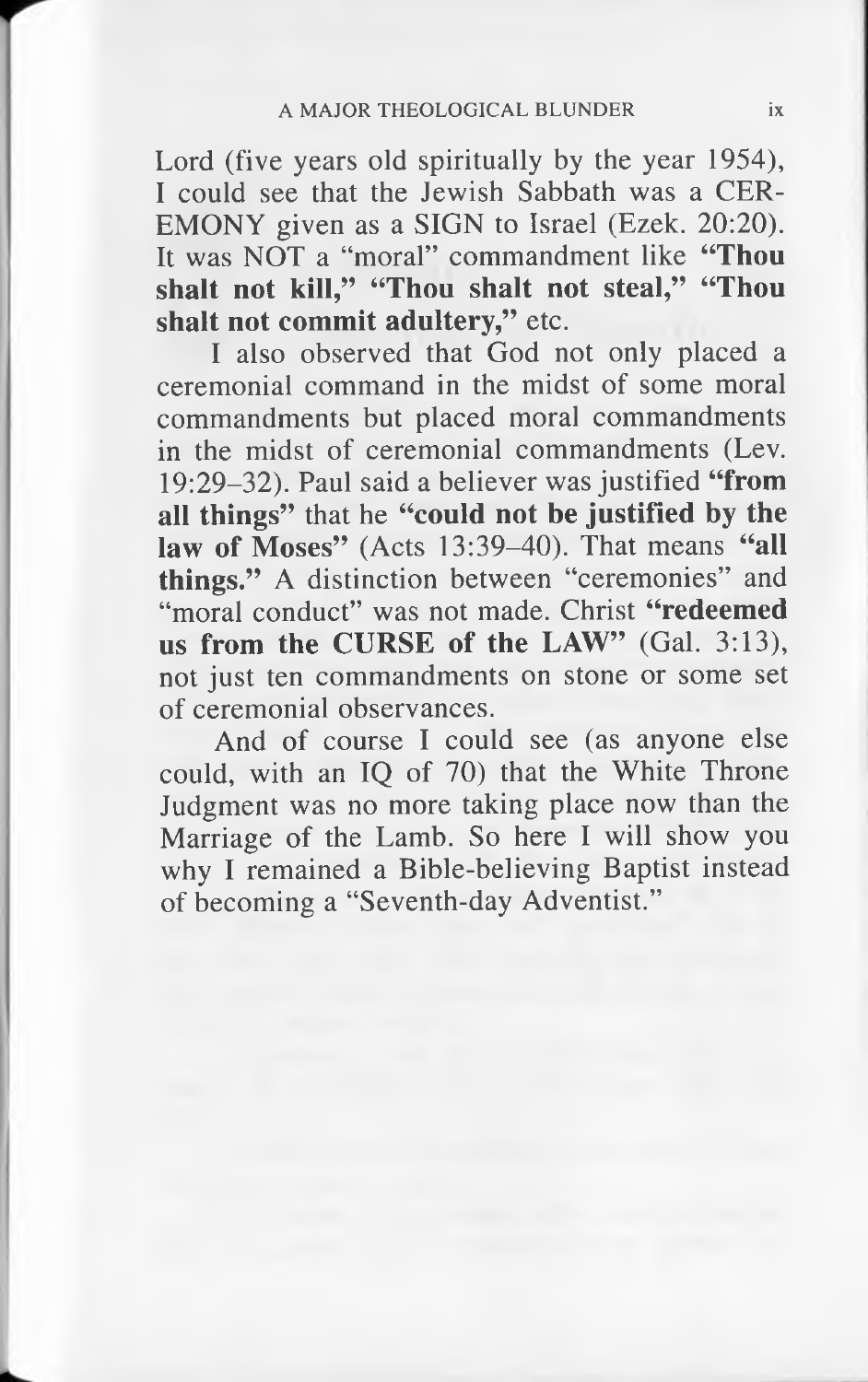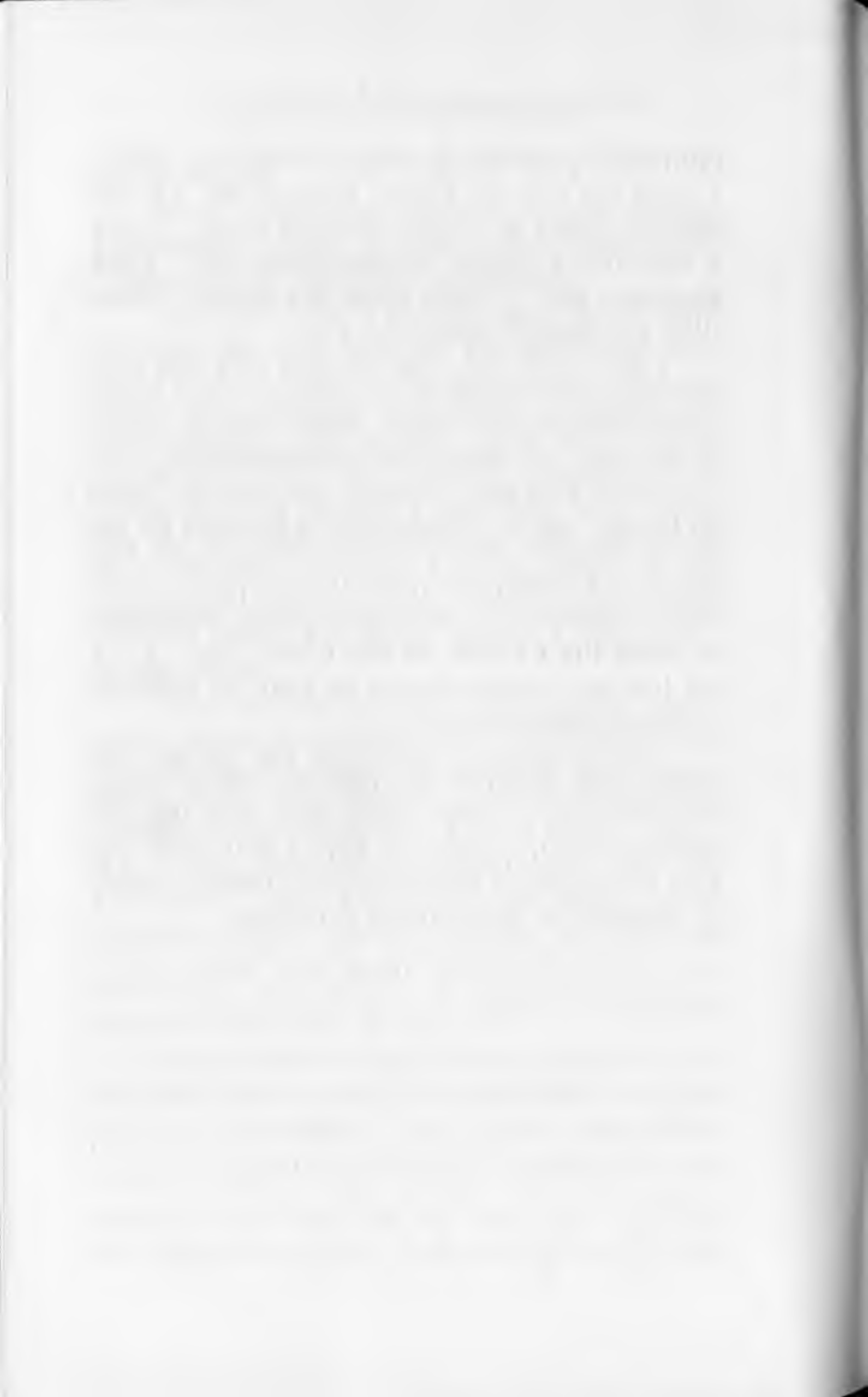<span id="page-12-0"></span>

# **A Major Theological Blunder**

I often wondered why nobody, through fifty chapters in Genesis, ever observed any "Sabbath." After reading in Genesis 2:2-3 that God **"blessed the seventh day, and sanctified it,"** it seemed strange that He never mentioned it to ANYONE *in the entire book.* I heard a Seventh-day Adventist say one time that "Jesus Christ Himself never mentioned Sunday even one time." He was perfectly oblivious of the fact that God Himself never mentioned the *Sabbath Day* to Adam, Eve, Abel, Seth, Noah, Enoch, Nahor, Terah, Abraham, Isaac, Jacob, Judah, Reuben, Gad, Dan, Naphtali, Asher, Levi, Simeon, Joseph, Benjamin, Rebekah, Rachel, Esau, Ishmael, Ephraim, or Manneseh ONE TIME in the 2,500 years that took place between Genesis 3 and Exodus 11. None of them observed the Sab*bath.* None of them kept the "sanctified" day of rest that God made. One Seventh-day Adventist told me the Sabbath was "eternal" because God MADE it before the fall.

*He forgot to tell anyone that God didn't reveal it to ANYBODY until 2,500 years after the fall.*

A slight miscalculation in chronology if you ever ran into one, buster.

To bolster his ignorance, this same character said the proof that it extended from eternity to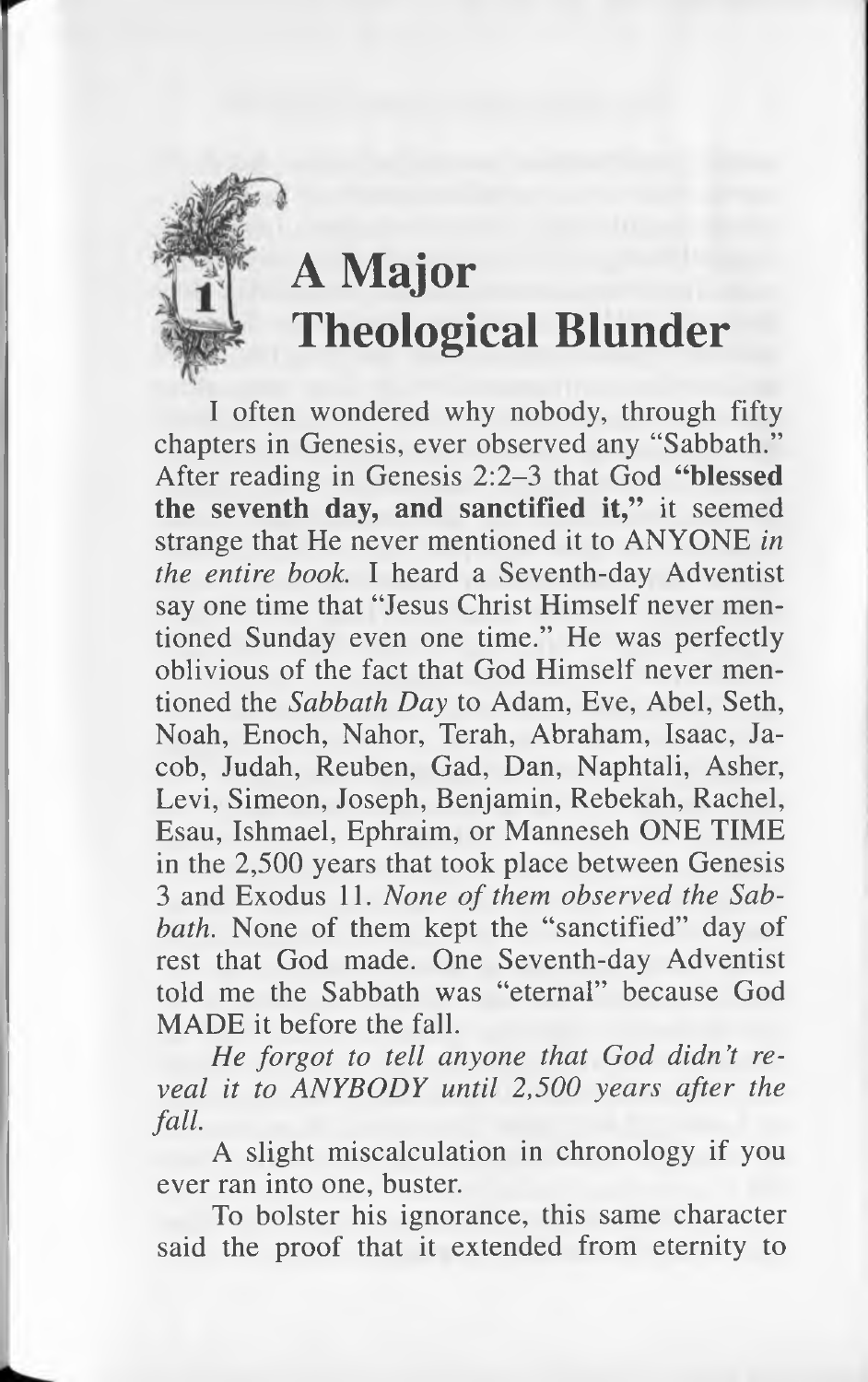eternity *(although no one fooled with it for 2,500 years!)* was that it would be observed in eternity, after Revelation 20. Again his memory failed him. The Sabbath is NOT "one of the Big Ten" in the New Testament Pauline epistles. Not ONCE does Paul tell ANY Christian to observe the Sabbath, and he purposely *omits it* from the "Big Ten" when he lists them in Romans 13:8-9. The **"any other commandment"** (see vs. 9) is NOT the Sabbath. He even warned New Testament Christians about letting Judaizers judge them for not observing the Sabbath (see Col. 2:16). This same forgetful character told me that after the cross CHRISTIANS **"rested the sabbath day according to the com**mandment" (Luke 23:56). THERE ARE NO "CHRISTIANS" IN LUKE 23 IN *ONE VERSE* IN THE CHAPTER *OR THE BOOK.*

Every *Jewish disciple* in Luke 23 (male or female) is an Old Testament, Law-abiding, Templeattending (see Acts 3:1), pork-abstaining Jew, and if he was a male, he was circumcised and sported a beard. The word **"Christian"** is a reference to *GENTILE DISCIPLES* OUTSIDE THE LAND OF PALESTINE (Acts 11:26), and the term "Chris**tian"** does not show up in your Bible until the Gospel has gone outside *Jewish territory* (Jerusalem, Judea, and Samaria— Acts 1:8). There is not one born-again believer placed into the Body of Christ (see Eph.  $1-2$ ; John 3; 1 Cor. 12) by the Holy Spirit anywhere in Luke 23:56 or Luke 23:55 or Luke 23:54 or Luke 23 or Luke 24 or Luke 22 or Luke 21 or the twenty chapters preceding Luke 21.

My Seventh-day Adventist teacher had "lost his marbles" somewhere during his studies.

 $\mathcal{D}$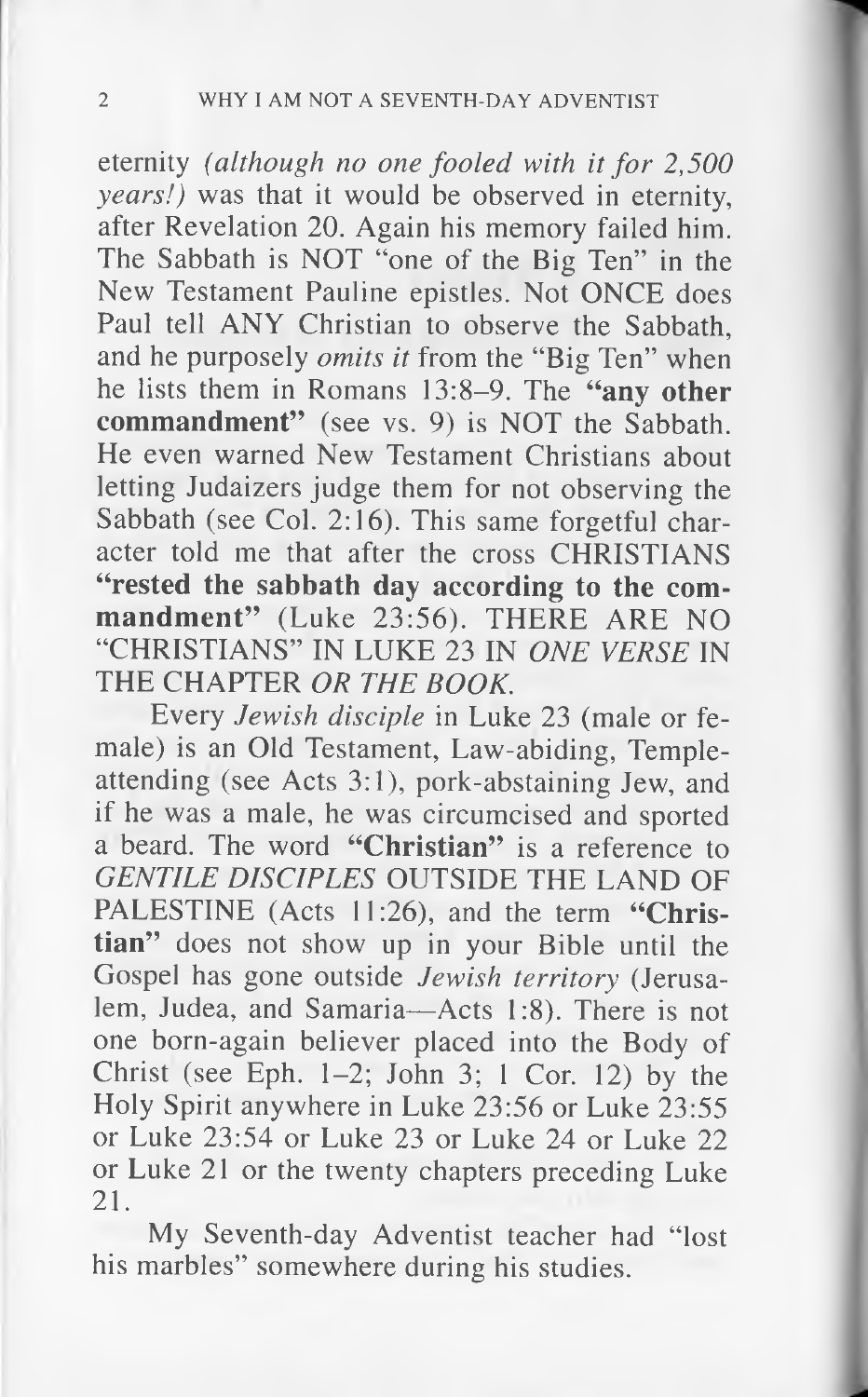Now, this muddled-up, anti-Christian mess came from one simple failure, and the failure was absolutely inexcusable on the part of any professing Christian who could read sixth-grade English, with or without glasses. The "teacher" had either forgotten to read Nehemiah and Ezekiel, or else he had read them and then forgotten what they *said,* or else he had read them and then LIED about their *contents.* In Ezekiel and Nehemiah, you were told WHAT the Sabbath was—no Seventh-day Adventist will tell you what it IS, only what it *represents.* (Some pretend that it is **"the Lord's day"** of Revelation 1:10, but that is just someone daydreaming. **"The Lord's day"** is called **"the day of the** Lord" more than forty times in the Bible, and not once does **"the day of the Lord"** refer to Friday or Saturday on anyone's calendar.)

The Sabbath is said to be a **"SIGN"** (Ezek. 20:20).

**"The Jews require a SIGN"** (1 Cor. 1:22).

Their nation began with SIGNS (Exod. 4:28- 30).

The **"SIGNS"** began with Moses (Exod. 4:8).

So the keeping of the Sabbath is revealed to Moses (Neh. 9:13-14).

*It was Moses who wrote Genesis 2:2-3.*

This means that no one from Adam to Moses had any idea of keeping any "day of rest" in *any* week. And this explains why no Old Testament saint for 2,500 years paid any more attention to it than Pharaoh or Nimrod. The Adventist was so anxious to prove the Sabbath was "eternal," he forgot that Moses wrote Genesis more than 2,500 years *after the events described there took place.* Until that time (1500 B.C.), no one kept the Sab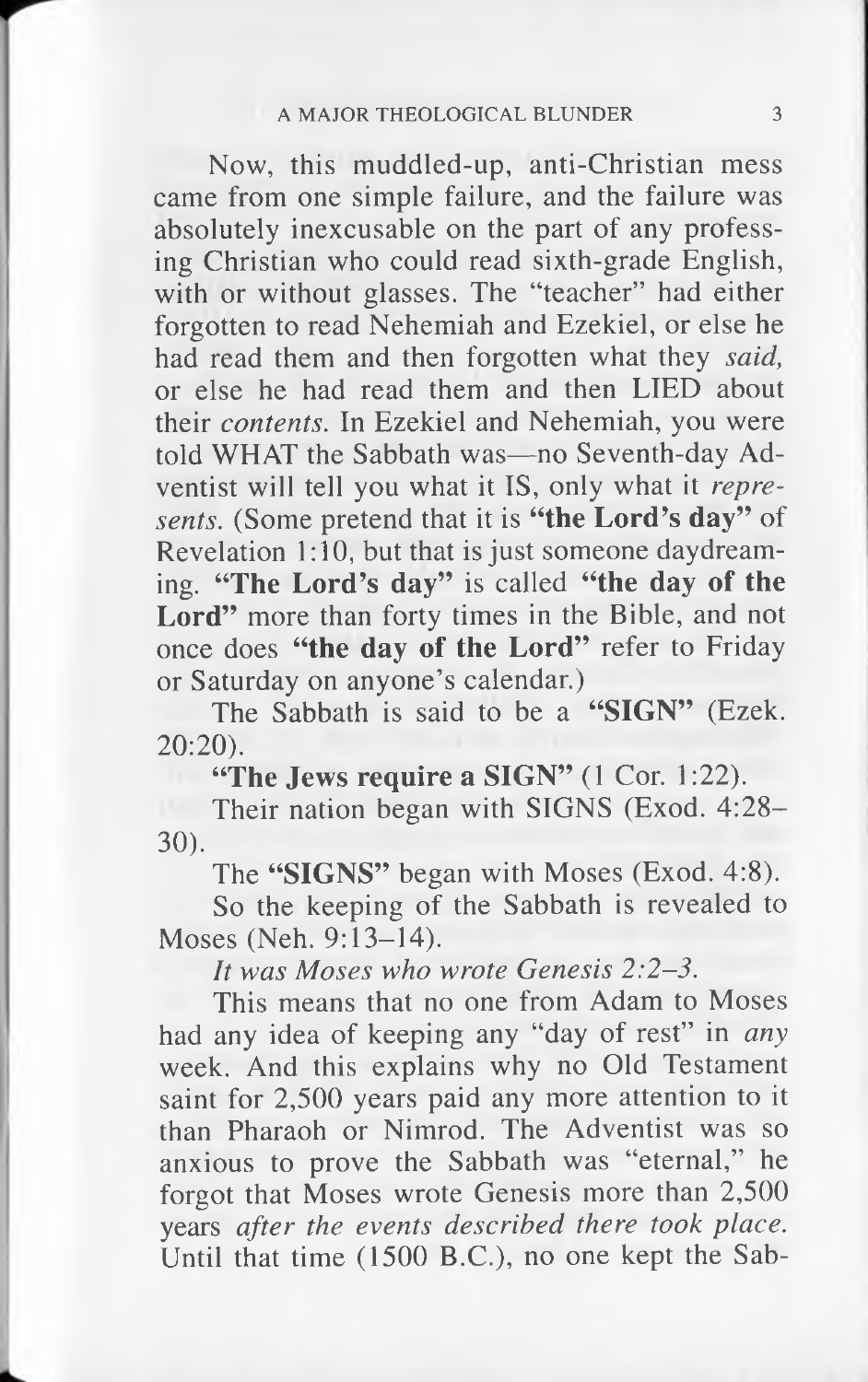bath; they weren't even told what it was or what it was for. "Eternity" broke for a 2,500 year "breather."

Now, this is a major theological error that completely destroys the entire system about to follow. The Sabbath is so typical (and purposely) JEW-ISH that the Lord said it was a SIGN between Him and the children of Israel (Ezek. 20:20). There is not one word in the New Testament from Matthew to Revelation that says the Sabbath was (or is) a sign to *any* CHRISTIAN, let alone to a Gentile. The Gentiles who will keep the Sabbath *in the Millennium* (Isa. 56:6) and *after Revelation 20* (Isa. 66:22-23) are NOT Christians. And after Revelation 20, **"all flesh"** would exclude all Christians, for Christians will have been just like the Lord Jesus Christ for more than 1,000 years before Isaiah 66:22 takes place. **"All flesh"** does not include "the angels of God in heaven" (Matt. 22:30). The Adventist evidently does not think he himself will come up in the resurrection (Matt. 22:30)! **"Flesh** and blood" do not inherit the Kingdom of God (1) Cor. 15:49-55).

When the Adventist quoted Isaiah 56:6-7 to prove that Gentile Christian *in the Church Age* should keep the Jewish Sabbath, he completely ignored God's **"HOUSE"** in the passage: it is the *TEMPLE AT JERUSALEM* (see Isa. 2:2-3).

I heard one of these idiots say that **"strangers"** who had joined Israel in the time of Moses (Exod. 20)—the **"mixed multitude"** that came out of Egypt (Exod. 12:38)—had to keep the Sabbath too. Of course they did. *They had joined the na*tion of Israel. The same thing was true of all of the proselytes to Judaism found in Acts 19:1, 8,

 $\overline{4}$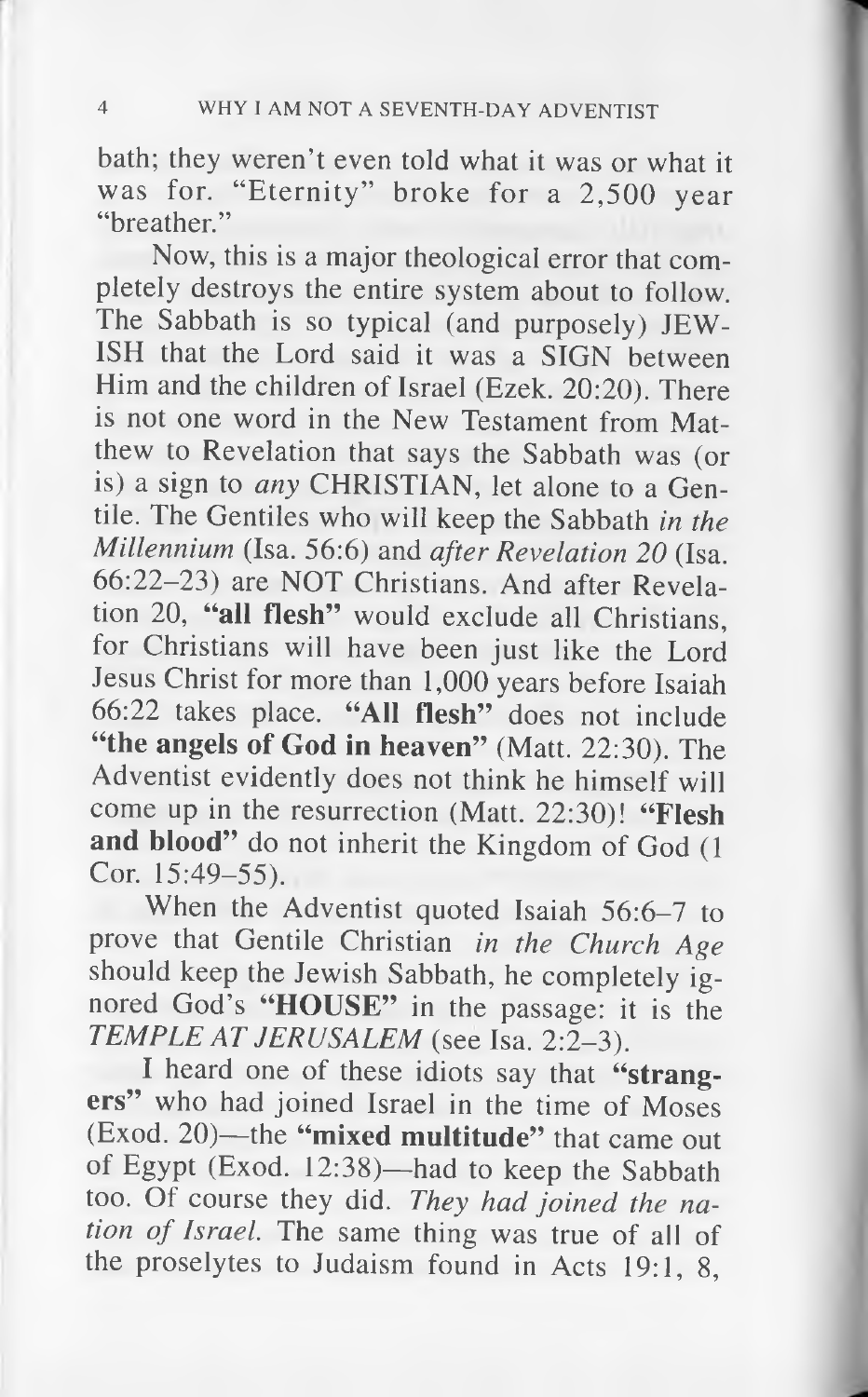18:1, 4, 16:13-14, 15:21, etc. The poor blind fool thought that Paul's missionary work, going **"to the Jew first"** (Rom. 1:16) in THEIR synagogues, was CHRISTIANS ASSEMBLING SATURDAY IN *CHURCH BUILDINGS!*

*There are no church buildings in the New Testament.*

Once the first major theological blunder is made, the whole structure collapses.

Once you refuse to believe that the Sabbath was a ceremonial observance given to Israel as a SIGN by Moses in 1500 B.C.— and he was the author of Genesis— you force the born-again Christian back under the Mosaic Law (see the warnings about these Judaizers in Galatians and Colossians) and thereby deny the New Testament revelation of New Testament salvation. To "cool it" a little, the modern, lying Adventist says that all Sabbath breakers are not "lost," but the old timers (1800- 1970) said they were. *In the Old Testament they were stoned to death* (Num. 15:32-36).

So here we approach another religious Nut House to sample the doctrinal goofballs. With the Palestinian Sabbath nine hours off the American Sabbath, we have a nation of Sabbath breakers *{professing* to observe the Sabbath *by going to church on Saturday!)* violating the instructions for traveling on the Sabbath (Acts 1:12; Exod. 16:29), for cooking on the Sabbath (Exod. 35:3), and for working on the Sabbath (Num. 15:33). They then set up a different Sabbath by failing to observe the first nine hours of it and observing it nine hours beyond its close. *This is Seventh-day Adventism.*

All of the clowns are not in the circus.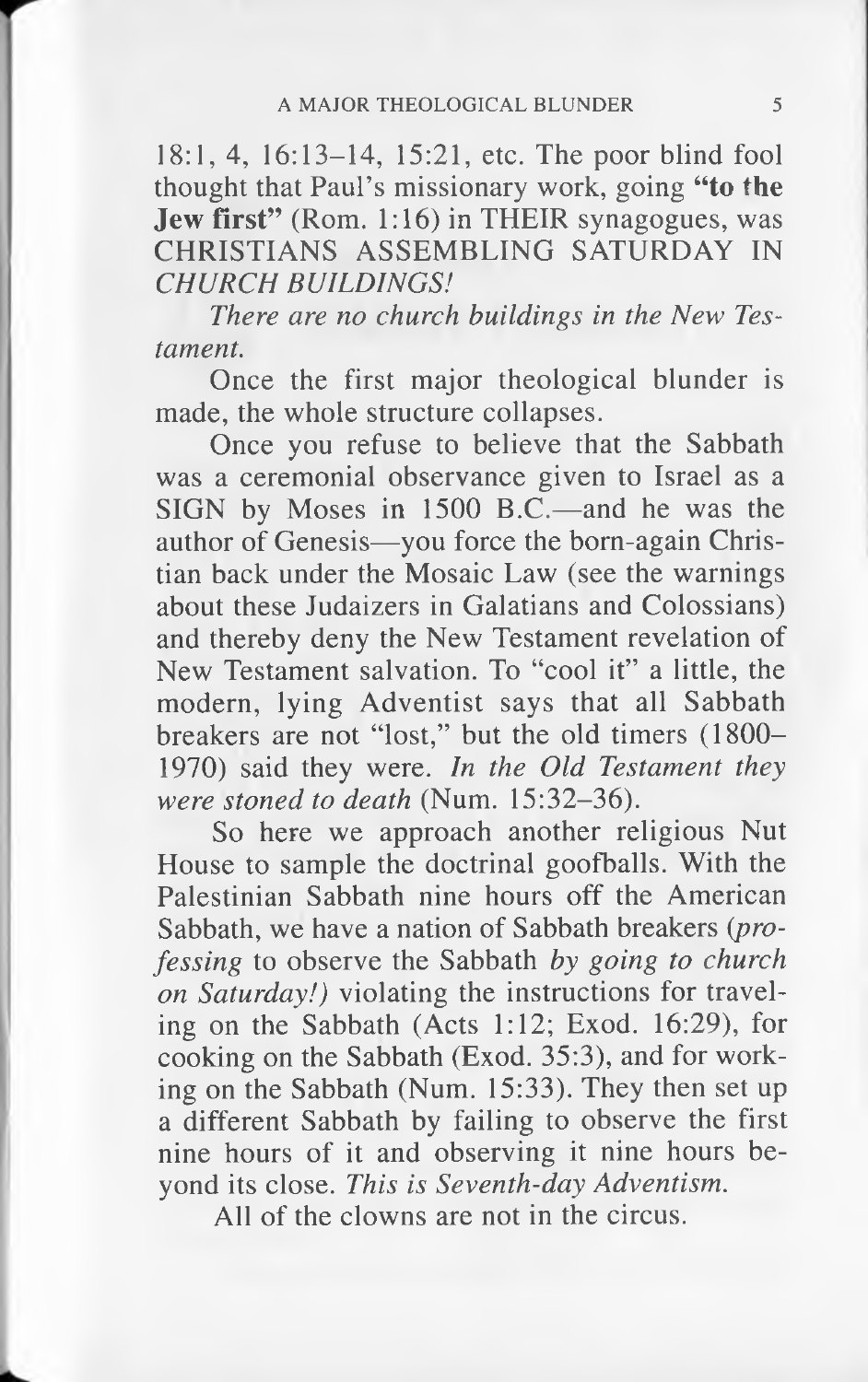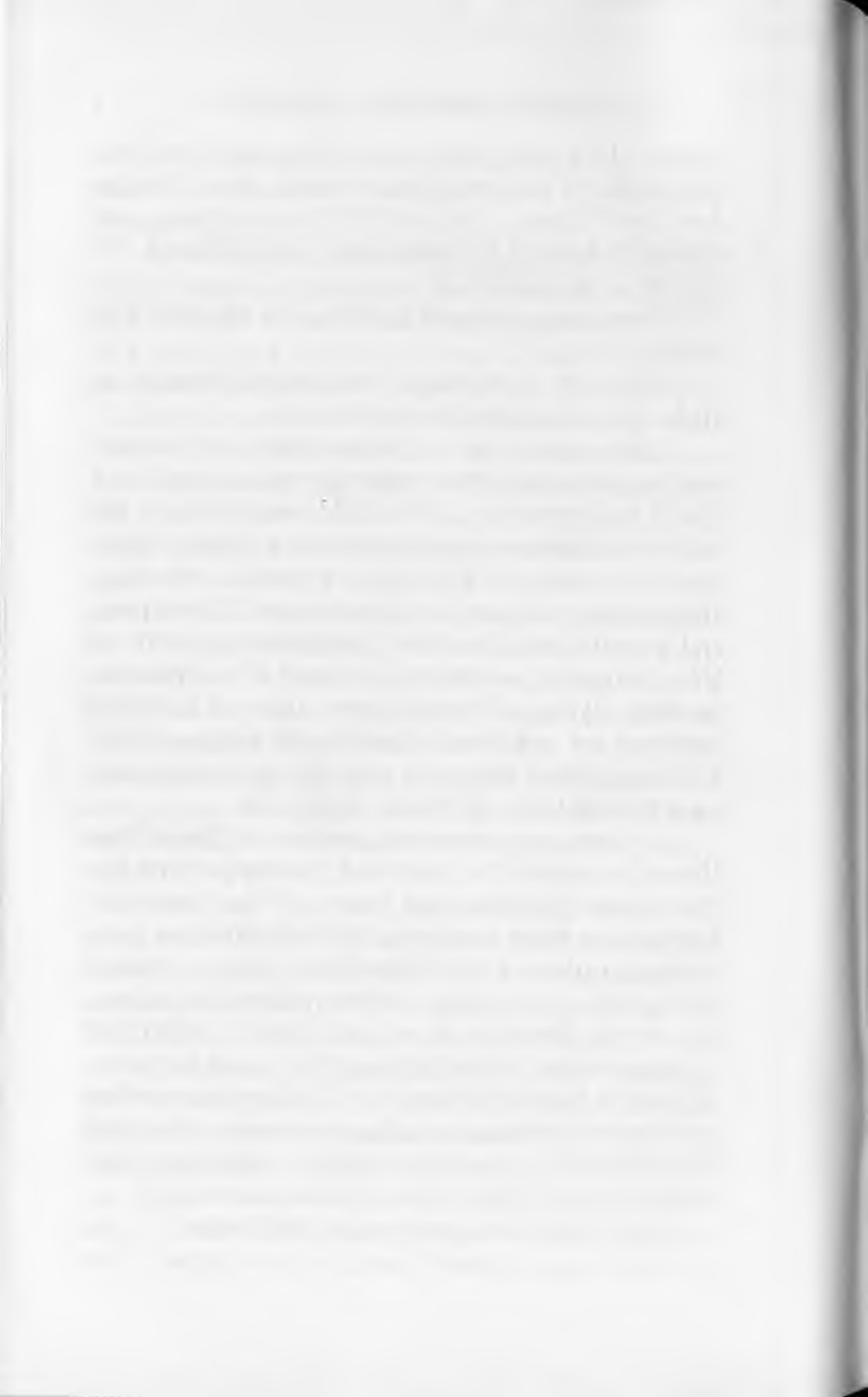

# **The Great Sabbath Breakers**

The Seventh-day Adventists have broken the Lord's "Sabbath Rest" somewhere around 9,000 times apiece since Ellen G. White began to publish her nonsense. It is not just a matter of being *nine hours off* on ONE day; it is a matter of being 24-96 hours off every other year for nearly 100 years. You see, the Bible Sabbath did NOT fall on Friday (6 pm) to Saturday (6 pm) every year, not even every other year. Ellen G. White followed Constantine and the Roman calendar in these matters. Having declared that Sunday was the first day of the week (March 7, A.D. 321), Ellen G. White *assumed* that God and the Bible had to adjust the Sabbath to *that day*, so they adopted Saturday as the *seventh day of the week*. This aligned them with *Constantine.* Somewhere down the line, the poor, deluded woman forgot that the *Bible calendar* for all Jews is a 30-day-month calendar, and the year (lunar year) has *360 days* in it, *not 365.* The gross stupidity on Ellen's part produced a whole denomination of self-righteous Judaizers who thought if they went to a church building on Saturday, they were observing the Biblical Sabbath. *There was no Biblical Sabbath on Friday or Saturday every year at anytime between Adam and Jesus Christ.*

When discussing these matters, the Adventists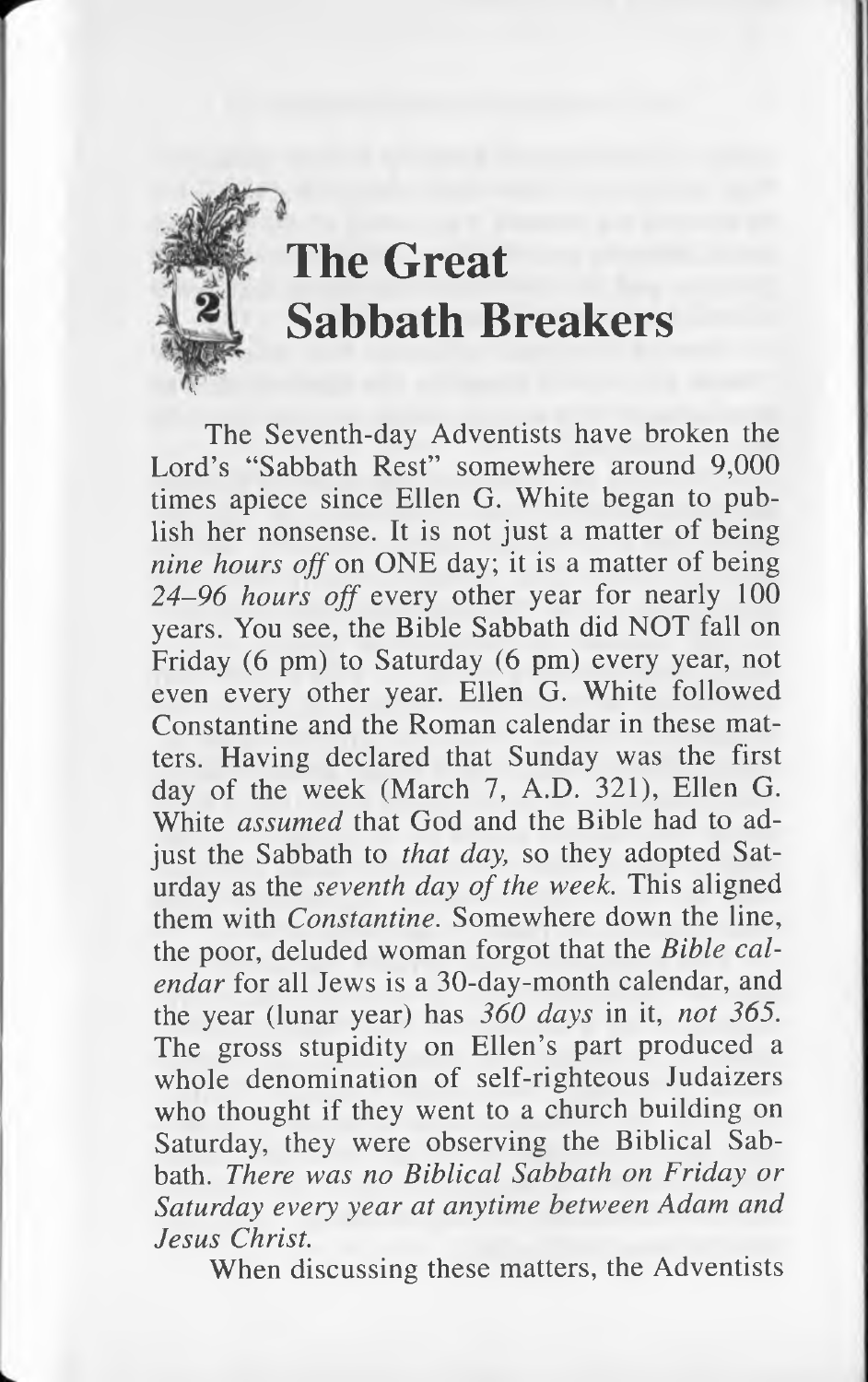write, "Can we know WHAT DAY is the Sabbath?" The "answer" the poor fools give is that the "seventh day is the Sabbath," and since a Jew says that day is Saturday and *Webster's Dictionary* says it is Saturday and the *World Book Encyclopedia* says it is Saturday, then it has to be Saturday.

One of these prevaricating con men asked "Would God say **'Remember the sabbath day, to keep it holy,'** if it was impossible to find out what day to remember?"

Of course not. It would be possible to find out what the seventh day was *if you were an Old Testament Jew who received this revelation at Mt. Sinai in 1500 B.C.* That is where he quoted the verse from (Exod. 20:8). *The con man just didn't give* you the location of the verse he quoted so you *would be deceived by the Devil.* That is why God never told ANYONE from Adam to Moses to "remember the Sabbath." Not one being on earth, including Adam, Seth, Abel, Noah, Enoch, Nahor, Terah, Abram, Lot, Isaac, Jacob, et al., could have known the seventh day was a "Sabbath" to the Lord or anyone else. *It wasn't revealed to Israel until Mt. Sinai.* That is why all Adventists avoid Nehemiah like the Black Death (Neh. 9:13-14).

"No change has ever affected the weekly sequence" (quotation from an Adventist tract distributed at the University of West Florida, 1997). Guess again, stupid. The *Jewish Passover* falls on Monday, Tuesday, Wednesday, Thursday, Friday, Saturday, and Sunday through a period of twenty years and is so listed IN EVERY POCKET SIZE APPOINTMENT BOOK ON SALE ON EVERY STORE COUNTER IN THE WORLD. The *Sabbath* followed the *Passover.*

 $\mathbf{R}$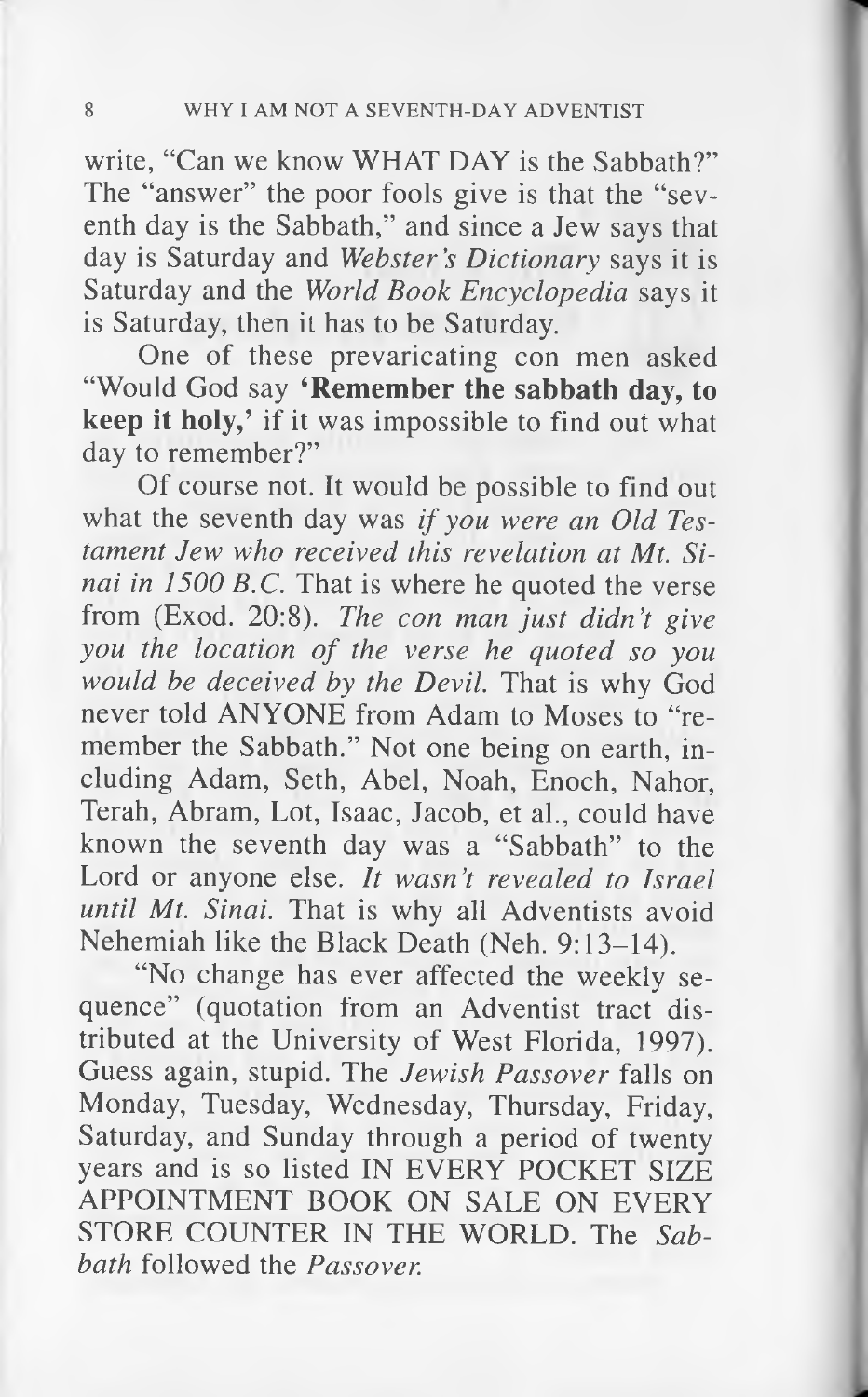If the women **"rested the sabbath day according to the commandment"** (Luke 23:56), it was Sunday or Monday or Tuesday or Wednesday or Thursday or Friday or Saturday, *depending upon the Jewish Biblical calendar of A.D. 33.* 

Ellen G. White adopted Constantine's Gentile time, as found on a Gentile calendar, to prove someone ought to attend CHURCH SERVICES on Saturday. *Nobody attended church services on Saturday in Matthew, Mark, Luke, John, Acts, or Romans-Philemon.* All Jews went to the temple *and NOT on the Sabbath*—and they attended synagogues, which are *not* Christian churches by the wildest stretch of the pagan imagination. Ellen G. White was nuts. Just as nutty as a pecan pie.

Now, if the Adventists had been any kind of students of either the Bible or history, they would have given up Ellen G. White to the sharks. One of them (a man by the name of Froom) wrote an excellent book called *The Prophetic Faith of our Fathers,* but somehow, while writing this very detailed history (four volumes), he failed to notice the Easter controversy between the Roman Catholic Church and the Celtic churches of ancient Britain. Their antagonism was due to the same problem that Rome had with Constantinople and the Syrian churches (A.D. 190-202). You see, the Antiochan Christians (Syria—Acts 11:26) did not observe the Lord's Supper and the Passover (see 1 Cor. 5:7) *on the same day every year.* They know what no Adventist knows now: that the Passover sometimes fell on our modern Monday, sometimes Tuesday, etc. Constantine and Rome wanted the date *fixed,* so they set up two permanent *lies* for Christians to believe: ONE, THAT *SATURDAY*

 $\overline{Q}$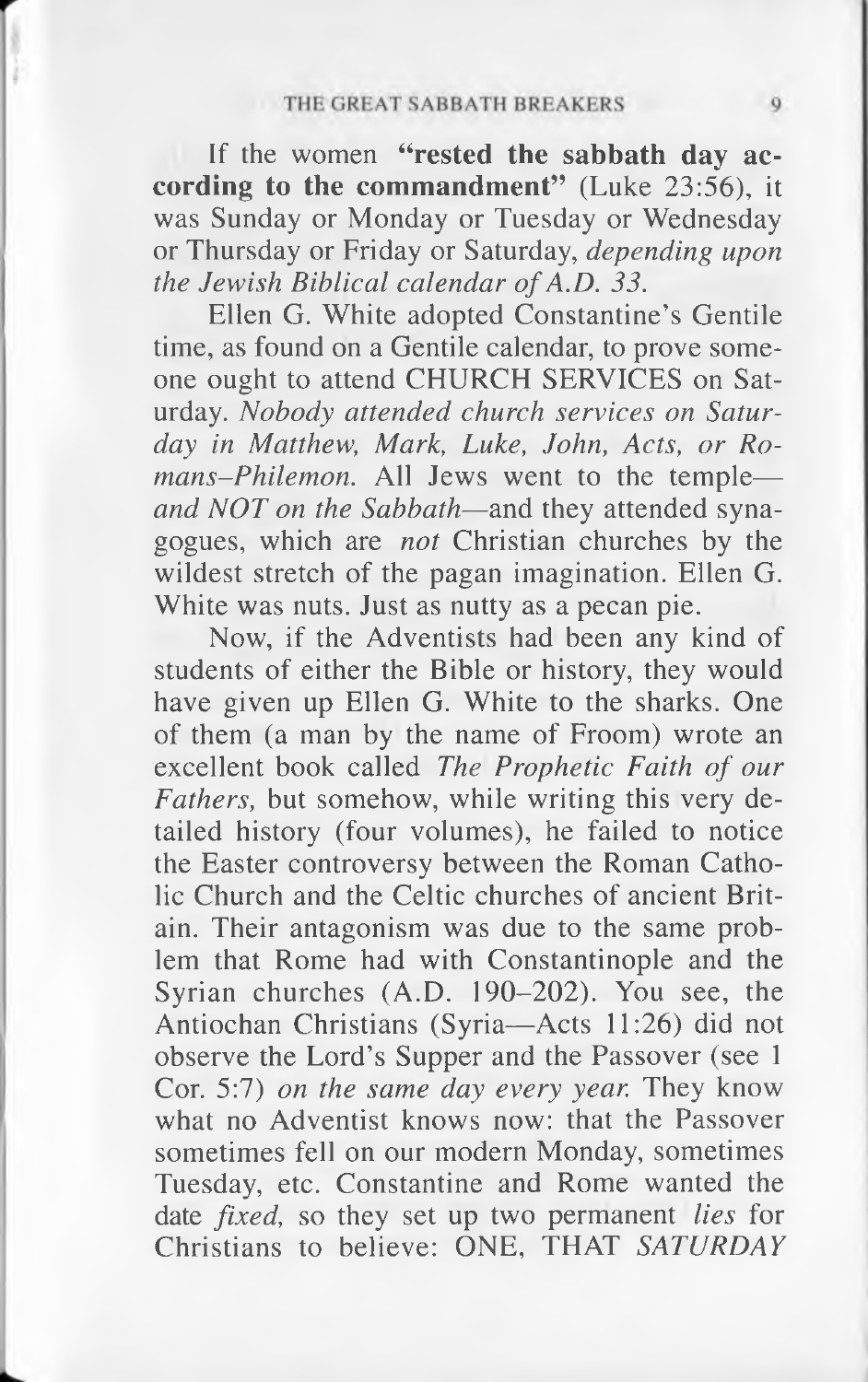WAS THE BIBLICAL "SEVENTH DAY" OF THE WEEK, AND THAT CHRIST WAS CRUCIFIED ON *FRIDAY.*

I have met several Adventists who kept repeating: "Jesus Christ Himself never mentioned SUNDAY even one time."

*He never mentioned SATURDAY "one time" either.*

See how these birds operate? Omissions: see Eve in Genesis 3:2 and Satan in Luke 4:10.

From an Adventist tract: "Sunday always comes after the Sabbath." *Not according to every Jewish date for the Passover recorded in every* "memo" book sold on five continents. "Because Jesus never mentioned Sunday, the Holy Spirit will not teach it." That is why the Holy Spirit will not teach SATURDAY: *He never mentions it.* "Because Jesus never mentioned Sunday, the apostles could not have taught it." And since He never mentioned SATURDAY, the apostles certainly did not teach THAT either.

You see, it is funnier than a barrel full of monkeys. One Adventist teaches that "Sunday cannot be a part of the New Covenant because it BEGAN after the blood was shed . . . After death you cannot add to a covenant." The verse he gave to prove this piffle (which he called "an amazing fact") was Galatians 3:15. Galatians 3:15 has no more to do with anyone's days of worship or "Sabbath" than it has to do with the Wall Street market or Slick Willie. He trusted you wouldn't look up the verse. We *did,* as usual. The **"covenant"** in that passage was to a man WHO NEVER KEPT ANY SAB-BATH ONE DAY IN HIS LIFE: Abraham. The **"covenant"** had to do with promising the Gentiles

 $10<sup>1</sup>$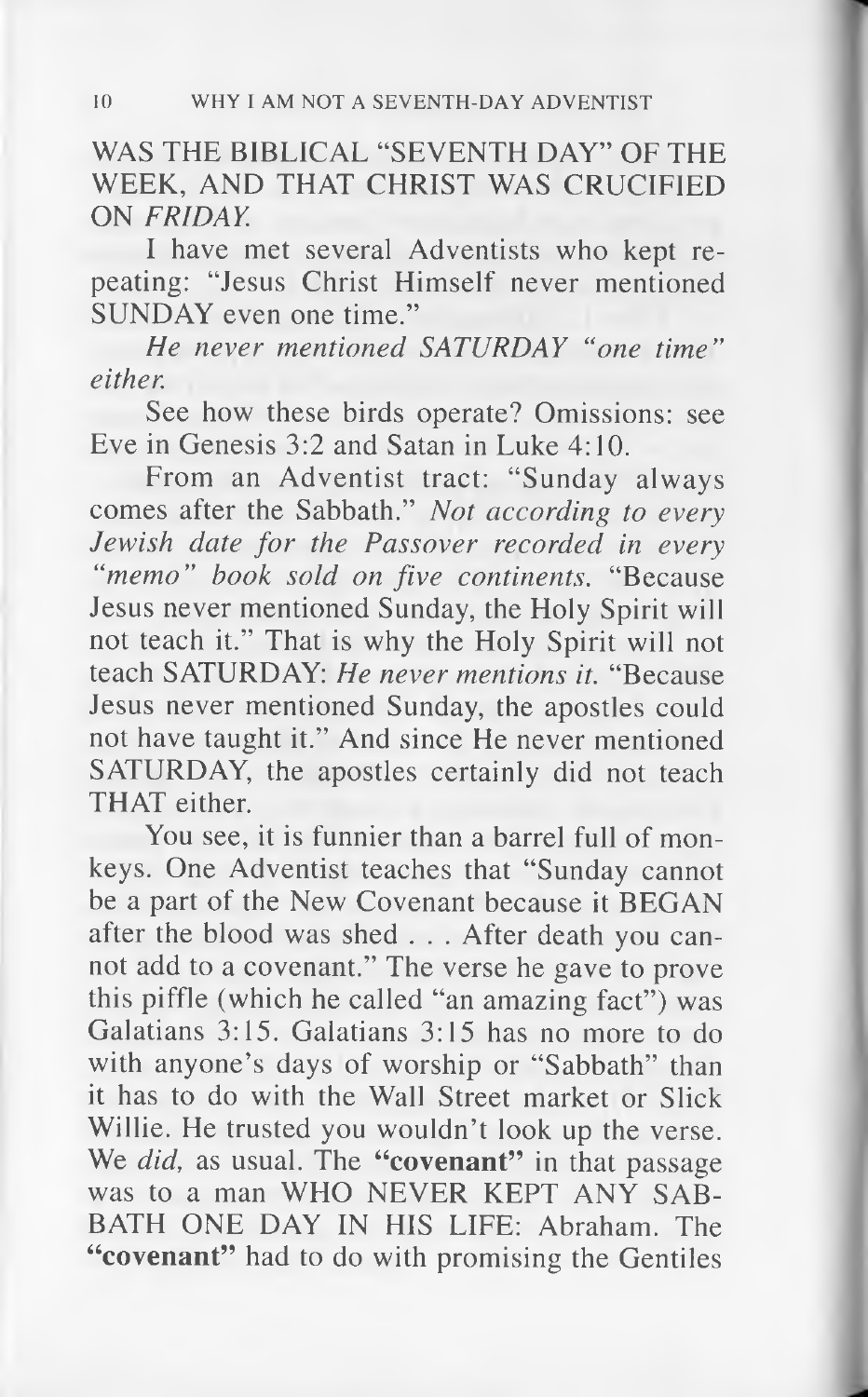a salvation by faith, without water baptism or *Sabbath observance* (see Gal. 4:21, 5:11, and 6:13).

When a man messes with that Book, God messes with his mind.

So here are these pious hypocrites *pretending* that the Biblical way of keeping the Sabbath is by attending a church service on Saturday, when *Saturday is found nowhere in either Testament.* The "amazing facts" record a 360 day year (see Rev. 11:2-3 and Gen. 7:11-8:3-4), and the "Sabbath" falls on any *one* of *seven* different days every year. No Seventh-day Adventist ever kept ONE of them unless, on *that* year, the "Sabbath" happened to fall on Friday–Saturday (6 pm to 6 pm).

All Seventh-day Adventists are *Sabbath breakers*—habitually and continually.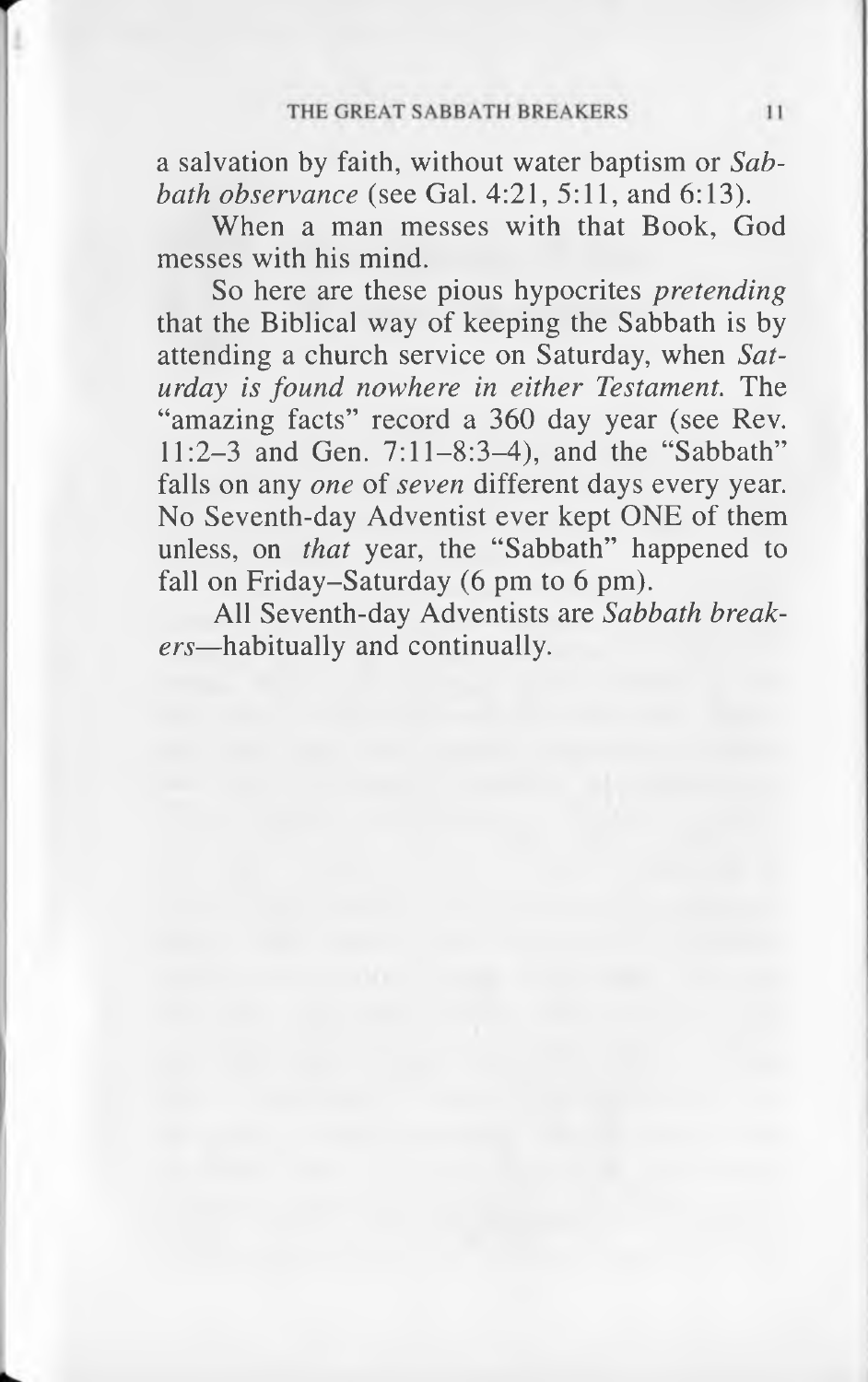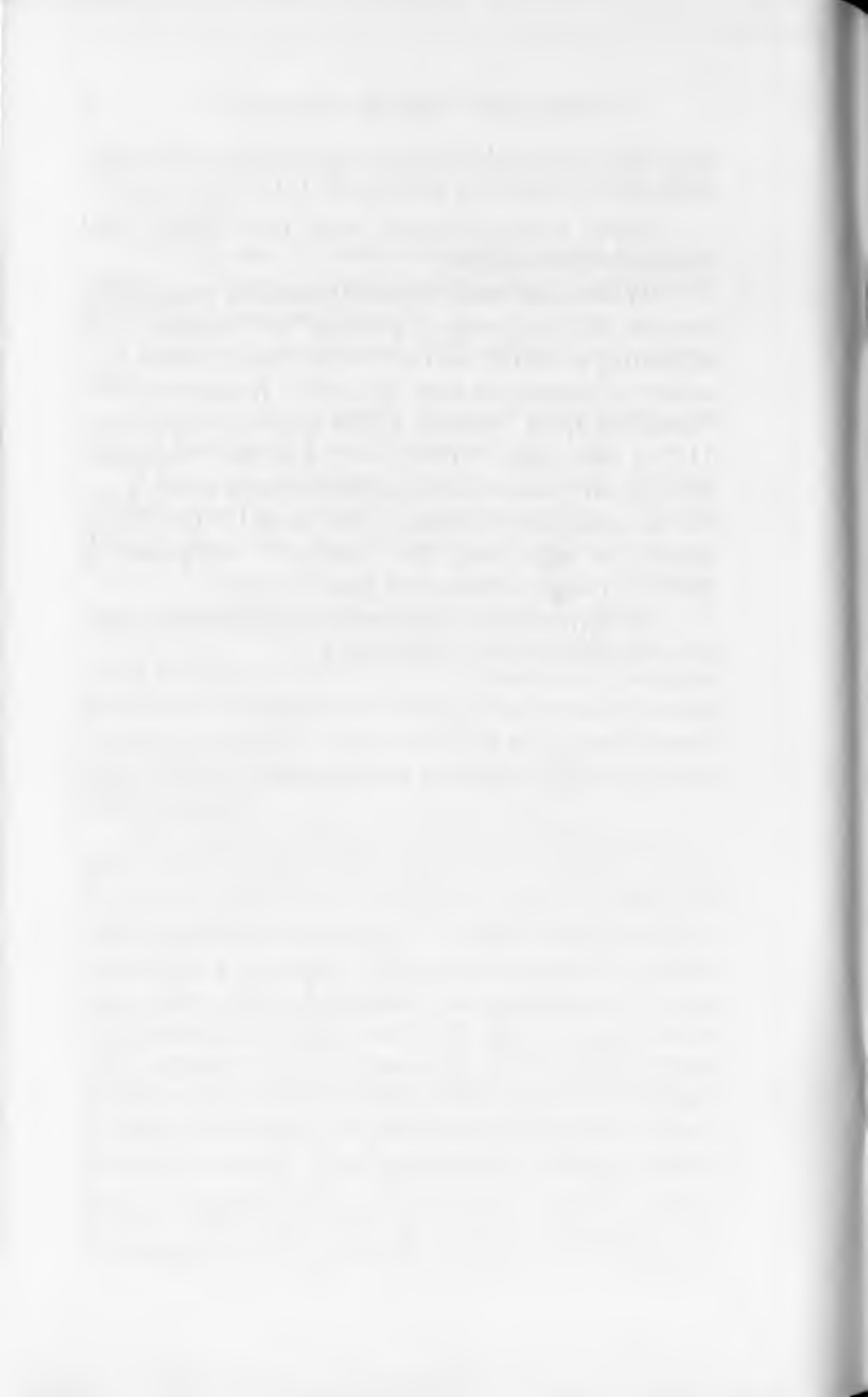<span id="page-24-0"></span>

## **The Mark of the "Great Pumpkin"**

Linus, Lucy, Charlie Brown, and Co. used to wait up at night every year around Halloween time to see if the "Great Pumpkin" would ever show up. As far as I know, he never did. Certainly Calvin and Hobbes never ran into him.

At any rate, I have been waiting for over forty years to find an honest Seventh-day Adventist who actually spoke up publicly for what he really believed. The Great Pumpkin never showed up. To this day, all of the Seventh-day Adventist literature (and even their weekly broadcasts) pretend that they are simply "Christian" mouthpieces or "Bible student" mouthpieces or "students of prophecy" mouthpieces, and so forth. But I spent several years studying all of the works published by *Review and Herald*, and I discovered an amazing thing. After one of them said that "All Sabbath breakers are not lost"— they better thank God they said *that*, since that includes their church!— they all claimed *that Sunday observance was the MARK OF THE BEAST* (Rev. 14:9). In a tract put out here in Pensacola, a little lying pip-squeak says (on page 14) that the people who do not worship the Beast (Rev. 13:15) *are the people who observe* Saturday instead of Sunday. He links Sunday worshipers with the **sSon ofpPerdition"** by quoting 2 Thessalonians 2:3 (p. 16) and then claims that none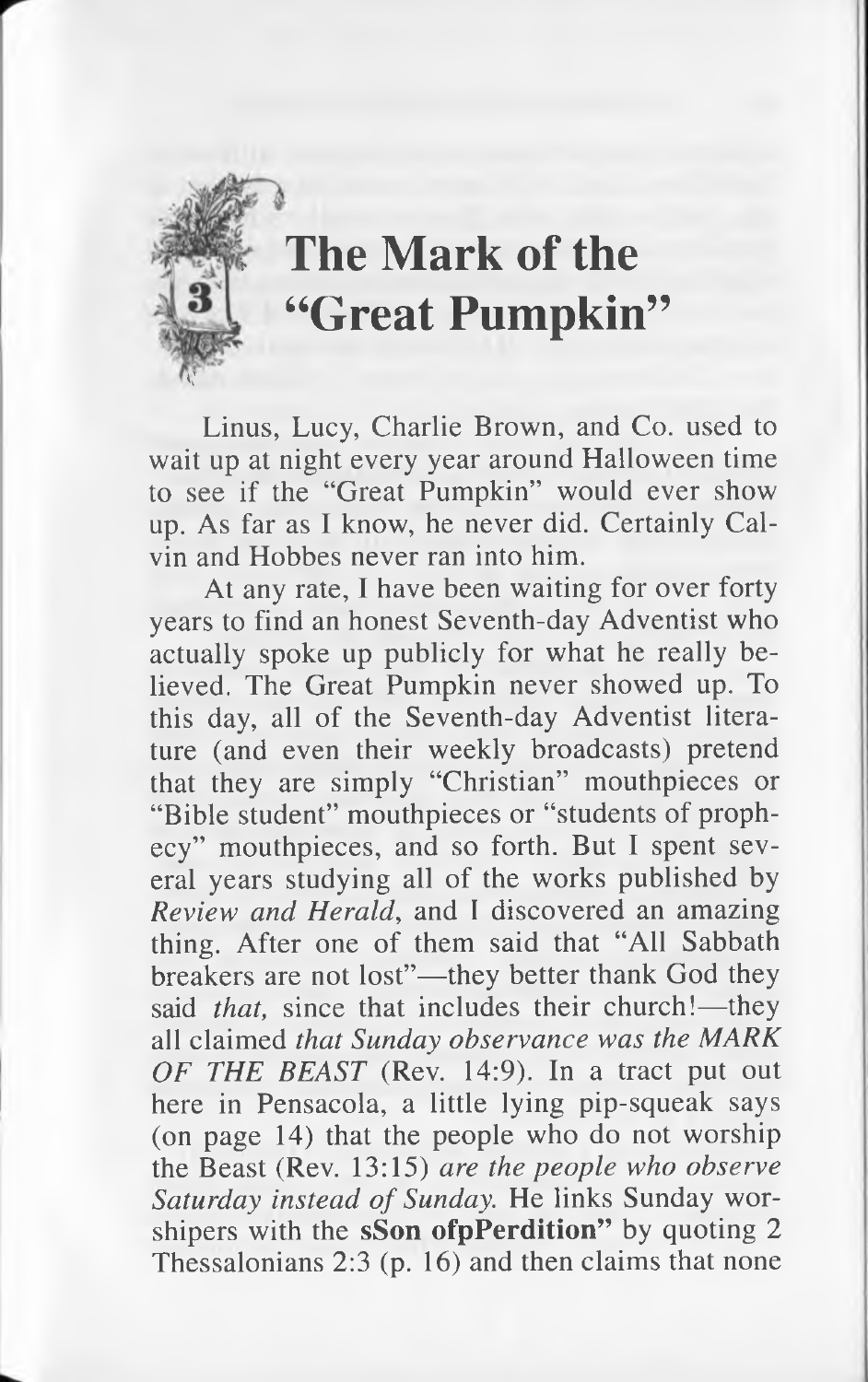of them have their names in the Lamb's Book of Life (Rev. 13:4, 8). Having stated clearly that if any man worships the Beast or receives his mark (see Rev. 14:9) the man is *permanently damned* (see Rev. 14:10-11), the author of the tractus *slyly omits fourteen words from Revelation 14:9 so you* will not connect the MARK with the man's damna*tion.* He then omits ALL of verse 11 that mentions the "mark" again.

Why was this done? Because according to all of Ellen G. White's works, the "Mark of the Beast" is *Sunday observance* of the resurrection, Pentecost, and the weekly assembly of the New Testament Christians (see Acts 20:7; John 20:1; and Acts 2:1). Pentecost was the first day of the week (the fiftieth, Lev. 23:15-16), not the Sabbath.

So what happened to this zealous bunch of fanatics between 1900 and 1990? Their original position was that *a Christian had to keep all of the Decalogue to be saved.* They no longer teach that. The original position was the Mark of the Beast (Rev. 13:16-18) *was going to church on Sunday instead of Saturday*. They no longer teach that. The original position was that all Baptists, Methodists, Lutherans, Anglicans, Catholics, and Presbyterians were *LIARS* (1 John 2:4) because they kept NOT **"his commandments."** They no longer peep about such matters. The Adventists are the world's greatest backsliders; they number among the most cowardly professing Christians who ever showed up on this earth.

The Great Pumpkin who came to the University of West Florida (UWF), in 1997, went so far as to say: "Thus, the Book of Revelations contains a global message to earth's billions at the time of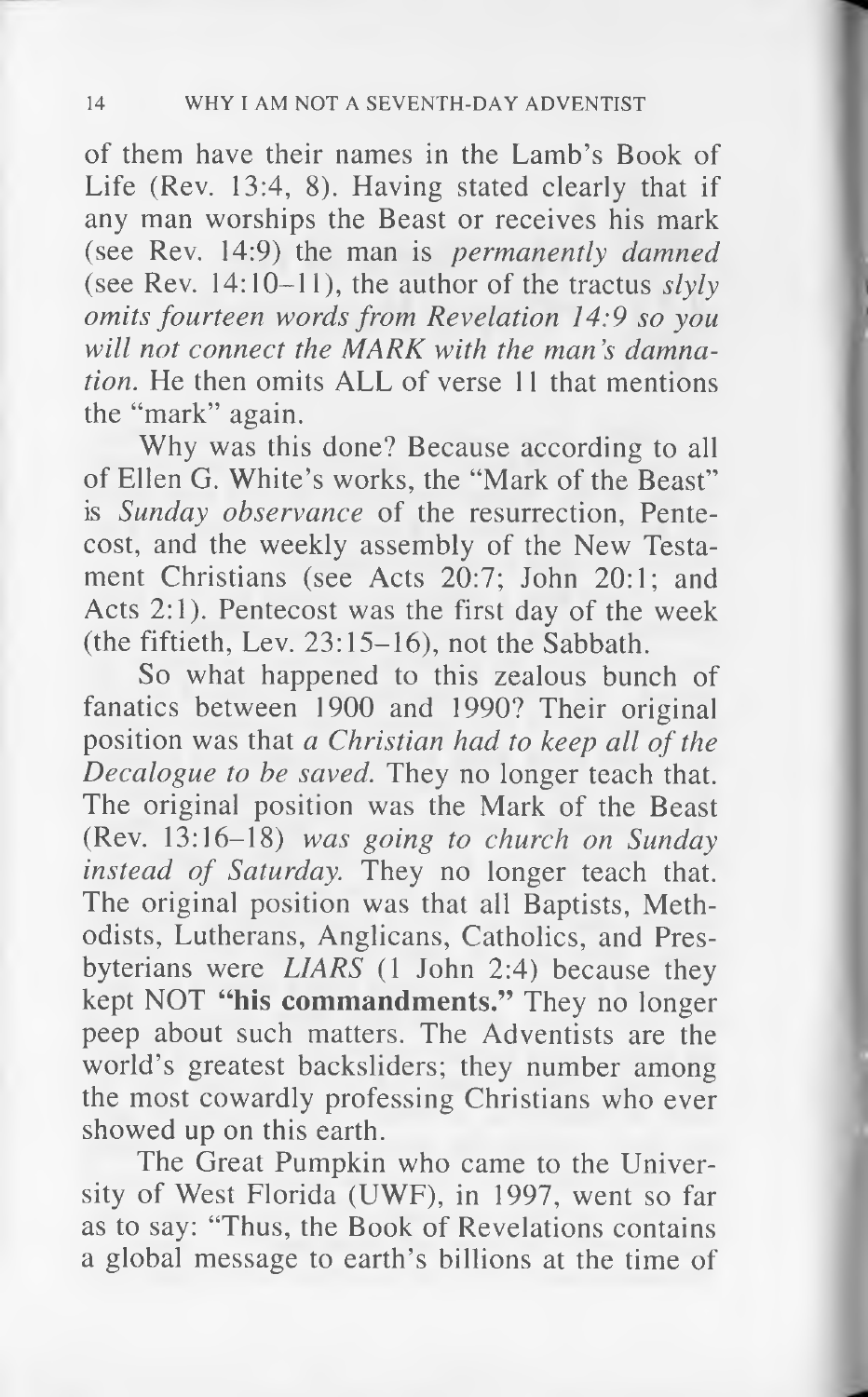the end [he had no idea what the "time of the end" was] to worship the Creator [he cites an ANGEL who doesn't say one word about redemption, salvation, grace, faith, or the New Birth (Rev. 14:7)] and to keep His sabbath INSTEAD OF WORSHIP-PING THE BEAST."

*There are no Church-Age Christians in Revelation 14.*

A system of faith-and-works is in effect in Revelation 14.

Any sinner could observe the Sabbath and still take the mark, name, or number of the Beast (Rev. 13) *at the same time,* and many WILL (see Dan. 11:33-36 where the Jews are observing and teaching the Law in the Tribulation).

The "time of the end" is the END of the Great Tribulation (Matt. 24:13-14), *NOT the Church Age.*

You couldn't have been told more lies in one breath, or found anymore lies wrapped up in one parcel, than what this Adventist just said. He didn't have one straight bone in his body. Every passage the Great Pumpkin quoted (Dan. 7:9, 13, 22, 25; 2 Thess. 2:3-4; Rev. 13:8, 12, 14:12) dealt with a time where saved Jews and Gentiles *are separate groups* (Rev. 7) OUTSIDE the Body of Jesus Christ (cf. 1 Cor. 12:13 and Gal. 3:28), and **"the gospel of the grace of God"** (Acts 20:24) *is NOT being preached.* An angel—*contrary to everything Paul* said about angels preaching (Gal. 1:8-9)!!—is preaching a faith-and-works message (see Rev. 12:17, 14:12, 22:14).

Replete Babel. Total confusion. An absolutely ghastly misinterpretation, misreading, misrepresentation, and perversion of the entire New Testament. *That* is Seventh-day Adventism.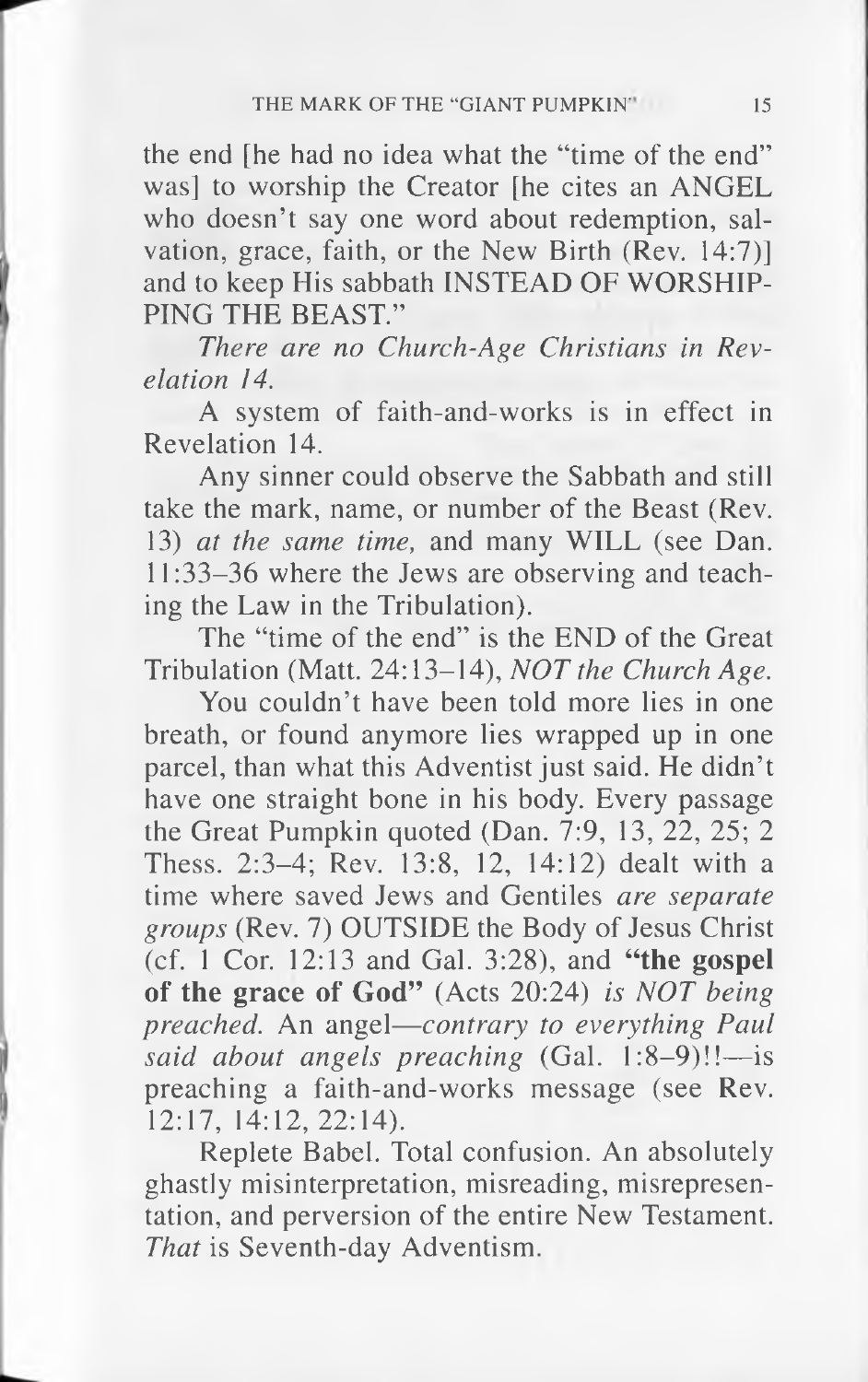The Great Pumpkin was simply doing what all Campbellite elders and all Charismatic tongue blabbers have done for years. He has tried to talk every brand new Christian out of his faith and belief in salvation by convincing him that unless he goes to church on the right day he is LOST. (The Charismatics use "tongues" and the Water Dogs use water to prove the same thing.) Then, to sell his bill of goods, he said, "Are all Sabbath breakers lost? Of course not!"

The uniform teaching of the Seventh-day Adventist Church since Ellen G. White (1827-1915) has been that Sabbath breaking is the MARK OF THE BEAST. You can take it and NOT be lost? *The Scriptures say if you take it you will be lost* (Rev. 14:10-11). Choose sides. Take your pick.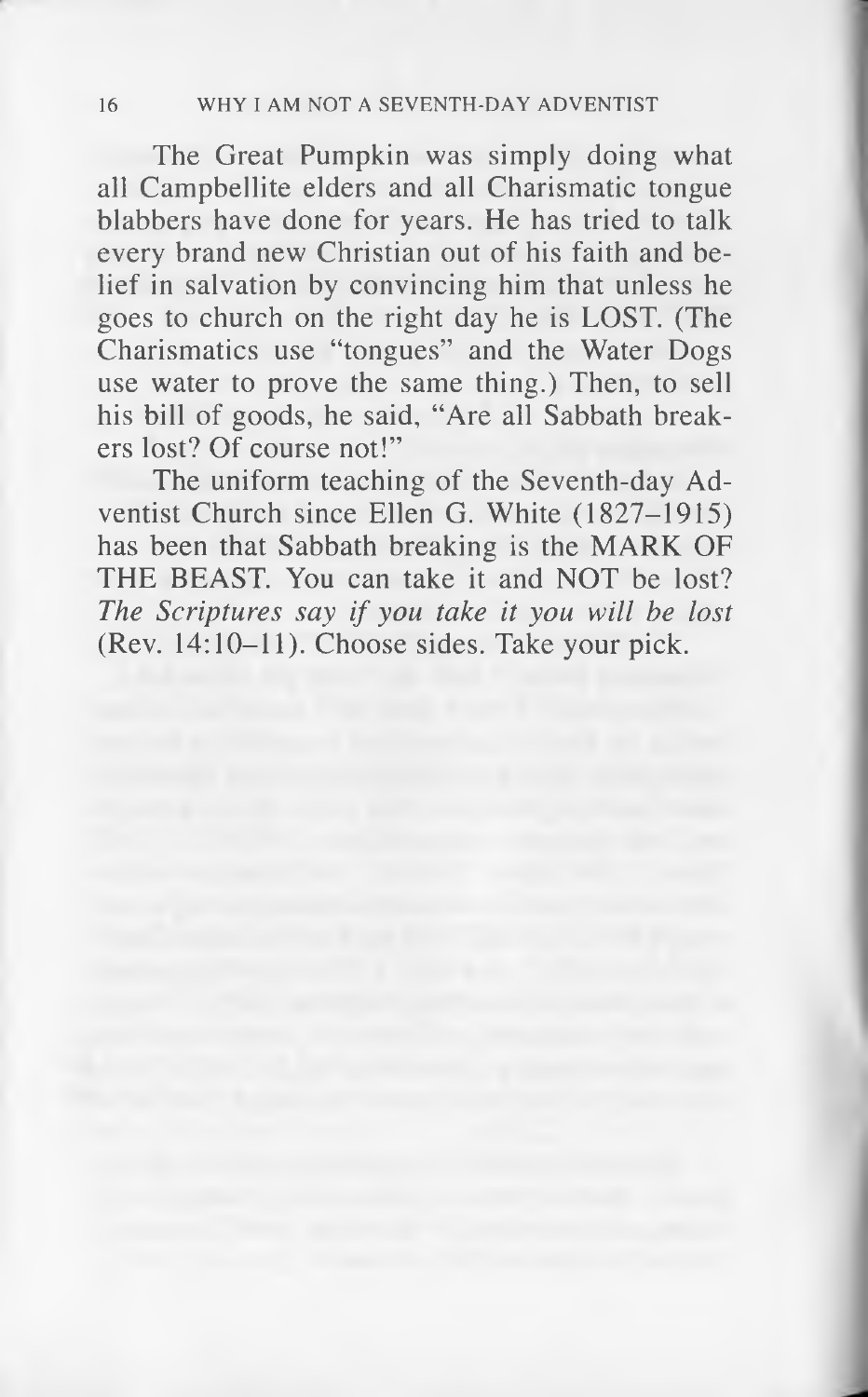

The synagogue (Acts 17:1-2) was a Jewish expedient, *without any Scriptural authority or command behind it,* which arose during the Intertestamental Period (400 B.C. to 4 B.C.). *The Temple* was the God-ordained meeting place, and it was formerly the **"tent"** or **"tabernacle"** (see 2 Sam. 7:6; Exod. 39:40; 1 Chron. 9:19; Isa. 16:5; Acts 15:16, etc.).

*No Jew in the Old Testament "assembled" in a synagogue to "worship. "* And no *Christian* in the New Testament assembled in a synagogue to worship. A church building is *not* a synagogue. In spite of this, all of the Adventists have actually kidded themselves into thinking that New Testament Christians observed the Jewish Sabbath because PAUL WENT *INTO* SYNAGOGUES TO PREACH TO *UNSAVED JEWS.* The references quoted by all of these apostate Judaizers are Acts 13:42 (where the Gentiles were just as LOST as the Jews) and Acts 16:13 (where some Gentile women who had been following Jewish religious customs were meeting for prayer on the Sabbath). All proselytes to Judaism (see Cornelius— Acts 10, the Ethiopian Eunuch— Acts 8, the centurion— Luke 7:5, and other Gentiles—Acts 2:10) would have observed the Sabbath as LOST or SAVED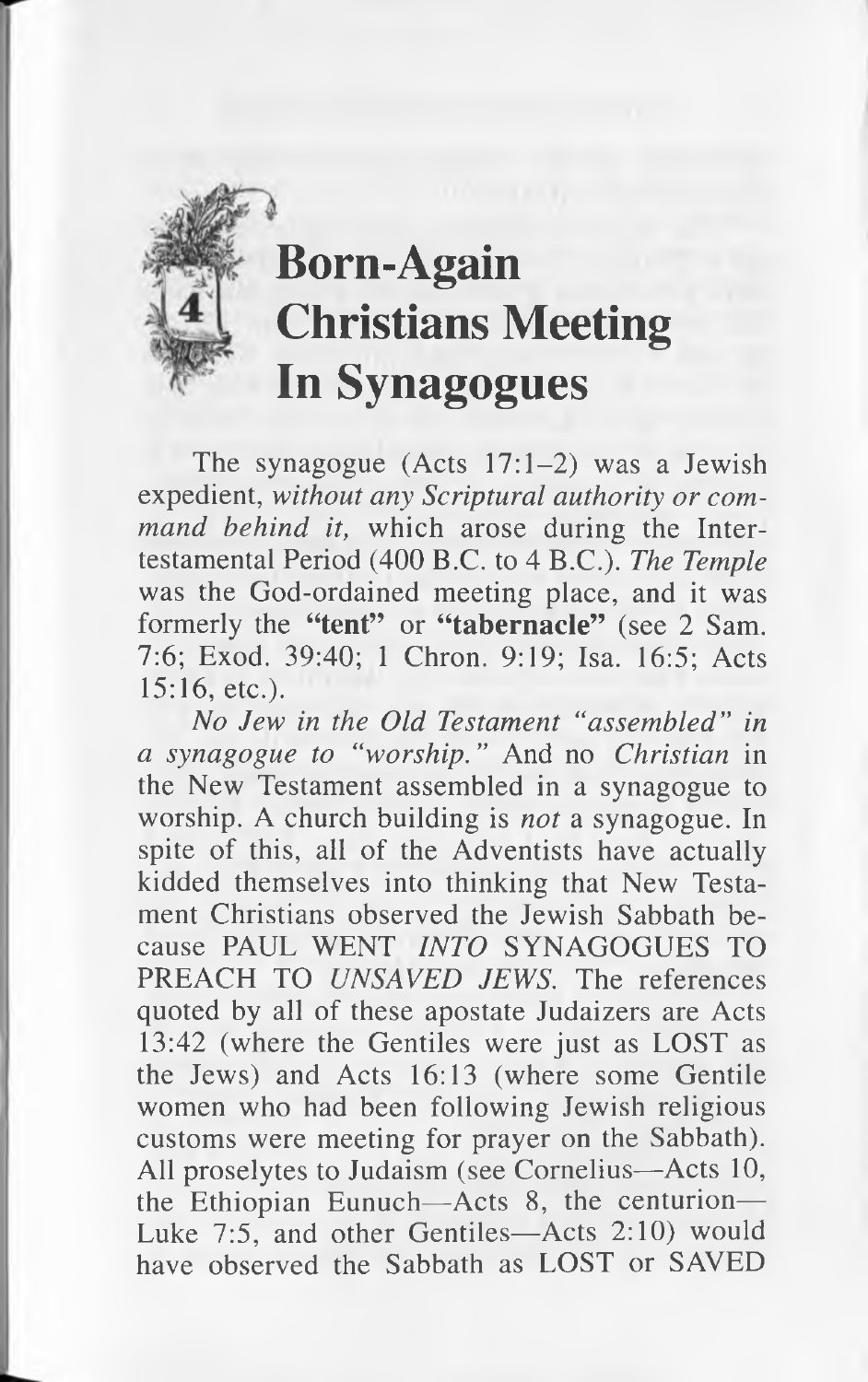SINNERS *BEFORE* THEY HEARD THE NEW TESTAMENT GOSPEL.

The Eunuch, returning from Jerusalem, was not a Christian. Cornelius was not a Christian (see Acts 11:14), and Lydia and the Philippian jailor had never heard Ephesians 2:1-9; 1 Cor. 15:1-4; or John 3:16 till Paul preached to them. But these are the "Christians" who "kept the Sabbath" according to all Adventist literature. They even go so far as to use Apollos' disciples (Acts 19:1-4) at Ephesus as examples of Sabbath-observing, synagogue-attending "C hristians." NOT *ONE* OF APOLLOS' CONVERTS WAS SAVED IN THE NEW TESTAMENT SENSE UNTIL PAUL GOT AHOLD OF HIM (Acts 19:4). *There were no New Testament Christians in the synagogue in Acts 19 where Paul went to preach.* He went there to CON-VERT UNSAVED JEWS (see the same thing in Acts 18:1, 4 and 17:1-3). Believe it or not, the Adventists think that a converted Jew going into a Jewish synagogue on the Jewish Sabbath to reach *unsaved Jews* for Christ (see Rom. 9:2-3 and 1 Cor. 9:20-21) is defining *WHERE and WHEN New Testament Christians are to go to church!* You couldn't find a more depraved mentality in the Menninger Clinic (Topeka, Kansas).

No child of God has anymore business "meeting for worship" in a Jewish synagogue than he has meeting in a grease pit at a gasoline station. The apostates say: "The New Testament churches in Philippi, Thessalonica, Corinth, and Ephesus were all Sabbath-keeping churches made up of Jews and Gentiles who believed in Christ Jesus." Chapter and verse? Not *one* verse in the epistles to the Philippians, the Ephesians, the Thessalonians, or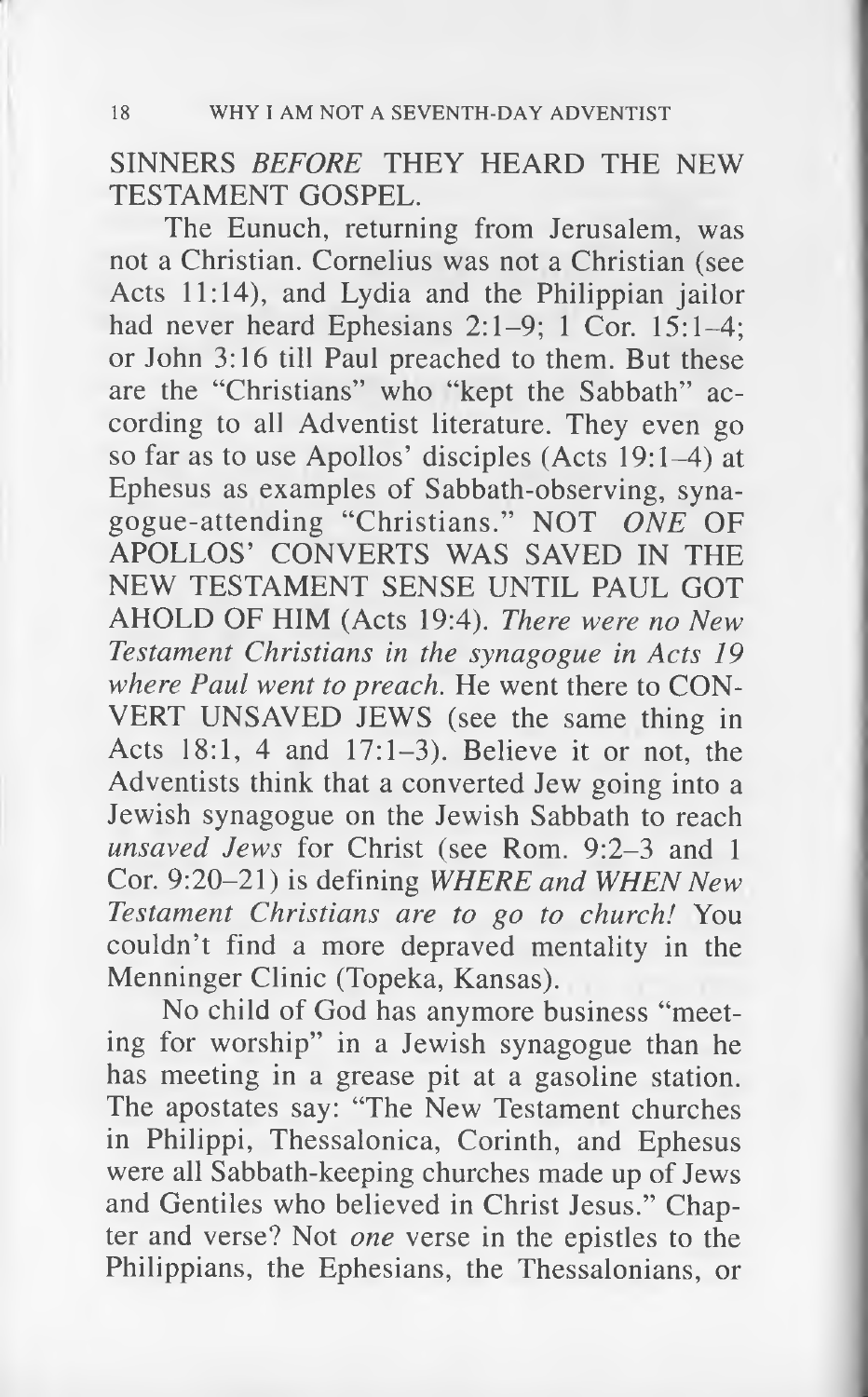the Corinthians: not *one* verse. All the verses were taken out of Acts *BEFORE any church was started* at Philippi or Corinth or Ephesus or Thessalonica (see above). Adventists will lie like a Persian rug.

Now, these poor, ignorant "Bible teachers" sooner or later betray their real spiritual condition. We have already seen how no Adventist has any grasp whatsoever of THREE books in the Bible: Matthew, Acts, and Revelation. His ignorance is phenomenal. This being true, watch what the Adventists say about Acts 17:30-31. Here we are given: **"And the times of this IGNORANCE God winked at; but now commandeth all men every** where to repent . . . . " Do you know what Ellen G. White and her Girl Scouts did with *that verse?* They said that it was a reference to Baptists, Methodists, Presbyterians, Anglicans, Catholics, Lutherans, Pentecostals, etc., *not understanding the Jewish Old Testament Sabbath!* They then say that since "knowledge is now increasing" (!!) about the Sabbath that all should "repent" and go to church on Saturday.

**"The times of this ignorance"** in Acts 17:30— 31 was a reference to the worship of OTHER GODS, PICTURES, STATUES, AND "RELICS," exactly as you found it in Acts 14:15-17. *The Sabbath was not remotely connected with ANYTHING in either passage.* Read both passages. *Read them.* Look at Acts 17:29 where the antecedent to **"the times of THIS ignorance"** is found. No Sabbath is mentioned within five verses of the passage, before or after it.

*That* is Seventh-day Adventism. The main reason I am not a Seventh-day Adventist is because I study the Bible a few hours every week.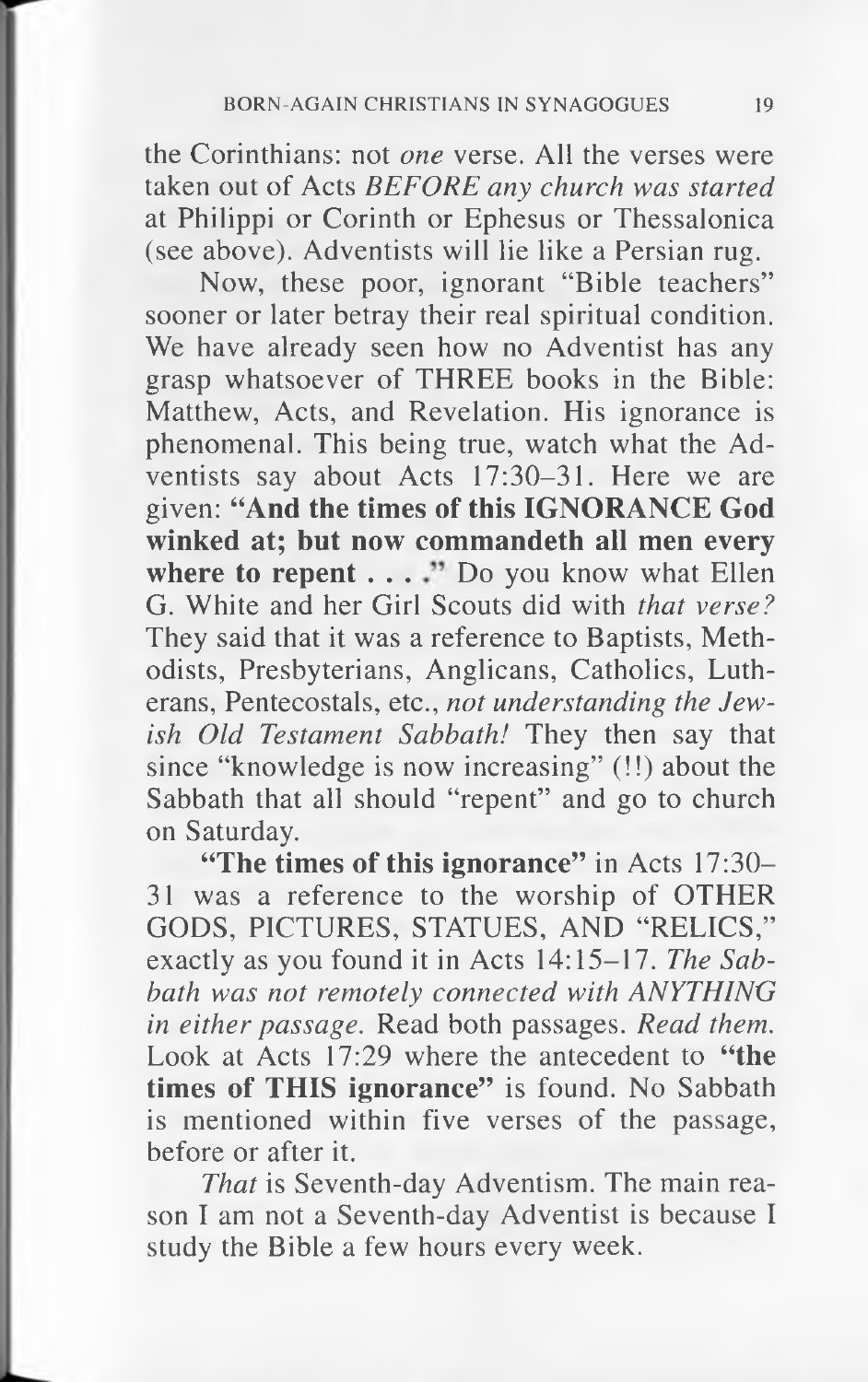I have known for forty-five years that every time a Church-Age Christian (of any denomination, in any decade of church history, for 2,000 years) got fouled up in the Scripture, he got fouled up in Matthew, Acts, or Hebrews. All three of these New Testament books are "transitional books." In the first one, you are going gradually from the Old Testament to the New Testament. In the second one, you are moving gradually from Israel to the Church, and in the third one, you are progressing from the Church Age into the Tribulation. If a Bible teacher or student "falls" (1 Cor. 10:12), he will fall flat on his face in one of THOSE books.

Watch these Judaizers falling completely to pieces in Matthew and Acts.

"Jesus kept the Sabbath" (Luke 4:16— found in Matt. 4:23).

Of course: He was **"made under the law,"** and as an *orthodox Jew* **("salvation is of the Jews,"** John 4:22), He had to keep the Sabbath. It was NOT Friday or Saturday every week (or year) of His three and one-half year ministry.

"The Sabbath remains after the cross" (Luke 23:56). Of course it did for all *orthodox Jews.* Every woman "after the cross" in Luke 23-24 was an *orthodox Jew* under the Law. *Simon Peter thought he was still under the Law in Acts 10!*

"The Sabbath remains after the cross" (Matt. 24:20). Blew it again, didn't you? Everyone in Matthew 24:10-20 was a *JUDEAN Jew living in Palestine.* There was not one New Testament "Christian" anywhere in the chapter, and the Jewish designation for Christ **("the Son of man")** is used in Matthew 24, whereas it does not appear ONE time in anything that the **"minister . . . to the Gen**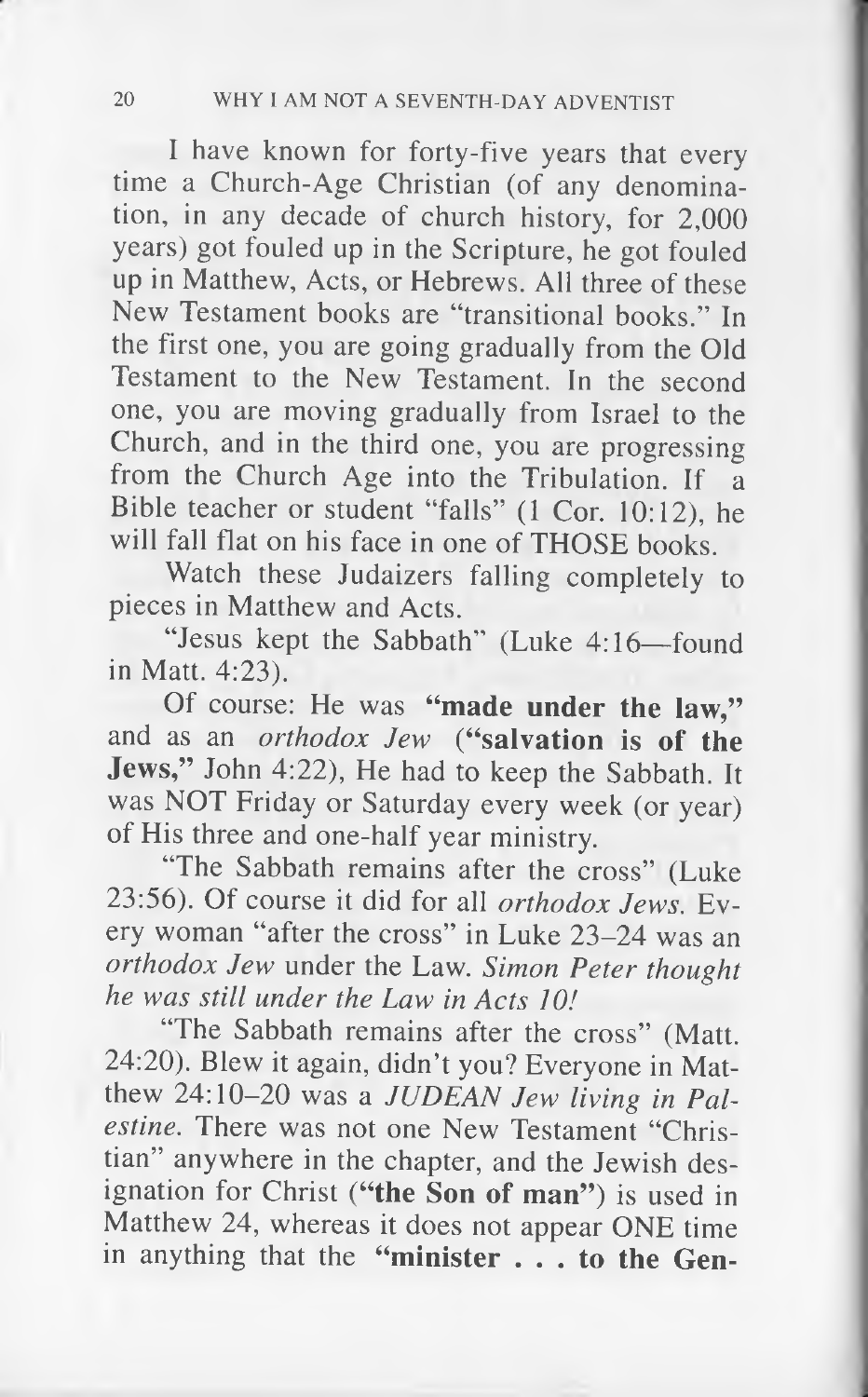**tiles"** (Rom. 15:16) wrote in a lifetime.

"The Sabbath remains after the cross" Acts 16:13). What was Paul doing strolling around by a river on the Sabbath when he was supposed to be in his "tent" (Exod. 16:29)? *There were no bornagain Christians anywhere near that river.* There was a heathen, Gentile woman **"whose heart the** Lord opened" (Acts 16:14), like He opened the hearts of Cornelius and his family (Acts 10:35) *BEFORE ANY OF THEM WERE SAVED* (Acts 11:14).

Matthew, Acts, and Hebrews: that is where the fur hits the fan.

Studying the Bible under a Seventh-day Adventist "Bible teacher" is like studying Gray's "Anatomy" under Jesse Jackson or Nelson Mandela.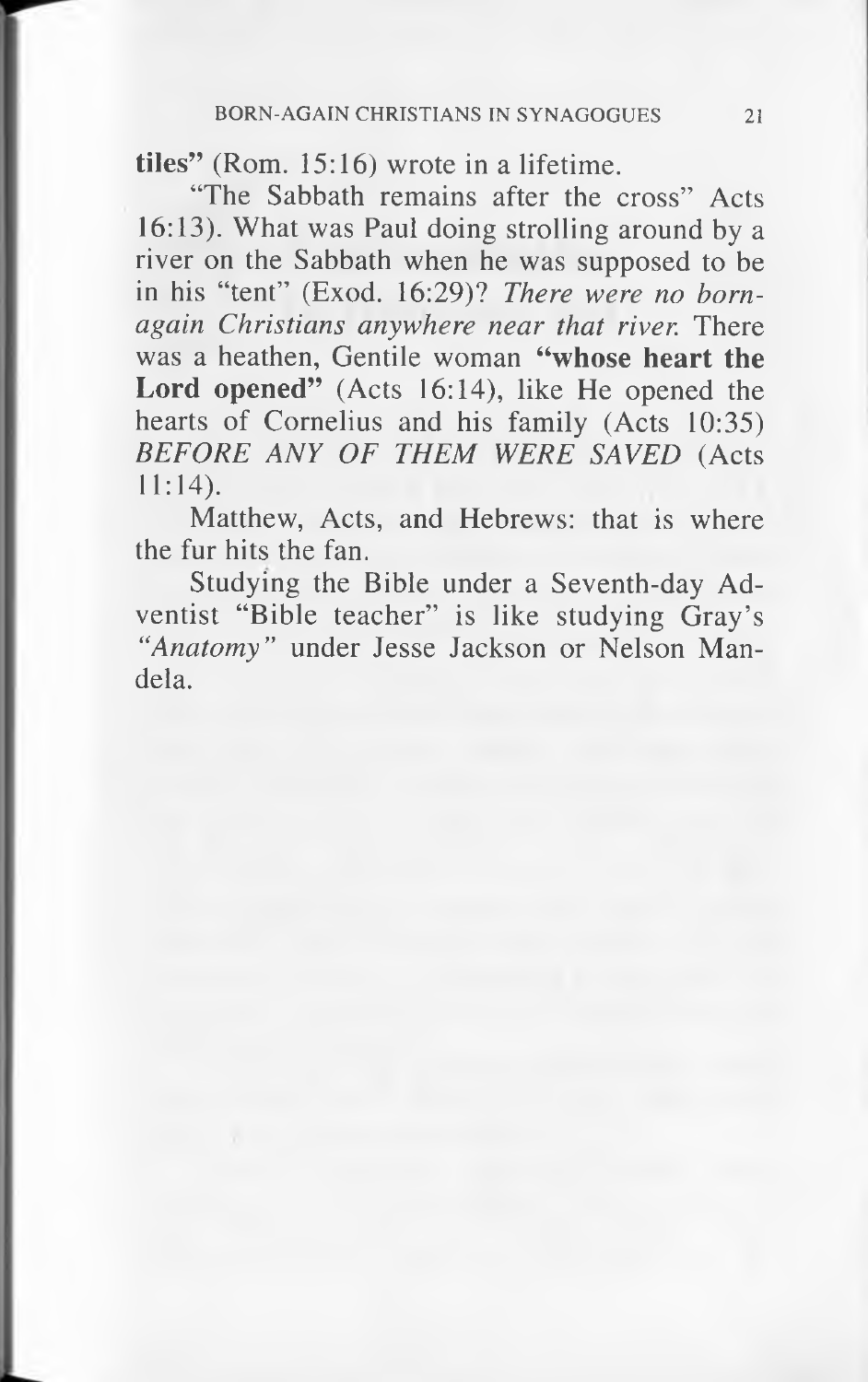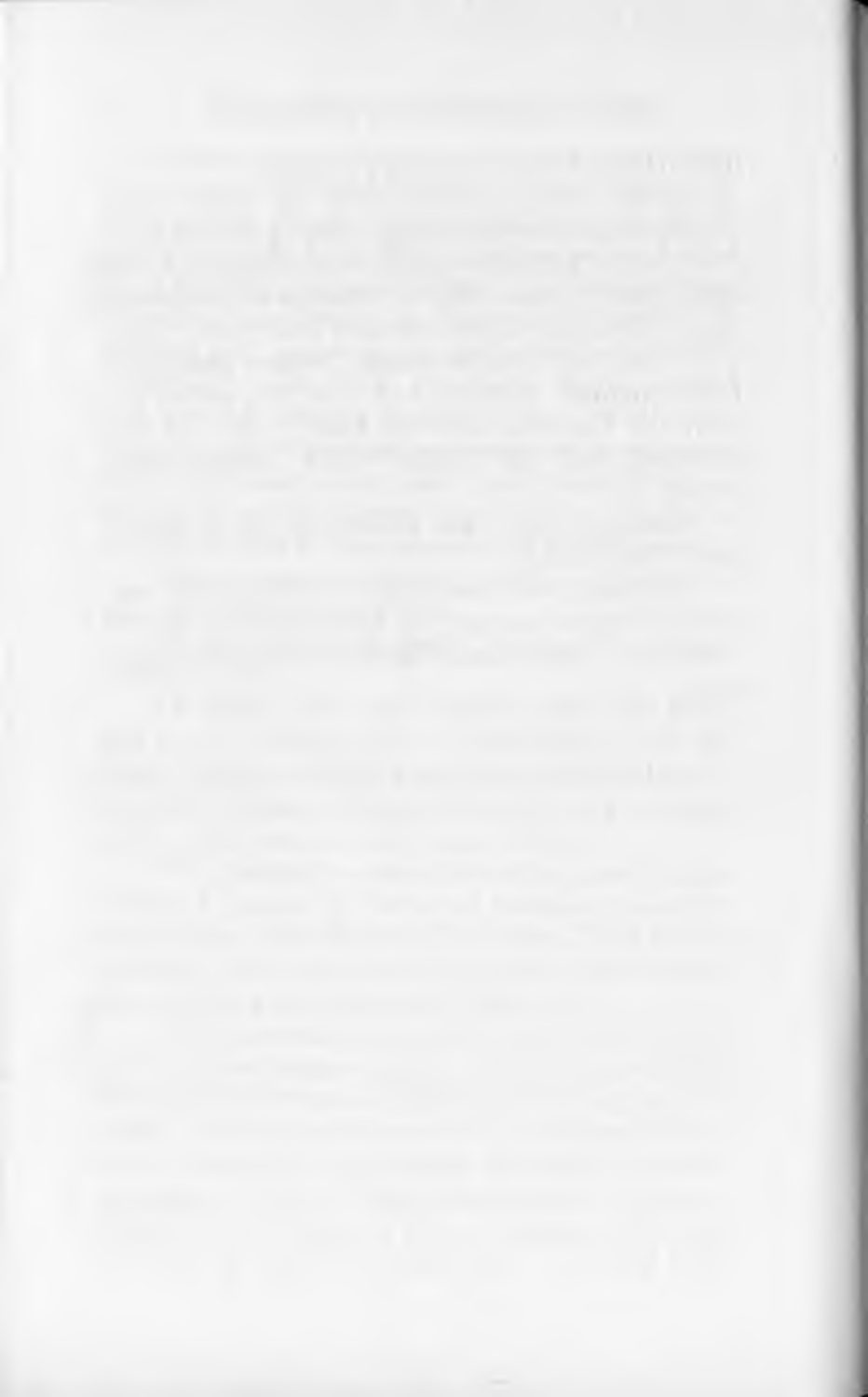<span id="page-34-0"></span>

The apostle to the Gentiles, who often adjusted himself to Old Testament Judaism (see 1 Cor. 9:20- 21) *in order to reach lost Jews* (see Acts 13:14, 14:1), was careful to *omit* Sabbath-keeping as a practise for any of the Christians to whom he wrote thirteen epistles. He was careful to tell all of them that all Ten Commandments on the tables of stone (2 Cor. 3:7) no longer had ANYTHING to do with New Testament salvation, and when he warned them about Judaizers who observed the Jewish Sabbath (Col. 2:16), he was careful to let them know that the "Sabbath" to which he referred there was the regular, weekly, ceremonial Sabbath and not (as Ellen G. White taught) the "yearly Sabbaths." When the Adventist hits Colossians 2:16, he flips out completely and is forced to say that the word "Sabbath" there is *not* the one referred to in *the Decalogue.* Having accomplished this abortion, he now must say what Ellen G. White said back in the nineteenth century:

"The Law that was BLOTTED OUT AND *NAILED TO THE CROSS* (Col. 2:14) WAS *NOT* THE TEN COMMANDMENTS."

Christ's blood does not cover murder, lying, stealing, or Sabbath-breaking. That is what you *read* if the fool who wrote it meant what he said. Of course he didn't mean it; *he just lied again.* So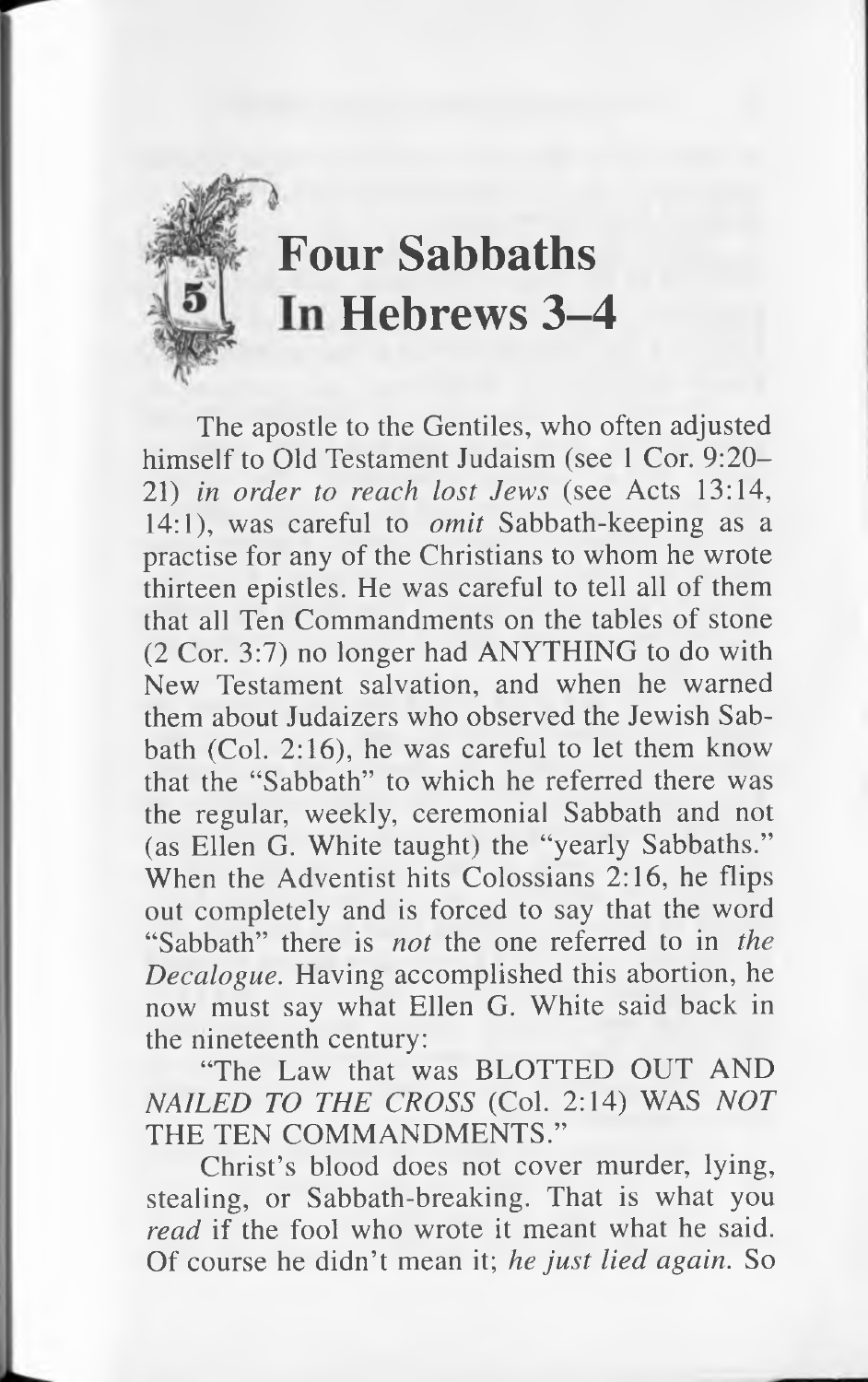to completely contradict what he just said, the Adventist adds (p. 3): "Jesus died for our sins, one of which is Sabbath-breaking."

Then the Sabbath of the Decalogue WAS *NAILED to the cross right along with the "yearly sabbaths, " etc.* If it wasn't, John 1:17 is a lie, Acts 13:39 is a lie, Romans 6:14 is a lie, Galatians 3:13 is a lie, and Titus 3:5 is a lie.

Seventh-day Adventists, as Campbellites and Charismatics, have been knocked from "Amazing Grace" into a "Floating Opportunity." *Part* of their sins were paid for, but not all of them. Sensing that this nonsense makes no sense, a modern Adventist backslides completely and winds up with a *Baptist Plan of Salvation:* "Therefore we cannot be justified or saved by our works of keeping the law" (ibid).

He said *that* after saying that the Mark of the Beast was Sabbath-breaking, and *all of those who* received the Mark of the Beast wind up in Hell. This conditioned New Testament salvation on WORKS. Realizing now that he has screwed himself up into such a corkscrew of inscrutable, unscrewable nonsense, he violates the first, basic tenant of his own religious faith and declares that a Christian can still be saved *after taking the mark and violating the Sabbath;* but "if he LOVES" Jesus, he won't do it! This is the contemporary "stance" of the Seventh-day Adventist church.

They backslide faster than a toboggan going down a greased chute.

First it was: "If you go to church on Sunday, you have taken the mark and are *damned. "*

Then it was: "If you don't go to church on Saturday, you are a *liar* (1 John 2:4), and the truth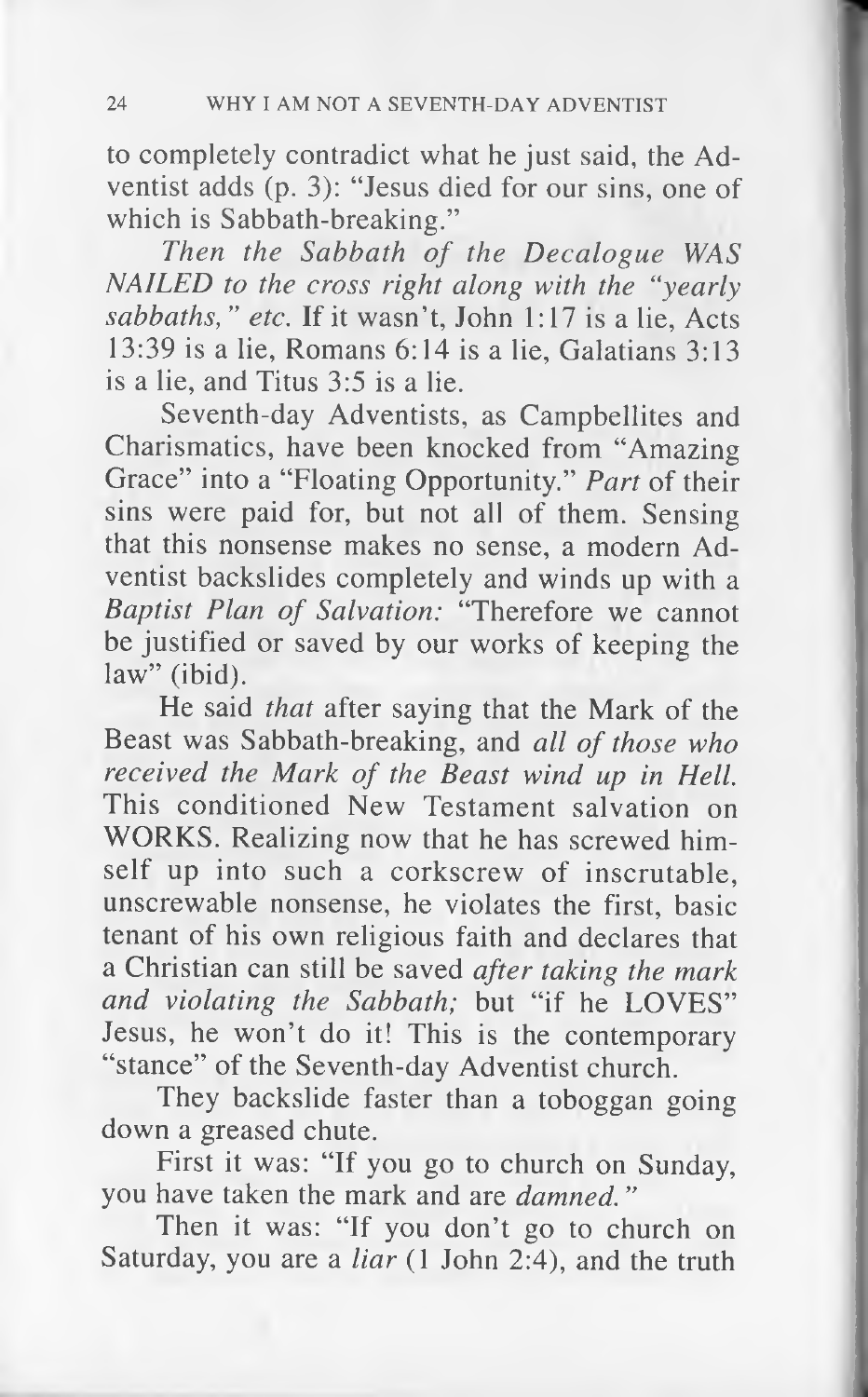is not in you."

Then this progressed (backwards to the Baptist position) to: "If you don't go to church on Saturday you are **'least in the kingdom of heaven'** (Matt. 5:19)."

But now, retreating just as fast as a scared jackrabbit can run, it is: "If you don't go to church on Saturday, *you don't LOVE Jesus Christ"* (John 14:21).

Blow it out your bazooka, kid (American, circa 1940).

Now, since no Seventh-day Adventist (male or female) since Ellen G. White (1827-1915) till now has ever had enough spiritual discernment to put in the left eye of a blind cockroach, it might "behoove" us to pick up THE BOOK and see what it says about the "first day" and the "seventh day." We will in the next chapter, but first let us start in a book that is numbered among "the Big Three" (Matthew, Acts, and Hebrews) and observe the first place where Ellen G. White "busted her chops" in trying to pose as a Bible teacher. We will take the book of Hebrews and see where the whole mess started and how it got so messed up. It got messed up because it dealt with a 1,000-year "DAY," called "the day of the Lord," that is going to turn out to be a 1,000-year "Sabbath": a Millennial **"rest"** (Isa. 14:7). This "day" was set aside for ISRAEL, *not the Gentiles* (see Psa. 2, 97-99; Isa. 2, 65-66, etc.). The Gentiles, at this time, will be in *subservience* to Israel (see Isa. 66). NONE OF THEM WILL BE GENTILES WHO WERE SAVED *IN THE CHURCH AGE.*

Now here, in Hebrews 3-4, are FOUR "Sabbaths" just enough to confound every Whiteite on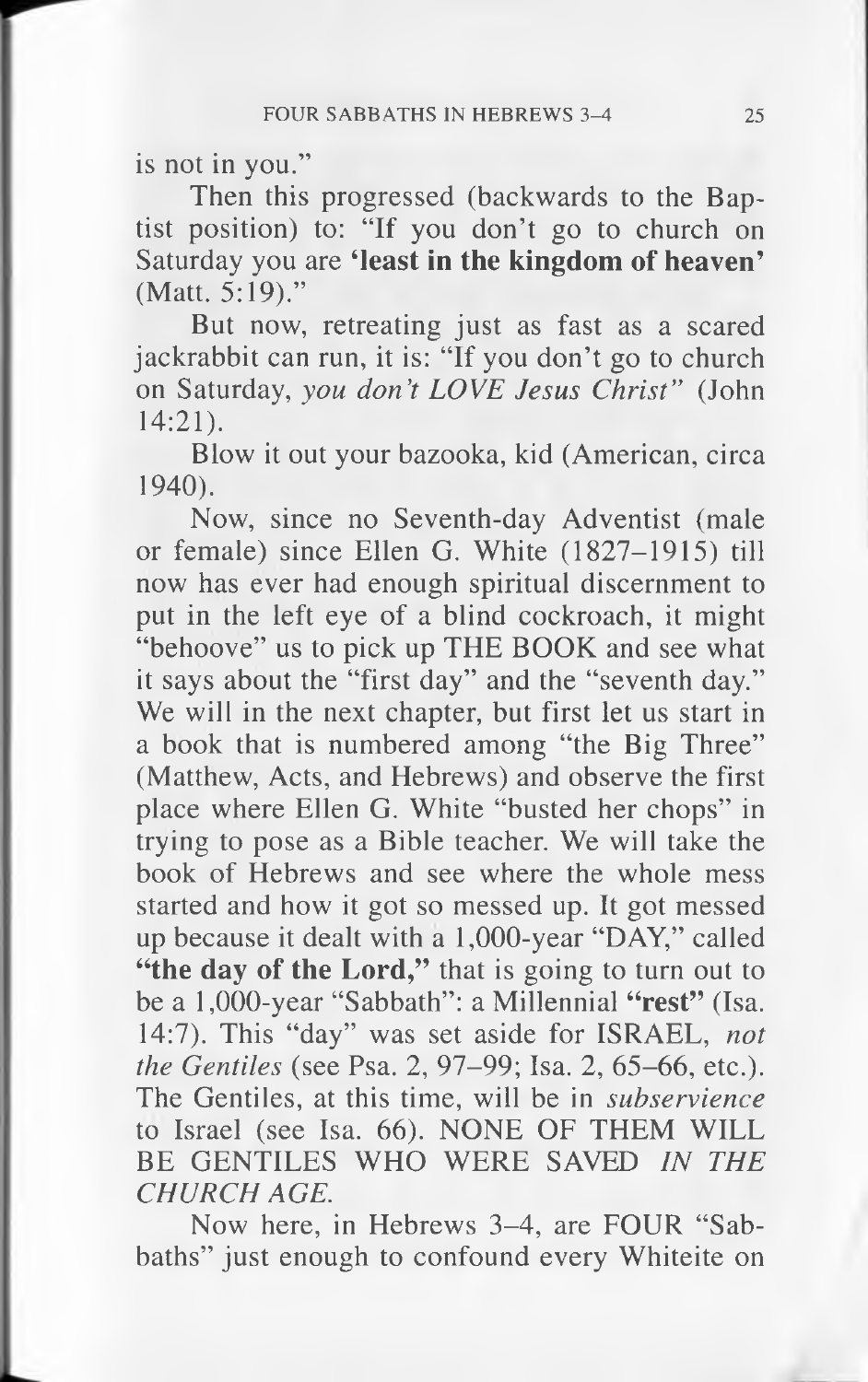the face of this earth and throw the whole Adventist movement into catastrophic confusion. Not ONE of these Sabbaths is a "yearly ceremonial Sabbath<sup>"</sup>

Before plunging into the Holy Scriptures to find "the truth, the whole truth, and nothing but the truth," go back to page vi and carefully note that "Bible reading" which dealt with the Millennial reign (the Second Advent) of Jesus Christ. Notice that Ellen G. White gave it to *Satan. Jesus* Christ doesn't get to reign on earth in the Millen*nial Sabbath; Satan does.* She picked the term "Advent" to link you to prophecies that dealt with the Second Advent of *Jesus Christ,* but then her followers had to flinch for 100 years, after her, when it came to telling their neophytes that THAT AD-VENT was *Satan's advent,* at least where it dealt with a 1,000-YEAR MILLENNIAL REIGN *ON EARTH!*

You can imagine what is going to happen (after adopting that Satanic perversion of the truth) when you land on Hebrews 3-4, which deals with the original Sabbath of Genesis 2, the spiritual rest of the believer in Christ, the regular Jewish observance of the weekly Sabbath, and the 1,000-year "advent rest" of the earth at the Second Advent (see Isa. 2, 11, 14; Joel 3; Amos 9; Isa. 65; Rom. 8; Rev. 20; etc.).

Here are FOUR Sabbaths. Ellen G. *White missed THREE of them.* 

The first one is in Hebrews 3:11, 18. The second one is in Hebrews 4:1-3. The third one is in Hebrews 4:4. And the fourth one is in Hebrews  $4:5-9.$ 

Since no Seventh-day Adventist ever had any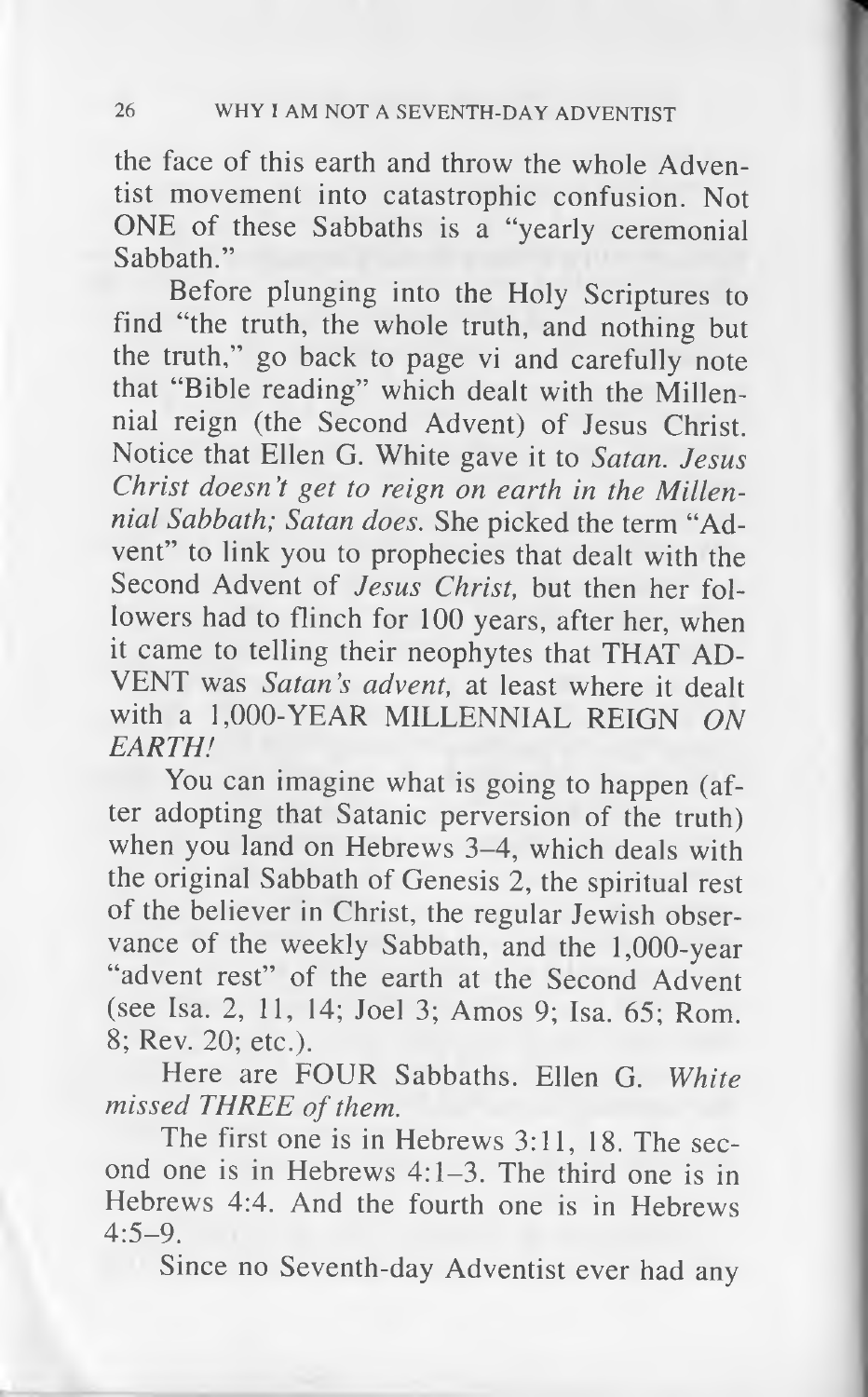experience in **"rightly DIVIDING the word of truth,"** he saw no divisions or distinctions between these four DIFFERENT "rests." A man must "study"—the word has been removed from the NASV and the NIV—to rightly divide (the word has been removed from the NKJV, the NIV, and the NASV) **"the word of truth."** If there is one thing that Seventh-day Adventists are *not,* it is Bible students: they are ceremonial Judaizers.

1. In Hebrews 3:11, the **"rest"** is the rest of the nation of Israel *in the conquered land of Canaan* (see Num. 13-14), which the "men of war" refused. NOTE! The term **"my rest"** used here *is no reference to ANY Sabbath God ever instituted ANYWHERE,* including Genesis 2:1-2 and the **"my sabbaths"** of Ezekiel 20:12-13, 16, 20-21, etc.; and Isaiah 56:4. (Note in Isa. 58:13 the reference is to the *weekly* Sabbath, not some "yearly Sabbaths.")

Hebrews 3:18 is a reference to the same "Sabbath" as Hebrews 3:11: REST IN THE LITERAL LAND OF CANAAN.

2. In Hebrews 4:1-3, the **"rest"** is the rest of the believer in Christ who has heard the Gospel and believed it by faith (vs. 2). Note it popping up again in Hebrews 4:10. At the same time, observe that **"the gospel preached"** to **"them"** (vs. 2) was NOT **"the gospel of the grace of God"** *and had nothing to do with salvation,* the crucifixion, redemption, adoption, atonement, the New Birth, justification, or remission of sins. (Get *that!* Not one "recognized scholar" on this earth today ever *got it).*

3. In Hebrews 4:4, the third **"rest"** is God Himself resting in Genesis 2:1-2 after the creation.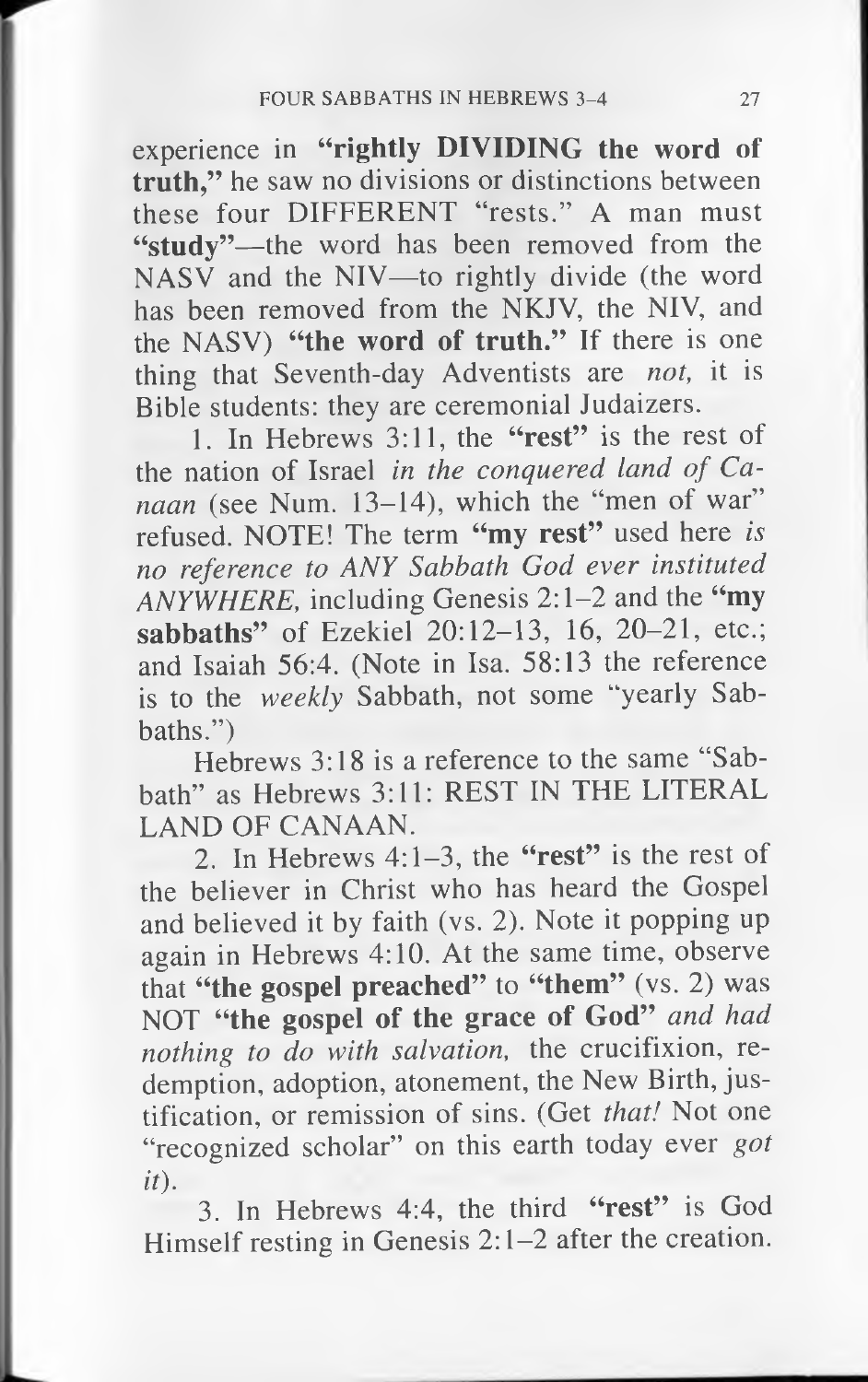*This* is the Sabbath that was unrevealed for 2,500 years until Moses showed up (Neh. 9:13-14). Note **"thy holy sabbath,"** singular: no "ceremonial yearly sabbaths" are in the chapter).

4. In Hebrews 4:5-9, there is a **"rest"** promised again to ISRAEL as a nation, even though they failed the first time (Num. 13-14; Heb. 3:7- 11) back in 1460 B.C. They are going to get another chance after 1948 (!!) to go back into the land (see Cyrus' decree in 2 Chron. 36:22-23) and **"rest"** (see Isa. 14:7). Since **"one day is with the** Lord as a thousand years" (2 Pet. 3:8), the Holy Spirit is plainly telling every reader of that Bible *(saved or lost*—in any country, at anytime in history) that the *last period of 1,000 years on this earth will be a Sabbath of rest, which was typified* by Genesis 2:1-3. That is why God blessed that day and set it apart **("sanctified it").**

And *that* is where Ellen G. White ripped her bluejeans.

The original Sabbath (Gen. 2:1-3) prophesied *the Second Advent of Jesus Christ.* 

And that is why no Bible-believing Christian observes it in this age; Jesus Christ has not yet returned.

Since **"the King of all the earth"** (Psa. **47:7;** Zech. **14:16-17)** was going to be a JEW, God set that day aside for JEWS (Ezek. 20:20). It was His SIGN to Israel (Ezek. 20:20) that permanent blessing and rest would come to *them,* as a NATION, with the ADVENT (hence "Seventh-day Adventist" !!) of His Son.

When the "Sun" rises (Mal. 4:1-4; Matt. 13:43) on that Day-"THE DAY OF THE **LORD"**—it brings a 1,000-year Sabbath till that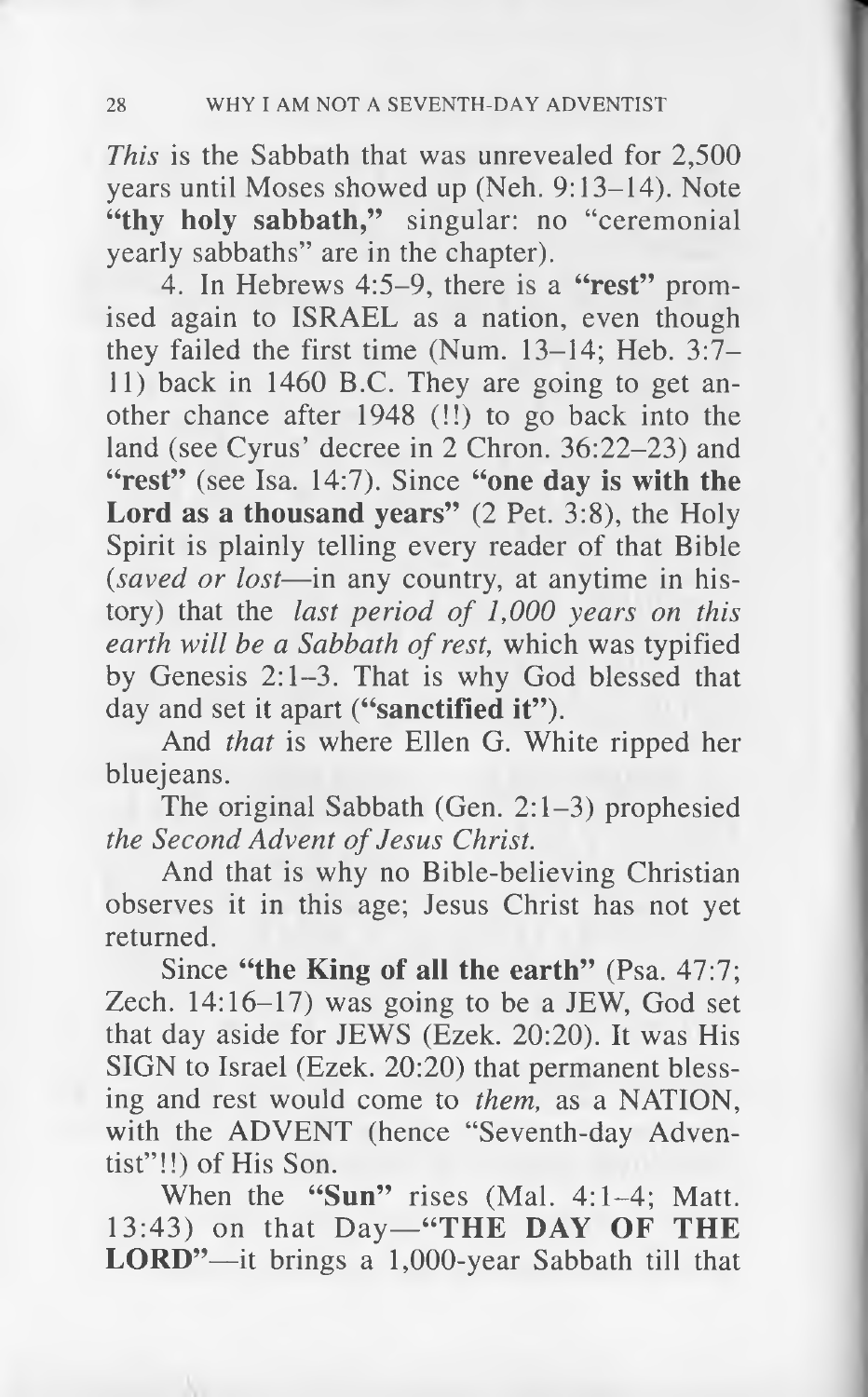**"day"** ends (2 Pet. 3:8). At that time, the Gentiles will ALL have to become *Jewish proselytes* (see Isa. 2; Psa. 2; Zech. 14; etc.) and observe not only the original "Sabbath" (see Isa. 65-66), *but they will have to come to the TEMPLE at Jerusalem* (see Isa. 56:7, **"mine house")** and *pray there* (Zech. 8:21-22; Luke 19:46).

No Seventh-day Adventist knew enough about the future to compete with Jean Dixon or Edgar Cayce.

That is why they major in "prophecy."

They are stone deaf, mute, dumb, and just as blind as a mole.

Note TWO "gatherings out" of the Gentiles in Acts 15:14, 17. One is in *this age,* where NONE OF THEM KEEP *ANY* JEWISH SABBATH, and one gathering will take place again *in the Millennium* (see Isa. 2:1—4). At *that* time, they all will have to keep the Jewish Sabbath. No Seventh-day Adventist ever studies ANY Bible long enough to find the divisions and the differences between these two "callings out."

They cannot "rightly divide the word of TRUTH."

That is another reason I am not a Seventh-day Adventist.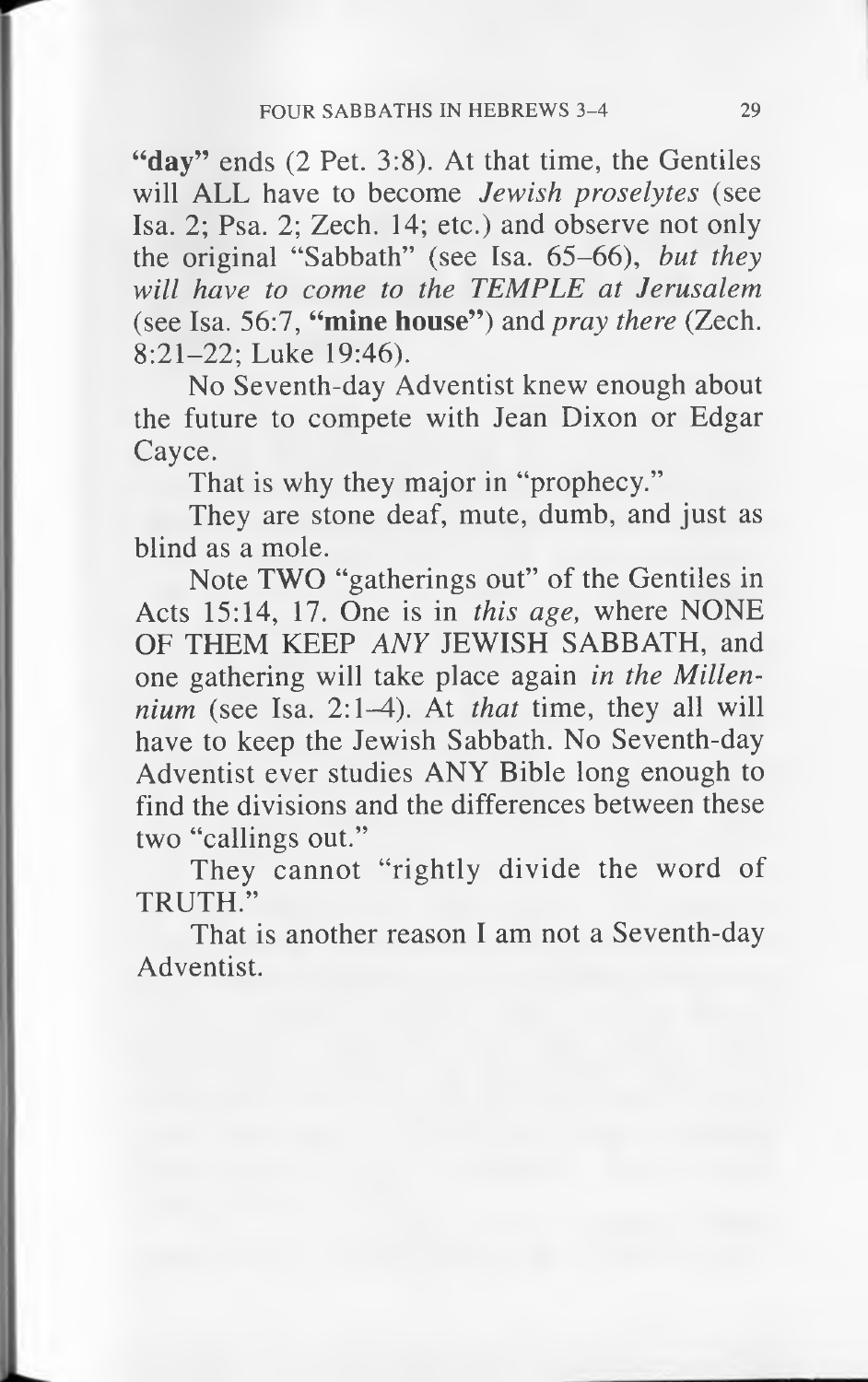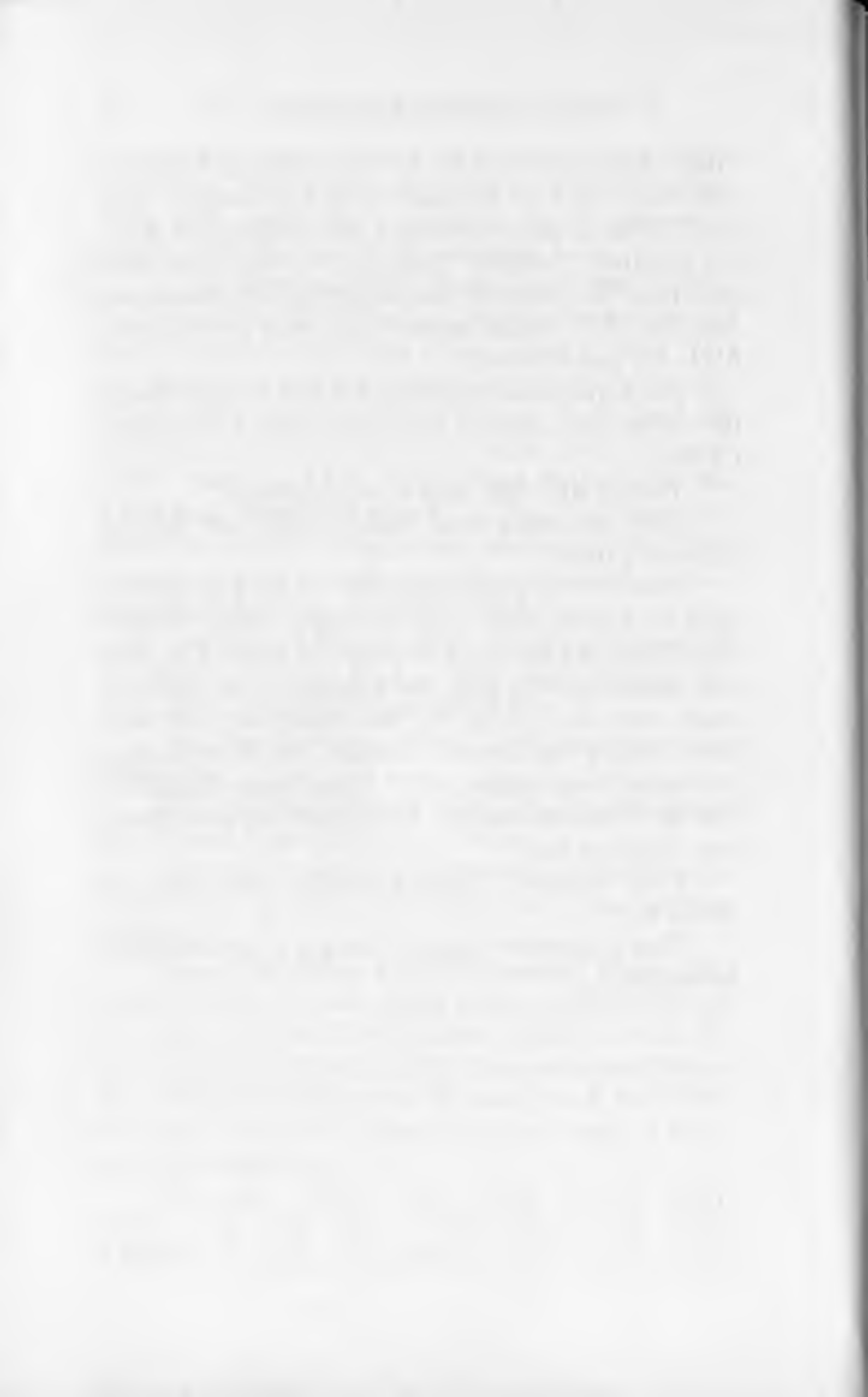

One does not have to read very far through the Book to understand why we mentioned deafness, dumbness, and blindness. Before we have read two books through (Genesis-Exodus), we find God revealing the FIRST DAY of the week as a holy day *BEFORE He reveals the weekly Sabbath day as a holy day.* As you remember (Neh. 9:13- 14), the regular weekly Sabbath was not revealed till Exodus 20. But look at the revelation in Exodus 12, which not ONE Adventist was able to locate in over 100 years (literally).

In Exodus 12, *BEFORE the Law was given to Moses,* are a bunch of Jews under GRACE. They are going to be saved by "the blood of the Lamb" (see Exod. 12:1-20). Not ONE of them, *nor any of their ancestors for 2,000 years, ever heard of* any "Sabbath" being observed by anybody. No one in the book of Genesis knew anything more about "God's Sabbath" or God's **"rest"** or **"the day of the Lord"** or "the Lord's Day" than he knew about the Body of Christ or the New Birth. The author of Genesis 2 was not born until every man, woman, and child living in Genesis was *dead*— including Joseph and all of the "patriarchs." *None of them observed any "Sabbath. "*

Now look at Exodus 12:16: **"AND IN THE FIRST DAY THERE SHALL BE A HOLY CON-**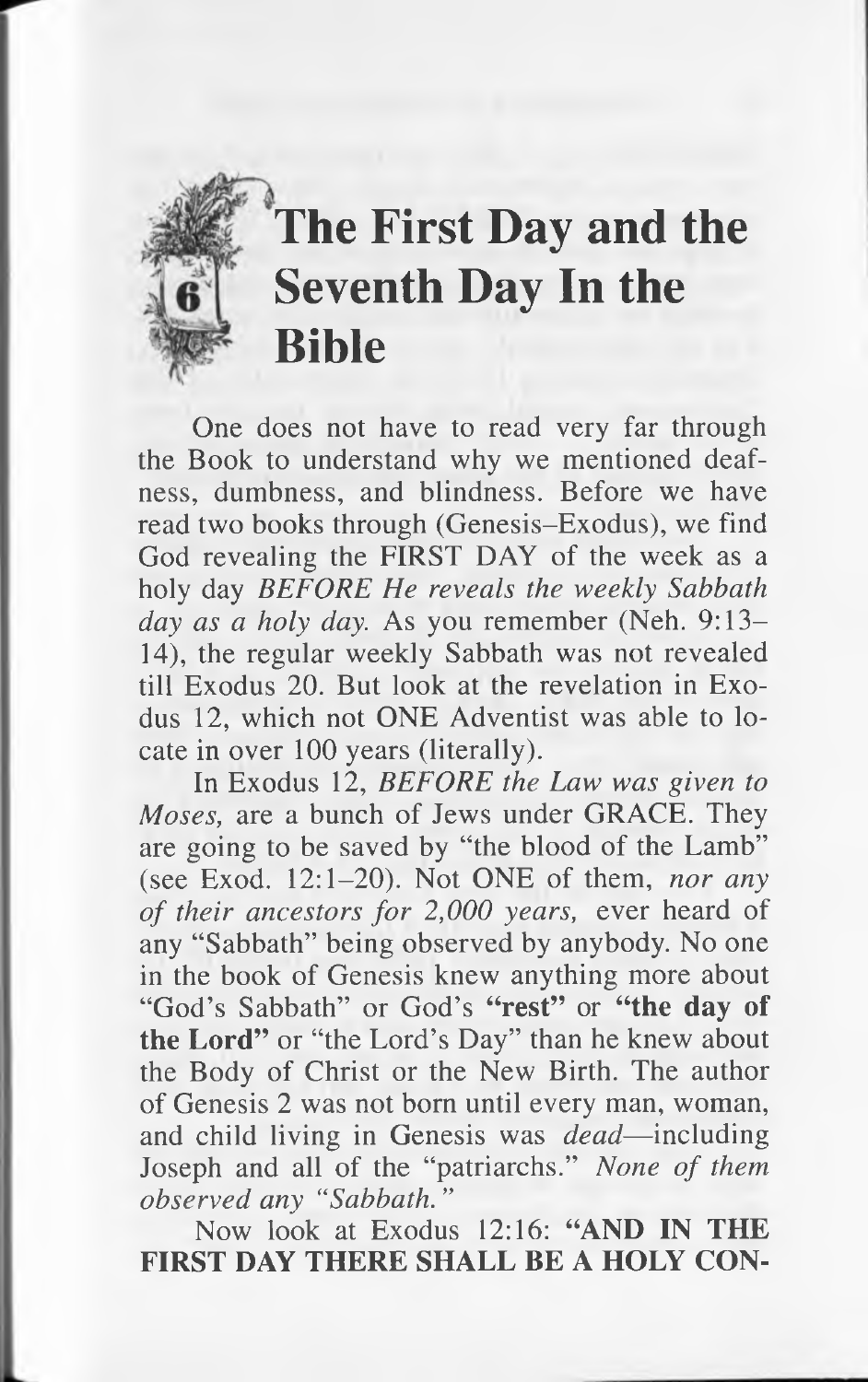**VOCATION** . . . ." Why, a "convocation" is not just a special ceremonial *day.* A "convocation" *is a summons to an ASSEMBLY or a MEETING.* That is what you find in Acts 20:7 in the New Testament, *under grace.* Note that there was also a convocation on the seventh day, in the same verse, but it is an "afterthought," and it is NOT the weekly Sabbath in Exodus 16:25-30, which ALL of the "Adventists" missed. Note, further, that the Jews are to **"abide . . . every man in his place, let NO MAN go out of his place on the seventh day"** (Exod. 16:29).

This means every Adventist in America (1850— 1997) has been *violating* "the Sabbath" *every year* since he professed to have been *observing it.*

Moses is shown the Sabbath (Exod. 16:25) before he gets the Decalogue, but still it is later given to the JEWS. Here, a **"sign"** accompanies it that has never been given to any Christian: **"angels' food"** (Psa. 78:25) appearing miraculously in the wilderness (Exod. 16:32). **"The wilderness"** is in the Palestinian time zone—NINE HOURS OFF CENTRAL STANDARD TIME IN AMERICA.

Now turn to the New Testament and see what is going on among a group of Christians in a Body where **"there is neither JEW nor GREEK"** (1 Cor. 12:13; Gal. 3:28): a body of people who were saved by grace and are no longer under the Mosaic Law (Rom. 6; 2 Cor. 3) or any part of it, since **"the law was given by Moses, but GRACE and truth came by Jesus Christ"** (John 1:17).

They do NOT assemble on the Sabbath in ANY synagogue or even a church building. They assemble on the *first day of the week* (Acts 20:7) and have preaching services (nighttime at that!) on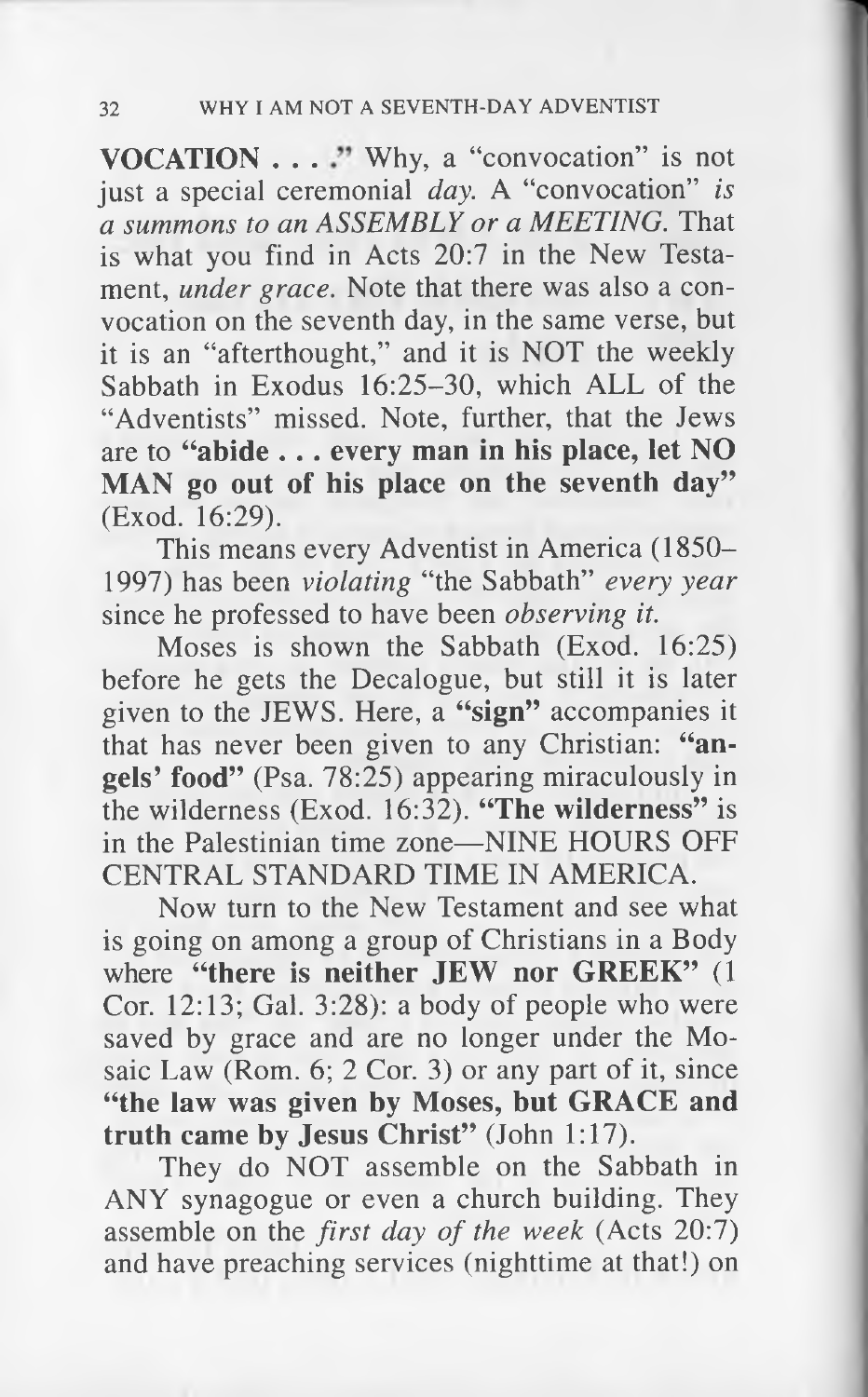the first day of the week. They also take up their collections on the *first day of the week* (1 Cor. 16:1-2), and when it comes to picking any day out of the week for a "special" day they are instructed, specifically, to be **"fully persuaded"** about the matter before they choose any day (Rom. 14:5-6). If they want to esteem *Friday or Saturday* just like *Monday and Tuesday,* that is perfectly all right. Read it (Rom. 14:5); don't be a superstitious, pagan jerk all of your life.

**"Fully persuaded"** means fully persuaded by *someone* or *something,* and if that "someone" is not the Lord, it will either be you or the Devil or one of your friends. The "something" will have to be the Holy Scriptures, unless it turns out to be tradition, philosophy, or some silly Bible-perverting female like Ellen G. White. As you can see, by the material in this booklet, the "old wife" (see 1 Tim. 4:7) didn't know the Scriptures well enough to teach a Daily Vacation Bible Class (DVBS) of ten-year-olds. Anyone who would think that Satan in the bottomless pit (see p. vii) is *the Millennial* reign of Christ, couldn't be trusted with a bag of groceries.

Observe that our Lord rose from the dead the FIRST day of the week, *not on the Sabbath.* Observe that the Holy Spirit came down on the Church the FIRST day of the week, *not the Sabbath;* and finally, observe that the New Heavens, the New Jerusalem, and the New Earth (2 Pet. 3:13)— which usher in eternity (Rev. 21:1-4)— mark the FIRST DAY OF THE WEEK—THE EIGHTH DAY— *not the Sabbath.* The Jews "Sabbath" was the Millennial "Day" (Rev. 20). It is OVER in Revelation  $21 - 22$ .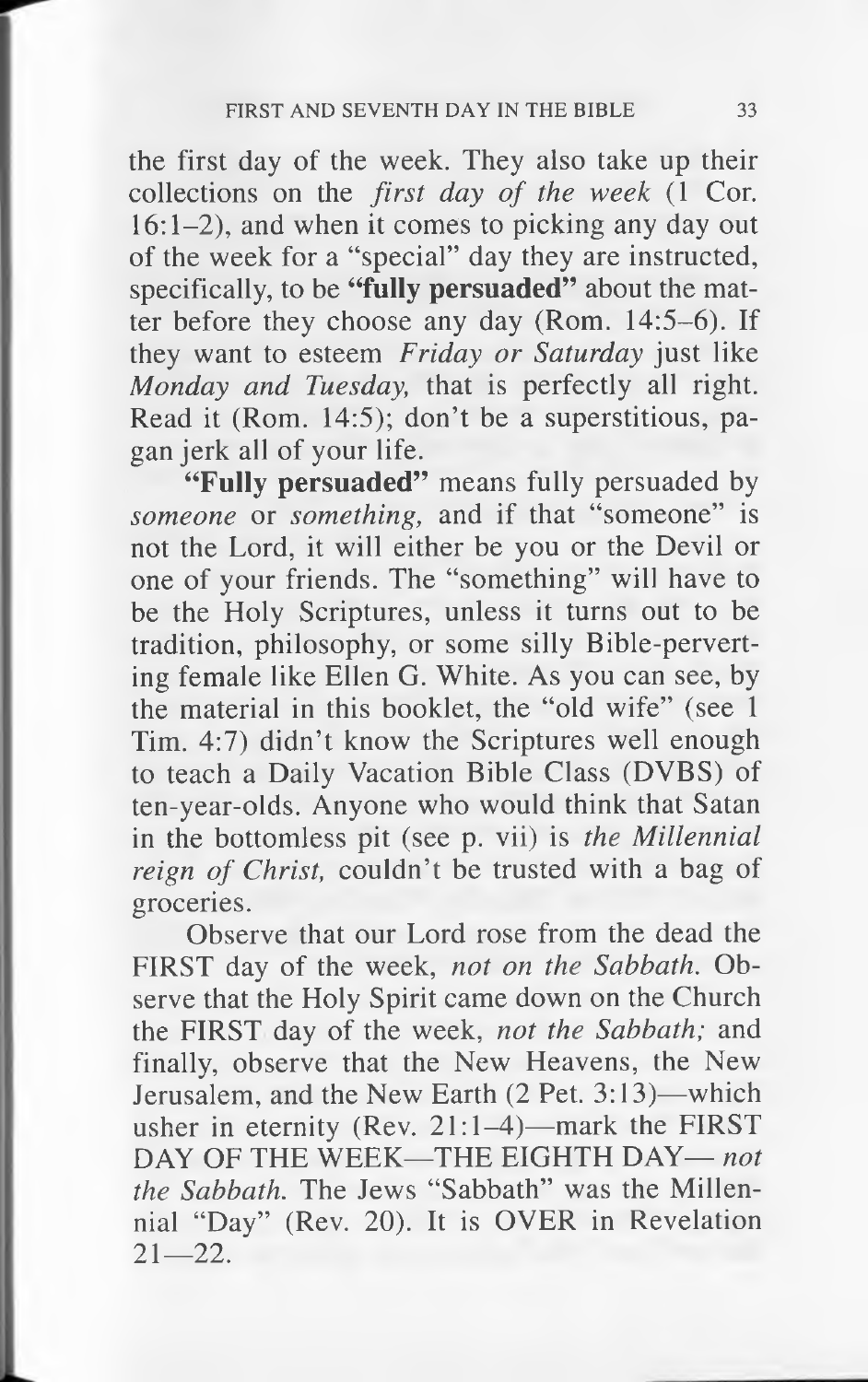$34$ 

Seven is *completion*, as anyone knows.

Eight is *something new,* as anyone knows.

Eight is an octave up from one. Play any scale on the piano.

The "eighth" day of ANY week is the FIRST DAY of the next week.

Constantine had no more to do with those absolute truths of the Holy Scripture than Ellen G. White or Madam Blavatsky or Mary Baker Eddy or Emily Cady or any other "old wife" (1 Tim. 4:7).

The Roman Catholic messing with the calendar didn't alter anything you read in 2 Peter 3; 1 Corinthians 15; Hebrews 3-4; Acts 2; Luke 24; Acts 20; Revelation 21-22; 1 Timothy 4:7; Romans 14; 2 Corinthians 3; or Romans 13. It just confused the Adventists into thinking that *every SATURDAY* was God's "holy sabbath"—the "Lord's Day." Ellen G. White went by the Roman calendar, which shows the days that we all use now. No Jew from Genesis to Malachi would think of referring to ANY of it. The "Sabbath" God made (and didn't reveal till 2,500 years after it was made), fell on Monday, Tuesday, Wednesday, Thursday, Friday, Saturday, and Sunday; regularly *alternating* for more than 5,000 years.

Every Seventh-day Adventist in America has broken the Sabbath and failed to "keep it" so many times God would have killed him (Num 15:32-36) fifty times a year if he had been under the Decalogue (The Tables of Stone). I once heard one of these nuts trying to get around starting a fire in his kitchen (to use for cooking) on the Sabbath by saying, "Well the Son of Man is also Lord of the Sabbath" and "the Sabbath was made for man and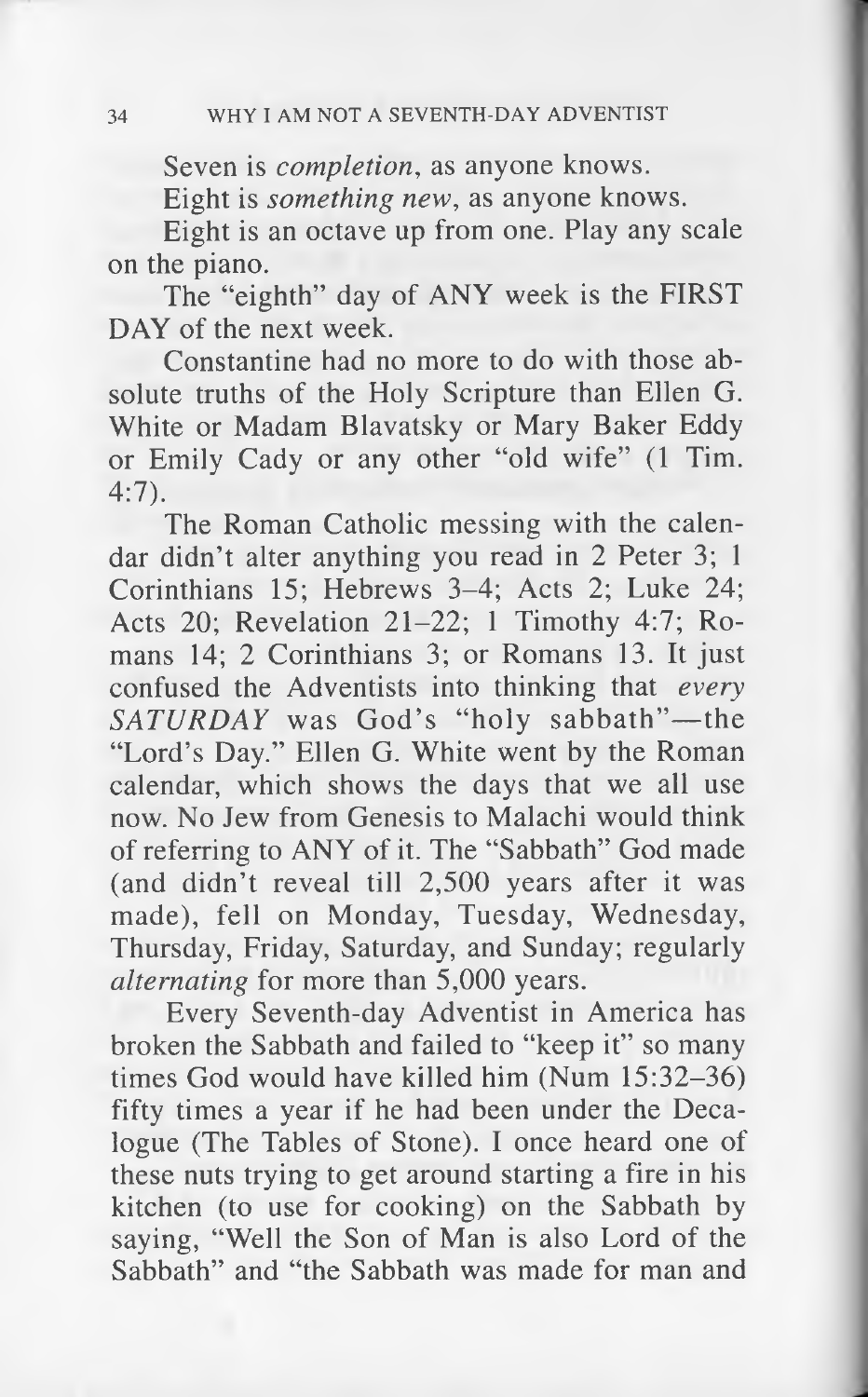not man for the Sabbath." I laughed at him and said, "Ohhh! Oh, I see! Well, bless my soul, *in that case,* **I** am just as staunch a Seventh-day Adventist as YOU are!"

What he meant to say was "the rules and regulations which God gave concerning the keeping of the *Jewish ceremonial sign given to Israel* don't really apply to any Christian: *you can worm your way around all of them if you have to.*"

Sure kid. We understand. **"Do thyself no harm: for we are all here"** (Acts 16:28).

I am NOT a Seventh-day Adventist. *I am a Bible-believing Baptist.*

I think Monday and Tuesday are excellent days to "rest in the Lord," worship God, and study the Bible. I also like Wednesday and Thursday. I think Sunday is superior— since everyone calls it the "first day of the week!"—because our Lord arose that day, sent His Holy Spirit to us that day, and He intends to create a New Heavens and Earth on that day. Following Paul's example—*not* Moses' or Christ's— we assemble on the first day of the week, take up a collection, and preach. We are not Old Testament Jews; *we are New Testament Christians.*

Smile! God loves you! Have a good 'un!